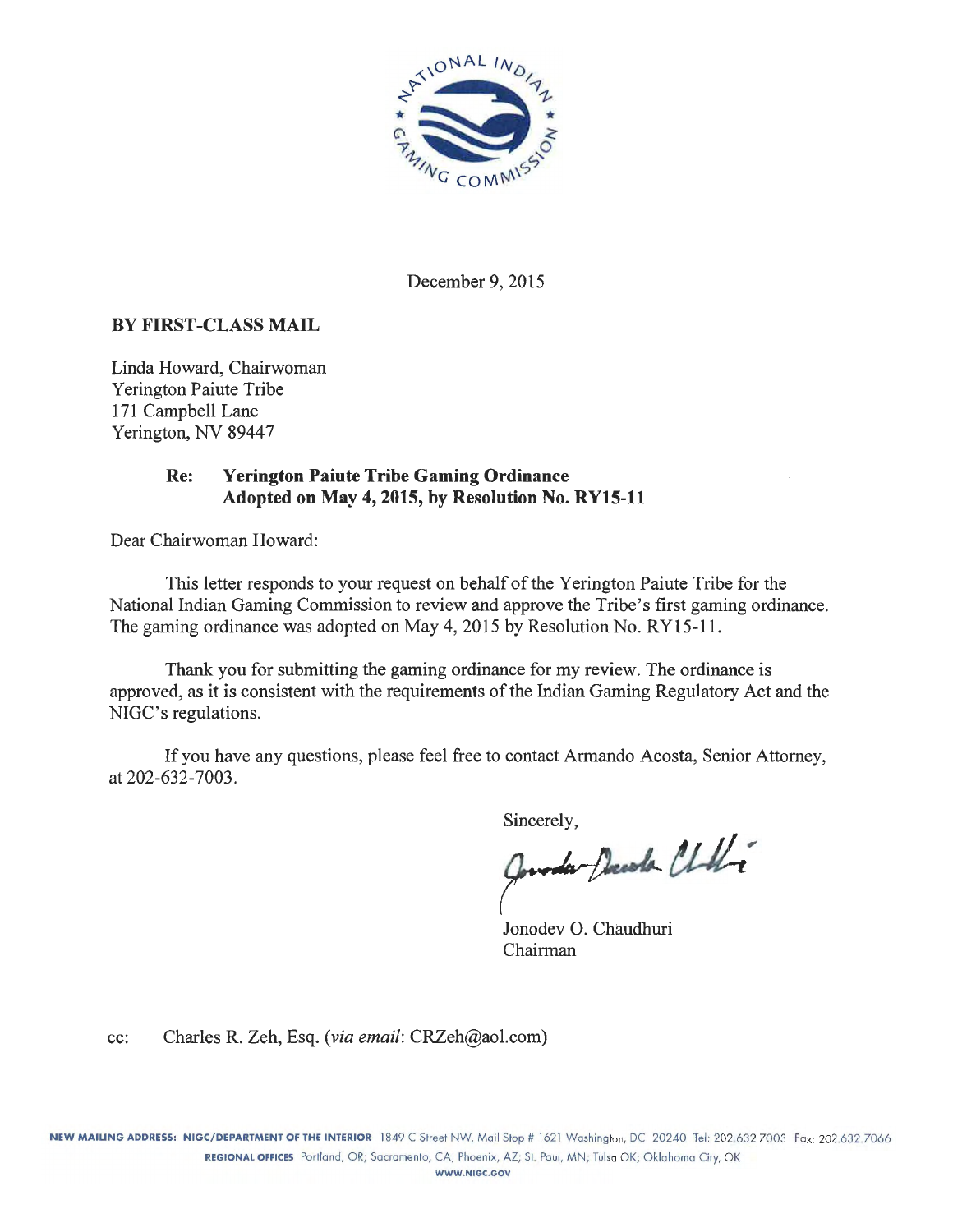

YERINGTON PAIUTE TRIBE 171 Campbell Lane Yerington, NV 89447 Phone: (775) 463-3301 Fax: (775) 463-2416

#### Resolution No: RYlS-11

Tribal Chairman Linda L. Howard

Vice-Chairman Wayne Garcia

Member Albert Roberts

Member Victor Sam, Sr.

Member Eleanor Smith

Member Delmar Stevens

Member Laverne Roberts

Deputy Administrator Deborah Dunn

Secretary of Record<br>Shelley Cunningham

#### Be it resolved by the Council of the Yerington Paiute Tribe:

WHEREAS, the Yerington Paiute Tribe of Nevada adopted and ratified their Constitution according to Section 16 of the Indian Reorganization Act of June 8, 1934; (48 Stat. 984) as amended by the Act of June 15, 1935; (49 Stat. 378) and which was amended January 5, 1976; February 9, 1999; April 1, 2004 and February 13, 2013; and

WHEREAS, the Yerington Paiute Tribal Council is the recognized governing body of the Yerington Paiute Tribe according to Article III Section 1 of its Constitution; and

WHEREAS, the Council is empowered by its Constitution to provide for the health, safety and welfare of its people and to ensure certain of its lands for housing, parks, businesses, roadways and community facility/office development; and

WHEREAS, the Yerington Paiute Reservation and Colony is a small land and people based Tribe comprised of some 1600 acres of land and a population of some 500 residents, located 85 miles south of Reno, and which Reservation and is located some 10 miles north of the town of Yerington and which Colony land is located within the city limits of Yerington; and

WHEREAS, the Council is endeavoring to find ways to diversify and expand the economic base of the Tribe for the benefit of its membership; and

WHEREAS, in furtherance of its economic diversification efforts, the Council hereby finds that it is within the goals and principles of the Tribe's self-determination, economic outlook, economic diversification plans, and the health and welfare of its membership to engage in Class II and Class 1II Gaming on Tribal lands as permitted by Public Law 100-497, the Indian Gaming Regulatory Act, codified at 25 U.S.C. §§ 2701-2721 and 18 U.S.C. §§ 1166-1168; and

WHERF.AS, the Council finds that gaming is the primary economic driver of the State of Nevada, where gaming (Class III) is legal and evident throughout the State; and

WHEREAS, the Council believes that it lies within the economic best interests of the Tribe to participate, to the extent economically feasible, in the business of gaming which is the economic driver of the State and a source of jobs, income, and economic strength for the residents of the State of Nevada; and

"This Agency ls an Equal Opportunity Provider and Employer'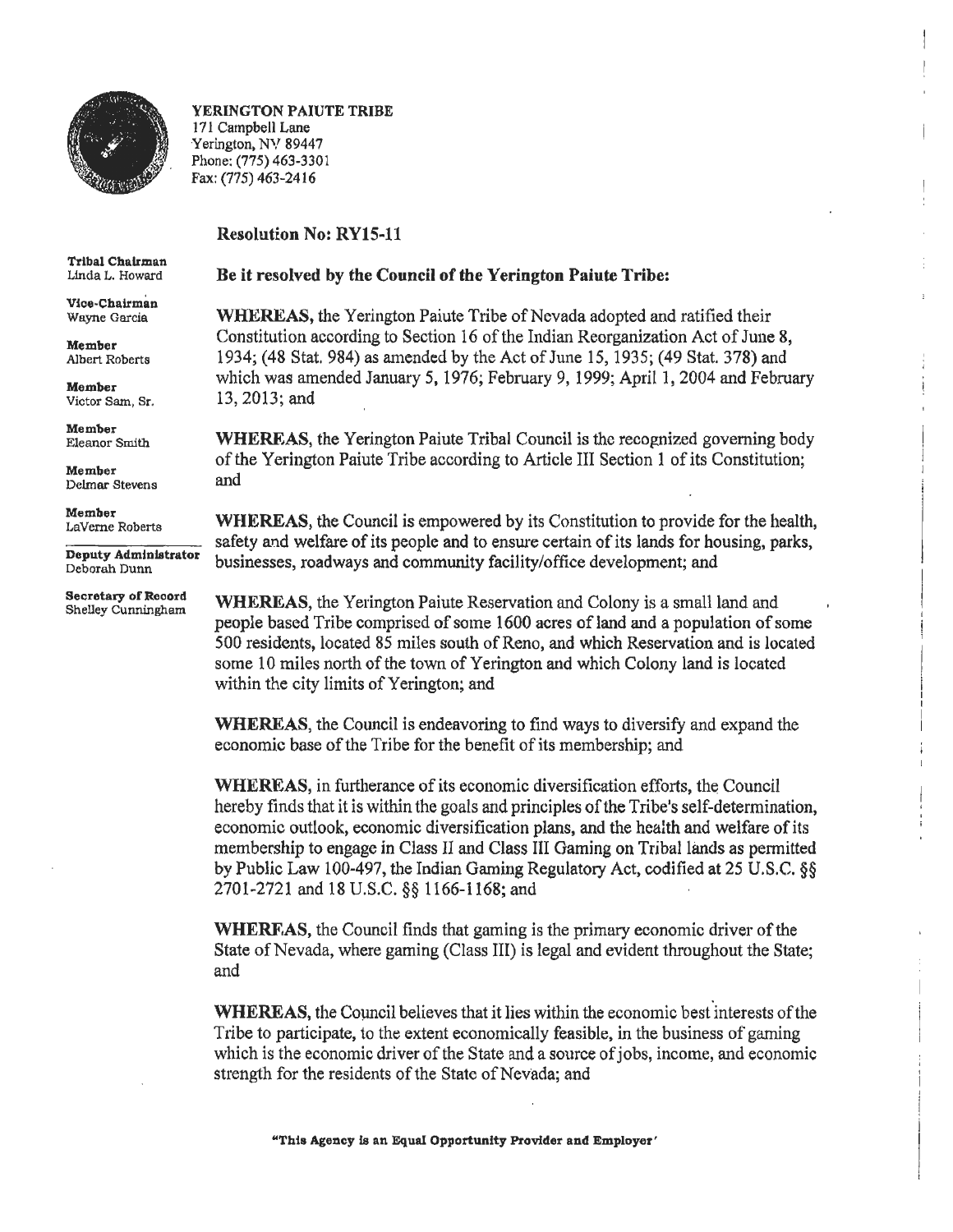**WHEREAS,** in a document recorded on November 7, 2014, Ly the Secretary of State of Nevada, the Council entered into a Compact with the State of Nevada, which permits the Tribe to engage in Class III gaming on the Tribe's Tribal lands in the State of Nevada; and

**WHEREAS,** the next step in the process is for the Council to approve an Ordinance governing the manner in which Class II and Class III gaming may be conducted on the Tribe's Tribal lands and then to submit the Ordinance to the Chairman of the National Indian Gaming Commission for, it is hoped and expected, prompt review and approval; and

**WHEREAS,** the Council has been presented for its review and approval, an Ordinance providing for the conduct of Class II and Class III gaming on its Tribal lands, consistent with the Tribe's Compact with the State of Nevada, Federal law, the laws of the State of Nevada and tribal law and the Tribe's Constitution; and

**WHEREAS,** the Council believes that the adoption of the draft ordinance attached hereto lies withln the economic interests of the Tribe and falls within the Council's Constitutional authority to adopt, approve and include within the body of the Tribe's Law and Order Code.

**NOW THEREFORE BE IT RESOLVED,** that the Council herein adopts this Resolution RY15-11 to formally acknowledge the importance of gaming as another business opportunity to expand the goals and principles of the Tribe's self-determination, economic outlook, economic diversification plans, and the health and welfare of its membership to engage in Class 11 and Class III Gaming on Tribal lands; and

**BE IT FURTHER RESOLVED,** that subject to the approval of the Secretary, Bureau of Indian Affairs, or his or her designee, the Council hereby adopts, ratifies and approves this gaming ordinance as Title 13- Gaming of the Tribe's Law and Order Code; and

**BE IT FURTHER RESOLVED,** that the Council hereby authorizes the Chairman of the Tribal Council to submit the Tribe's Gaming Ordinance to the Chairman of the National Indian Gaming Commission for review and approval as well as to the Secretary, Bureau of Indian Affairs, for review and approval at that level; and

**BE IT FURTHER RESOLVED,** that upon receipt of all the requisite approvals, the Gaming Ordinance shall become a part of the Tribe's Law and Order Code, set forth in Title 13-Gaming, and accordingly a part of the law of the land of the Yerington Paiute Tribe by which gaming activity may be conducted upon the land of the Yerington Paiute Tribe; and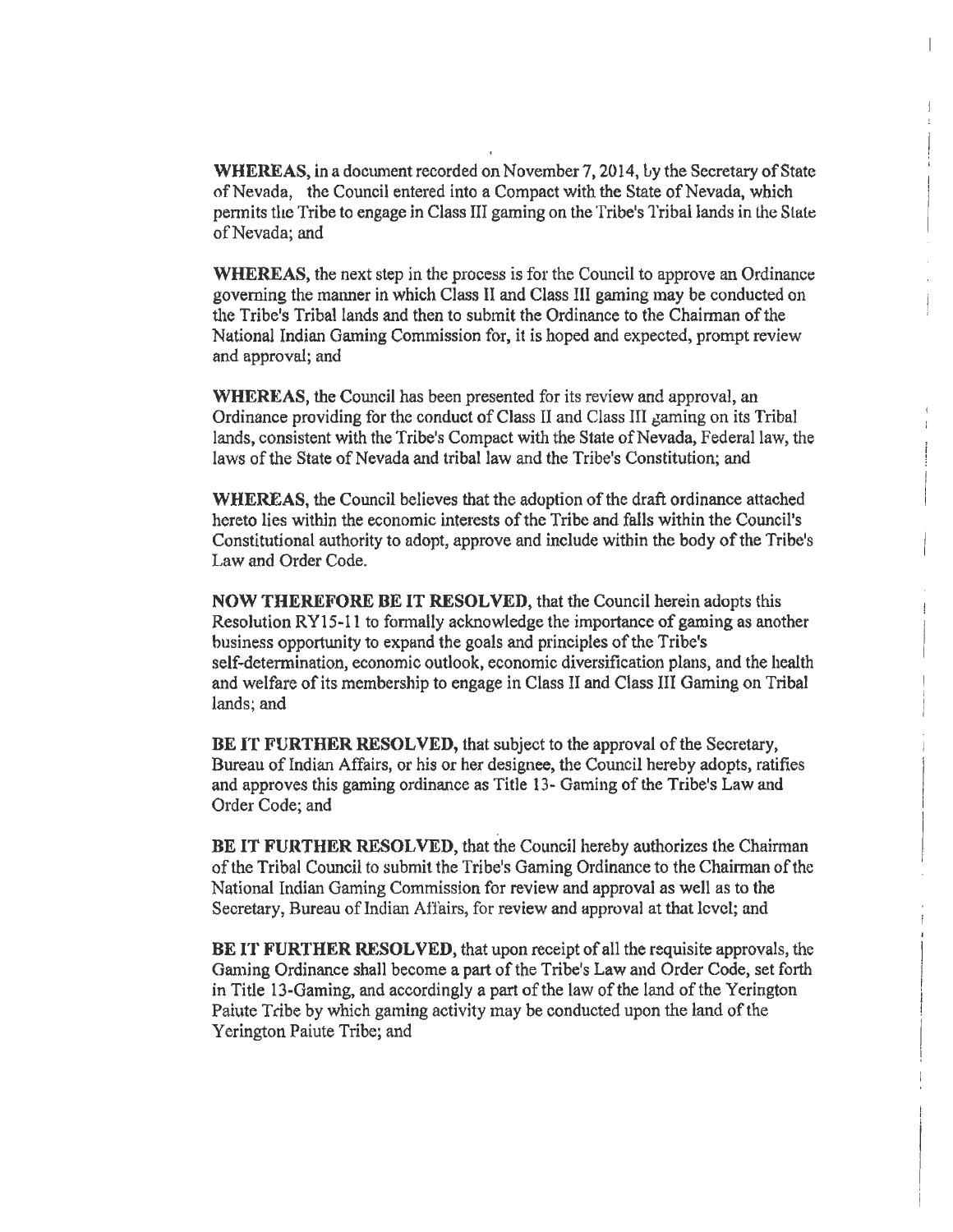**BE IT LASTLY RESOLVED,** the Council hereby declares this resolution shall be effective until it is withdrawn or modified by subsequent resolution.

#### **CERTIFICATION**

It is hereby certified that the foregoing resolution of the governing body of the Yerington Paiute Tribe; composed of a Chairman and six merobers of whom:

- 1. Linde Howard
- 2. Victor Sam
- 3. Delmar Stevens 6. Wayne Garcia
- 4. Albert Roberts 6. Wayne Garcia
- 5. Victor Sam 7. Eleanor Smith
- Six constituting a quorum were present at a meeting held on the 4th day of May  $2015$ , and the foregoing resolution was adopted by an affirmative vote of  $6$  for,  $0$ against,  $0$  abstentions, pursuant to the authority contained under Article VI, Sections (e) (1) of the Constitution of the Yerington Paiute Tribe.

Linda L. Howard, Chairman YERINGTON PAIUTE TRIBE

**ATTEST** Shelley Cunn ngham. SECRETARY of RECORD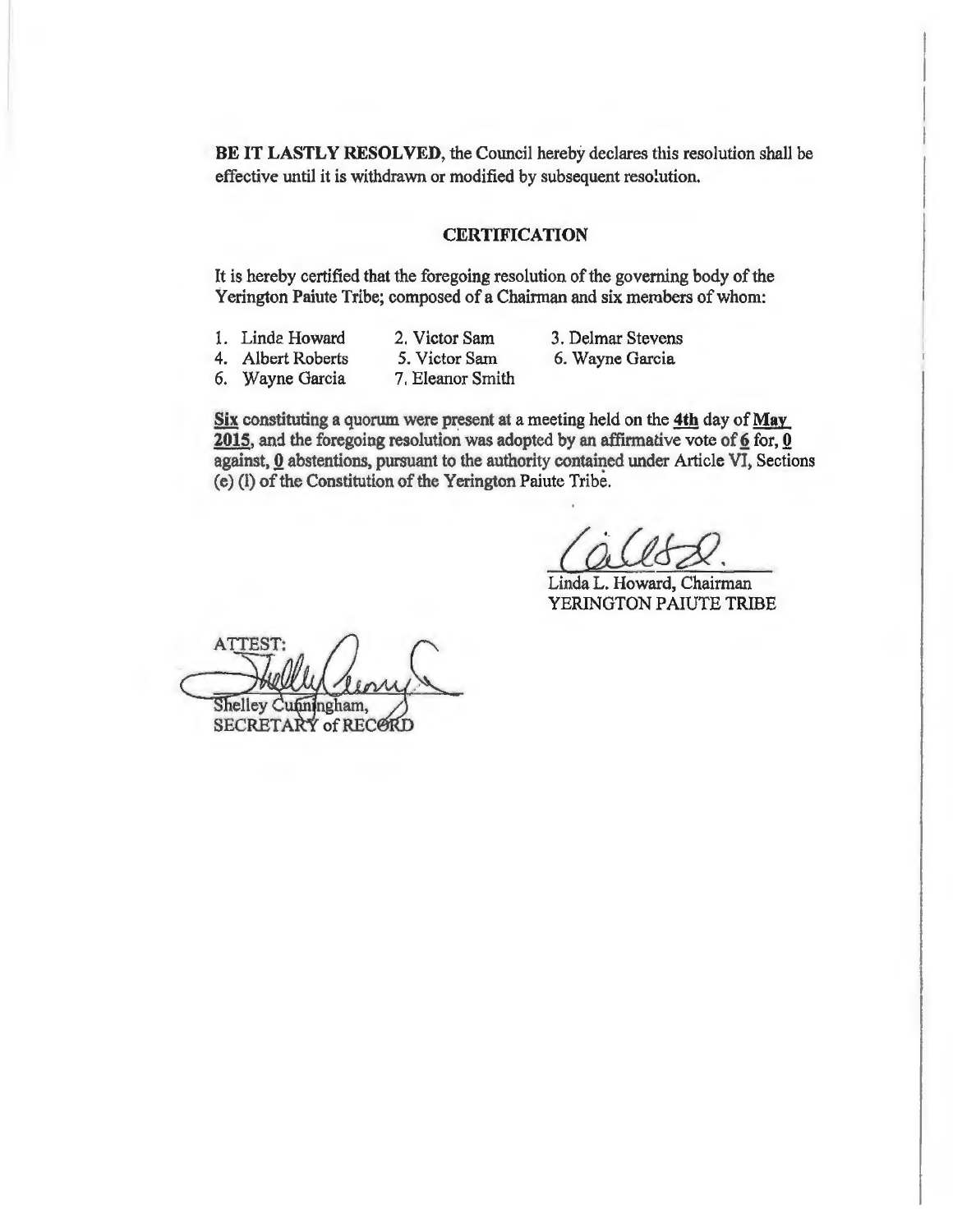# YERINGTON PAIUTE TRIBE GAMING ORDINANCE SET FORTH AS TITLE 13-GAMING

 $\hat{\mathbf{v}}$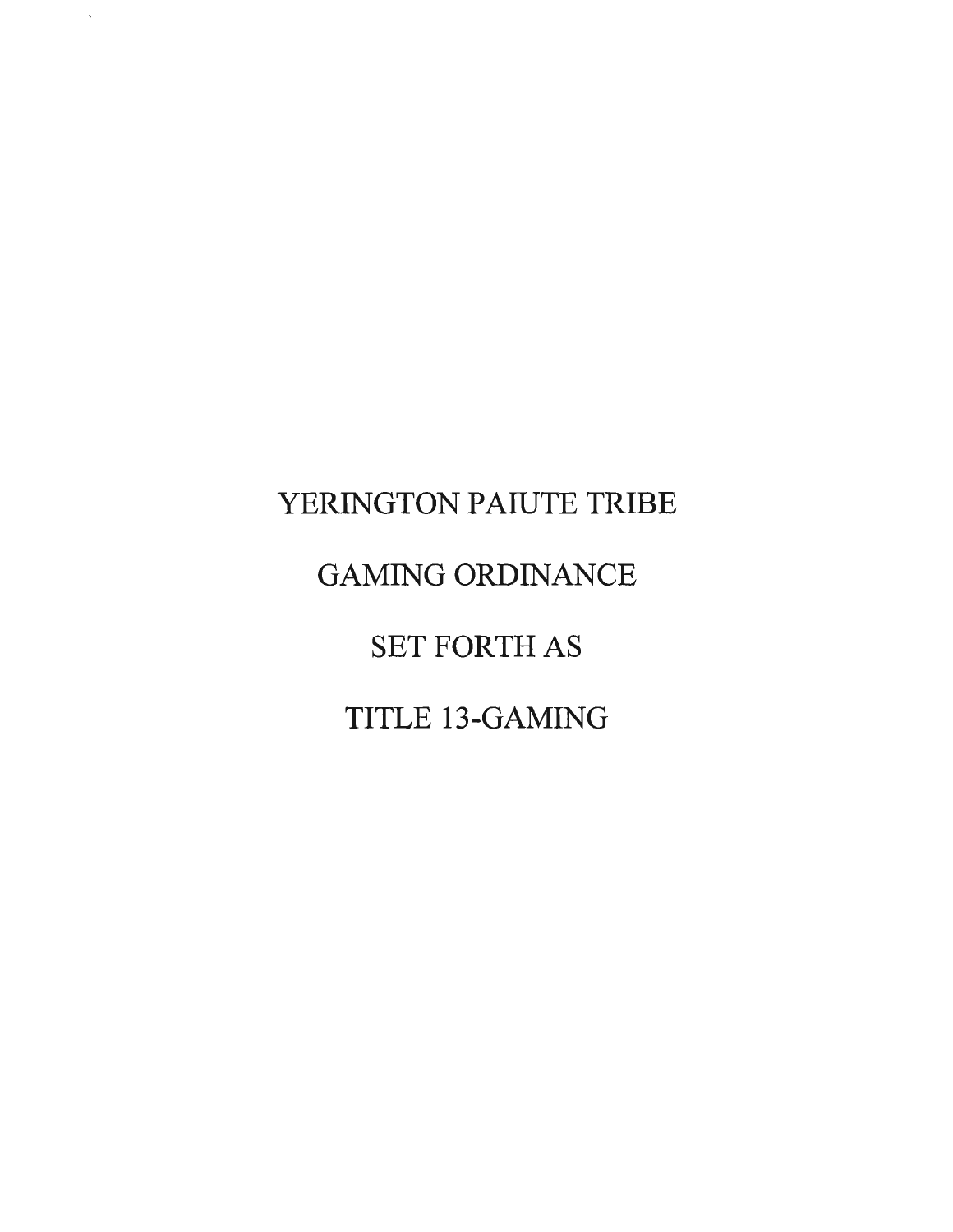| Section 1.  |                                                                                       |     |
|-------------|---------------------------------------------------------------------------------------|-----|
| Section 2.  |                                                                                       |     |
| Section 3.  |                                                                                       |     |
| Section 4.  |                                                                                       |     |
|             |                                                                                       |     |
| Section 1.  |                                                                                       |     |
| Section 2.  |                                                                                       |     |
| Section 3.  |                                                                                       |     |
| Section 4.  |                                                                                       |     |
| Section 5.  |                                                                                       |     |
| Section 6.  |                                                                                       |     |
| Section 7.  |                                                                                       |     |
|             |                                                                                       |     |
| Section 1.  |                                                                                       |     |
| Section 2.  |                                                                                       |     |
| Section 3.  |                                                                                       |     |
| Section 4.  |                                                                                       |     |
|             |                                                                                       |     |
| Section 1.  |                                                                                       |     |
| Section 2.  |                                                                                       |     |
| Section 3.  |                                                                                       |     |
|             |                                                                                       |     |
| Section 1.  |                                                                                       |     |
| Section 2.  |                                                                                       |     |
|             | ARTICLE 6 - BACKGROUND INVESTIGATIONS FOR PRIMARY MANAGEMENT OFFICIAL, KEY            | .19 |
| Section 1.  |                                                                                       |     |
| Section 2.  | Work Permits for All Gaming Employees at Tribal Class III Gaming Facilities 19        |     |
| Section 3.  |                                                                                       |     |
| Section 4.  | Primary Management Officials and Key Employees, (Collectively, Key Employees) License |     |
| Section 5.  |                                                                                       |     |
| Section 6.  |                                                                                       |     |
| Section 7.  |                                                                                       |     |
| Section 8.  |                                                                                       |     |
| Section 9.  |                                                                                       |     |
| Section 10. |                                                                                       |     |

## **Table of Contents**

 $\sim 10$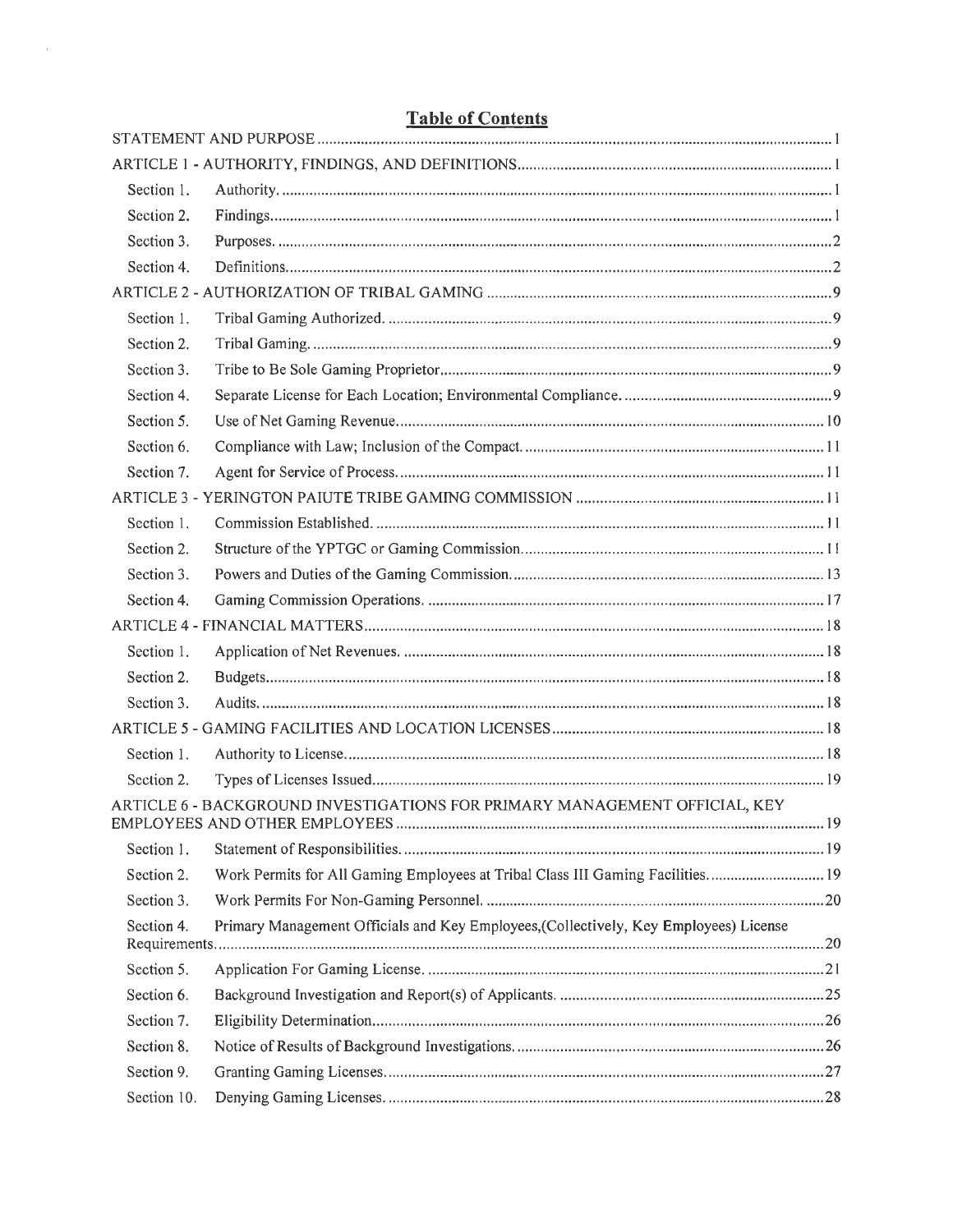| Section 11. |                                                                                                                                                                                    |  |
|-------------|------------------------------------------------------------------------------------------------------------------------------------------------------------------------------------|--|
| Section 12. |                                                                                                                                                                                    |  |
| Section 13. | Procedures for Forwarding Applications and Reports for Key Employees and Primary<br>Management Officials to the National Indian Gaming Commission; Issuance of Temporary License29 |  |
|             | ARTICLE 7 - LICENSING OF KEY EMPLOYEES, PRIMARY MANAGEMENT OFFICIALS AND VENDORS                                                                                                   |  |
|             |                                                                                                                                                                                    |  |
| Section 1.  |                                                                                                                                                                                    |  |
| Section 2.  |                                                                                                                                                                                    |  |
| Section 3.  |                                                                                                                                                                                    |  |
|             |                                                                                                                                                                                    |  |
| Section 1.  |                                                                                                                                                                                    |  |
| Section 2.  |                                                                                                                                                                                    |  |
| Section 3.  |                                                                                                                                                                                    |  |
| Section 4.  |                                                                                                                                                                                    |  |
| Section 5.  |                                                                                                                                                                                    |  |
| Section 6.  |                                                                                                                                                                                    |  |
| Section 7.  |                                                                                                                                                                                    |  |
| Section 8.  |                                                                                                                                                                                    |  |
| Section 9.  |                                                                                                                                                                                    |  |
|             |                                                                                                                                                                                    |  |
| Section 1.  |                                                                                                                                                                                    |  |
| Section 2.  |                                                                                                                                                                                    |  |
| Section 3.  |                                                                                                                                                                                    |  |
| Section 4.  |                                                                                                                                                                                    |  |
| Section 5.  |                                                                                                                                                                                    |  |
| Section 6.  |                                                                                                                                                                                    |  |
| Section 7.  |                                                                                                                                                                                    |  |
| Section 8.  |                                                                                                                                                                                    |  |
| Section 9.  |                                                                                                                                                                                    |  |

 $\hat{\mathbf{v}}$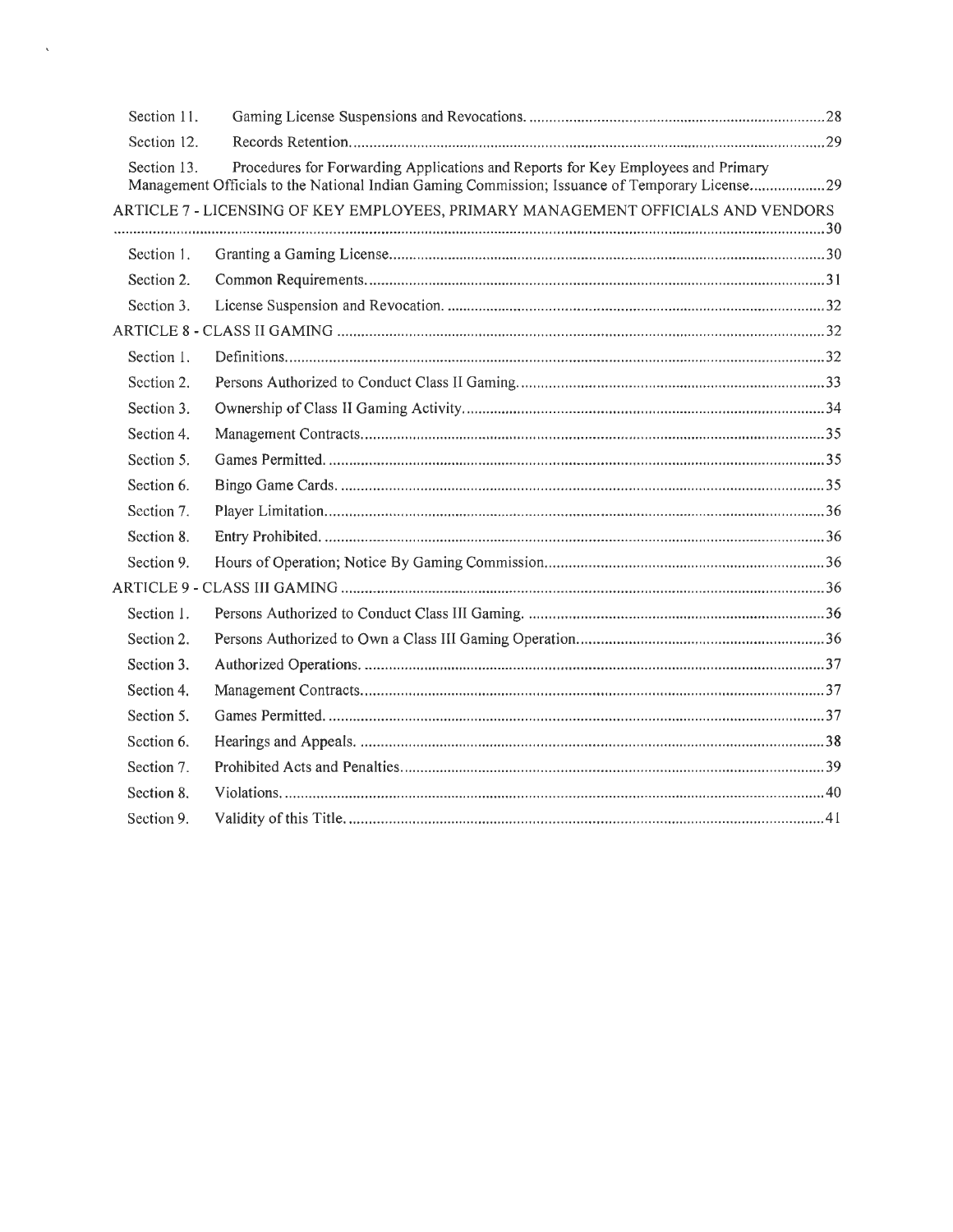## **Title 13-GAMING**

## **STATEMENT AND PURPOSE**

*Be it enacted by the Council of the Yerington Paiute Tribe, pursuant to its Constitution and the goals and principles of the Tribe's self-determination, economic outlook, economic diversification plans, and the health and welfare of its membership to engage in the gaming business as permitted by Public Law 100-497, the Indian Gaming Regulatory Act, codified at 25 USC.§§ 2701-2721 and 18 USC.§§ 1166-1168 on Tribal lands, an Ordinance that sets forth in Title 13-Gaming of the Tribe's Law and Order Code and which defines and regulates the manner in which Class II and Class III gaming may be conducted on the Tribal lands.* 

*And further, by this enactment and authority as stated in Resolution RY 15-11 that was adopted in a duly called meeting of the Council on May 4, 2015, this Gaming Ordinance is ratified by majority vote of the Council.* 

## **ARTICLE 1 - AUTHORITY, FINDINGS, AND DEFINITIONS**

#### Section 1. **Authority.**

The Yerington Paiute Tribe (the Tribe) is a sovereign Indian tribe organized under the Indian Reorganization Act, 25 U.S.C. §§ 461, *et seq.* The Tribal Council is the governing body of the Tribe. This Ordinance is enacted on the basis of the inherent sovereign tribal powers delegated to the Tribal Council under Article III, Section 1, and Article VI, Section **1,** of the Tribe's Constitution and the Indian Gaming Regulatory Act, 25 U.S.C. §§ 2701, *et seq.* 

#### Section 2. **Findings.**

The Tribal Council of the Yerington Paiute Tribe hereby finds that:

- A. Self-determination. An explicit goal of Federal Indian policy, as enunciated in, amongst various places, the Indian Gaming Regulatory Act, is to promote tribal economic development, self-sufficiency and strong tribal government. The Tribe is deeply committed to these values.
- B. Economic Pressures. The Tribe needs additional revenues to assist it in meeting its governmental responsibilities.
- C. Gaming as an Economic Enterprise. Gaming is an appropriate subject for a tribal enterprise because:
	- **1.** Congress has found that Indian tribes have the right to regulate gaming activity on Indian lands if the gaming activity is not specifically prohibited by Federal law and is conducted within a state which does not, as a matter of criminal law and policy,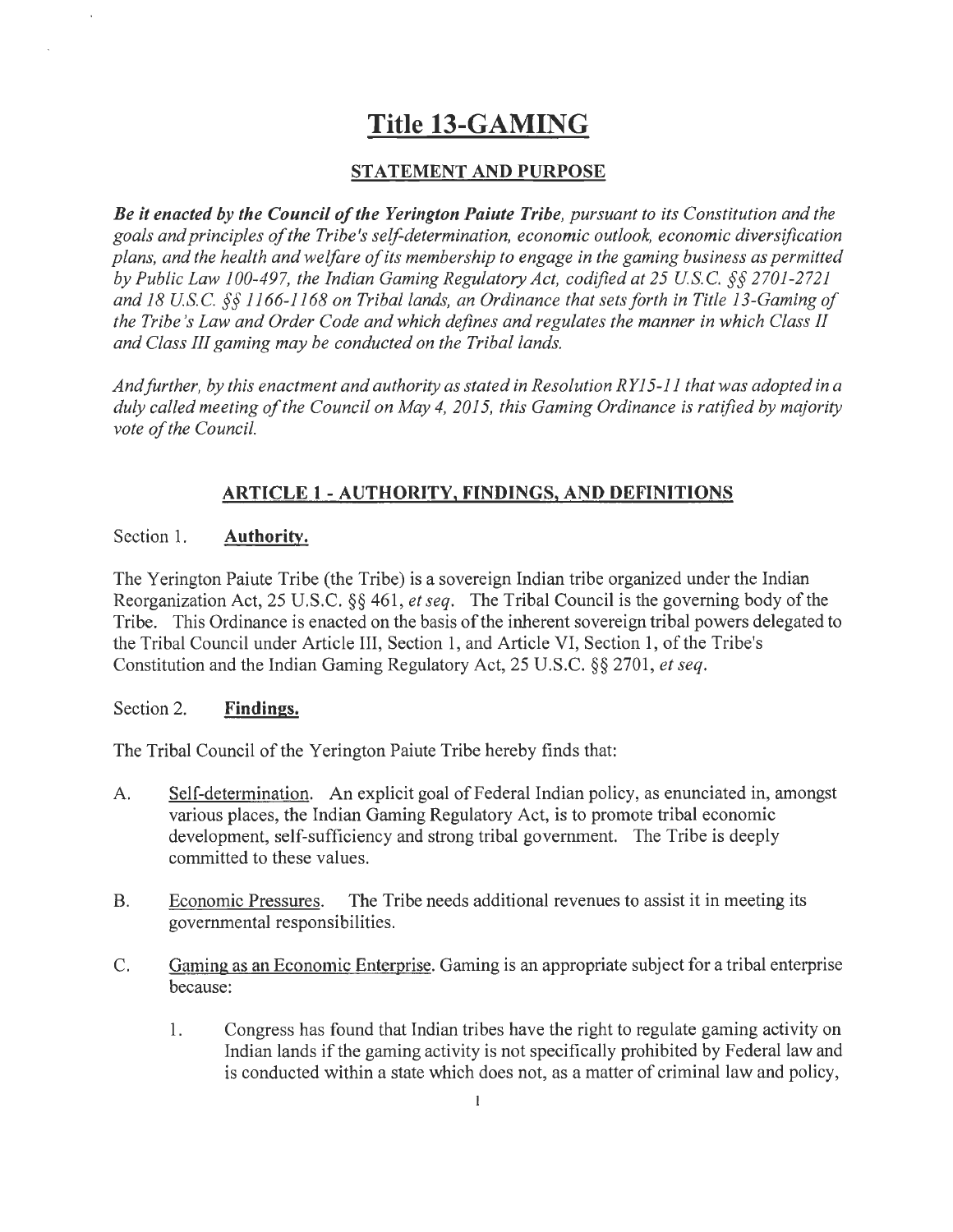prohibit such activity. 25 U.S.C. *§* 2701(5).

- 2. Congress has provided a statutory basis for the operation of gaming by Indian tribes as a mean of promoting tribal economic development, self-sufficiency, and strong tribal government. 25 U.S.C. *§* 2702(1).
- 3. Nevada law is not directly applicable on the Reservation, but Federal law depends on the policy underlying state gaming laws. In Nevada, gaming is not only lawful; it is the State's principal economic activity. Similar gaming operations operated by the Tribe would not conflict with Federal law.

#### Section 3. **Purposes.**

The purpose of this Title is to:

- A. Provide standards and regulations governing the conduct of gaming activities on the Yerington Tribal lands;
- B. Promote Tribal economic development;
- C. Enhance employment opportunities for Tribal members;
- D. Strengthen the economy of the Yerington Paiute Tribe; and
- E. Generate revenue for use in improving the health, education and general welfare of enrolled members of the Yerington Paiute Tribe and for other uses authorized under Federal law.

#### Section 4. **Definitions.**

For purposes of this Title:

- A. "Act" or "IGRA" means the Indian Gaming Regulatory Act of 1988, as amended at 25 U.S.C. *§* 2701-2721 and 18 U.S.C. *§§* 1167-1168, and as it might become amended.
- B. "Applicant" means any person or entity applying for, or requesting renewal of, a license or permit described in or required by this Title.
- C. "Application" means a request for the issuance or renewal of a license or permit described in or required by this Title.
- D. "Banking Card Game" means any card game in which each player wagers against the house rather than against other players.
- E. "Bingo" means the game of chance (whether or not electronic, computer or other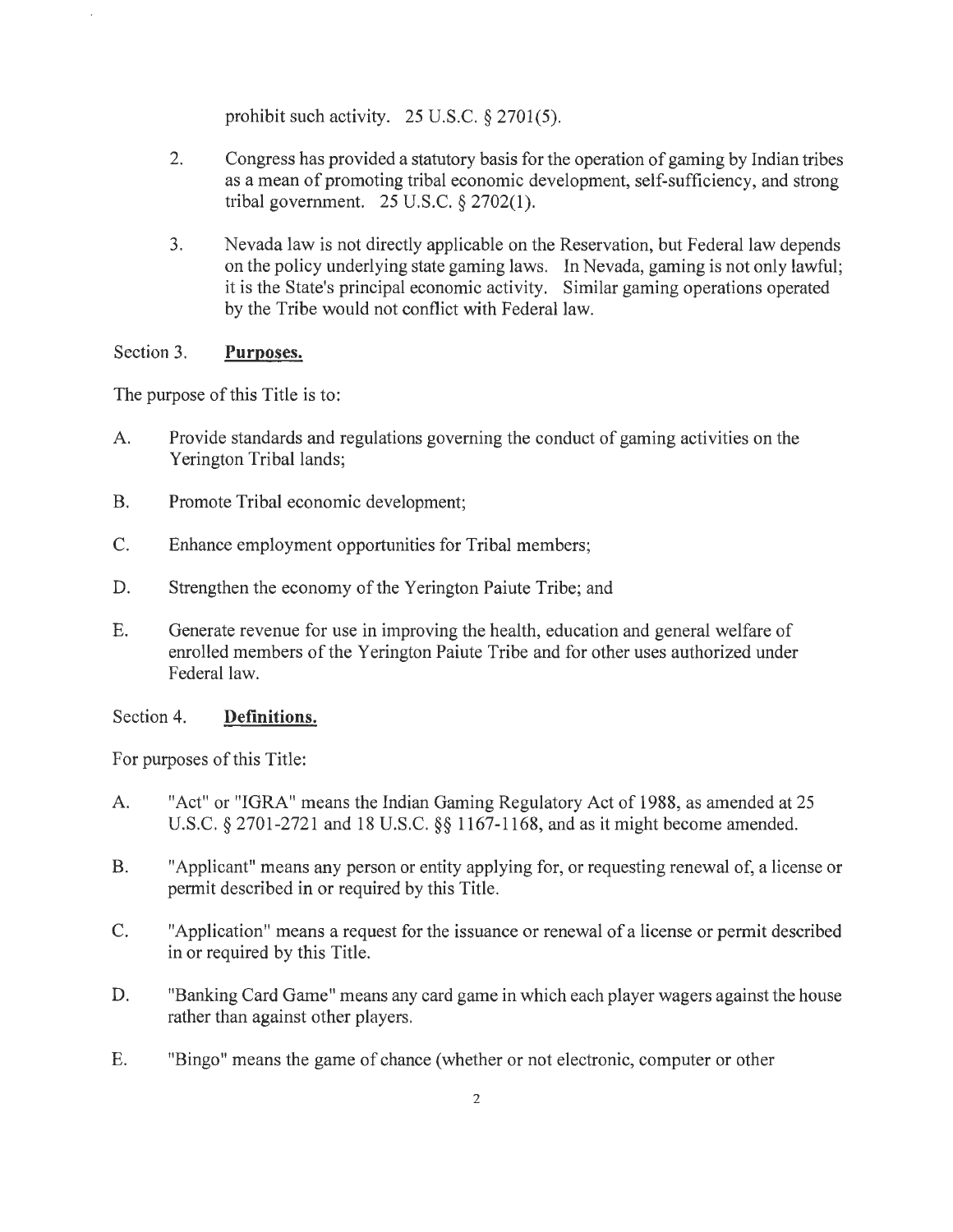technological aids are used in connection therewith) which is played for prizes, including monetary prizes, with cards bearing numbers or other designations, in which the holder of the card covers such numbers of designations when objects similarly numbered or designated are drawn or electronically determined, and in which the game is won by the first person covering a previously designated arrangement of numbers or designations on such cards. "Bingo" includes, if played at the same location, pull tabs, lotto, punch boards, tip jars, and other games similar to Bingo.

- F. "Class I Gaming" means social games played solely for prizes of minimal value or traditional forms of Tribal gaming, engaged in by individuals as part of, or in connection with, Tribal ceremonies or celebrations.
- G. "Class II Gaming" means all forms of gaming which are defined as "Class II Gaming" in the IGRA, 25 U.S.C. § 2703(7), and shall include, but not be limited to, the following forms of gaming: bingo, lotto, pull tabs and punch boards, tip jars and non-banking card games, when played in conformity with 25 U.S.C. § 2703(7).
- H. "Class III Gaming" means all forms of gaming that are not Class I Gaming or Class II Gaming, as defined in the IGRA, 25 U.S.C. § 2703(8).
- I. "Compact" means the Compact by and between the Yerington Paiute Tribe and the State of Nevada setting forth the agreement for the operation of Class III Gaming on Yerington Paiute Tribal Lands within the State of Nevada.
- J. "Entity" means any organization, including any division, department or other unit therein, and includes, but shall not be limited to, a public or private corporation, limited liability company, partnership, joint venture, voluntary or unincorporated association, organization, proprietorship, trust, or estate.
- K. "Equipment" means any article, device, or other item, employed in gaming activity, including, but not limited to, bingo cards, lottery tickets, any electronically operated blower machine, gaming devices, gaming tables, associated paraphernalia, chips, tokens, dice and any other items employed in gaming activity.
- L. "Gaming Machine" or "Slot Machine" means any mechanical, electrical, electromechanical, electronic, or other device, contrivance or machine which, upon insertion of a coin, token, or similar object, or upon payment of any consideration, is available to play or operate, the play or operation of which, whether by reason of the skill of the operator in playing a gambling game which is presented for play by machine or application of the element of chance, or both, may deliver or entitle the person playing or operating the machine to receive cash, premiums, merchandise, tokens, or anything of value, whether the payoff is made automatically from the machines, or in any other manner. "Slot Machine" specifically includes video facsimiles of any game of chance authorized under the Nevada Statutes. *See,* NRS 463.0152. In addition, if at any time the State broadens its definition of "slot machine" to include additional devices, then such devices shall also be "slot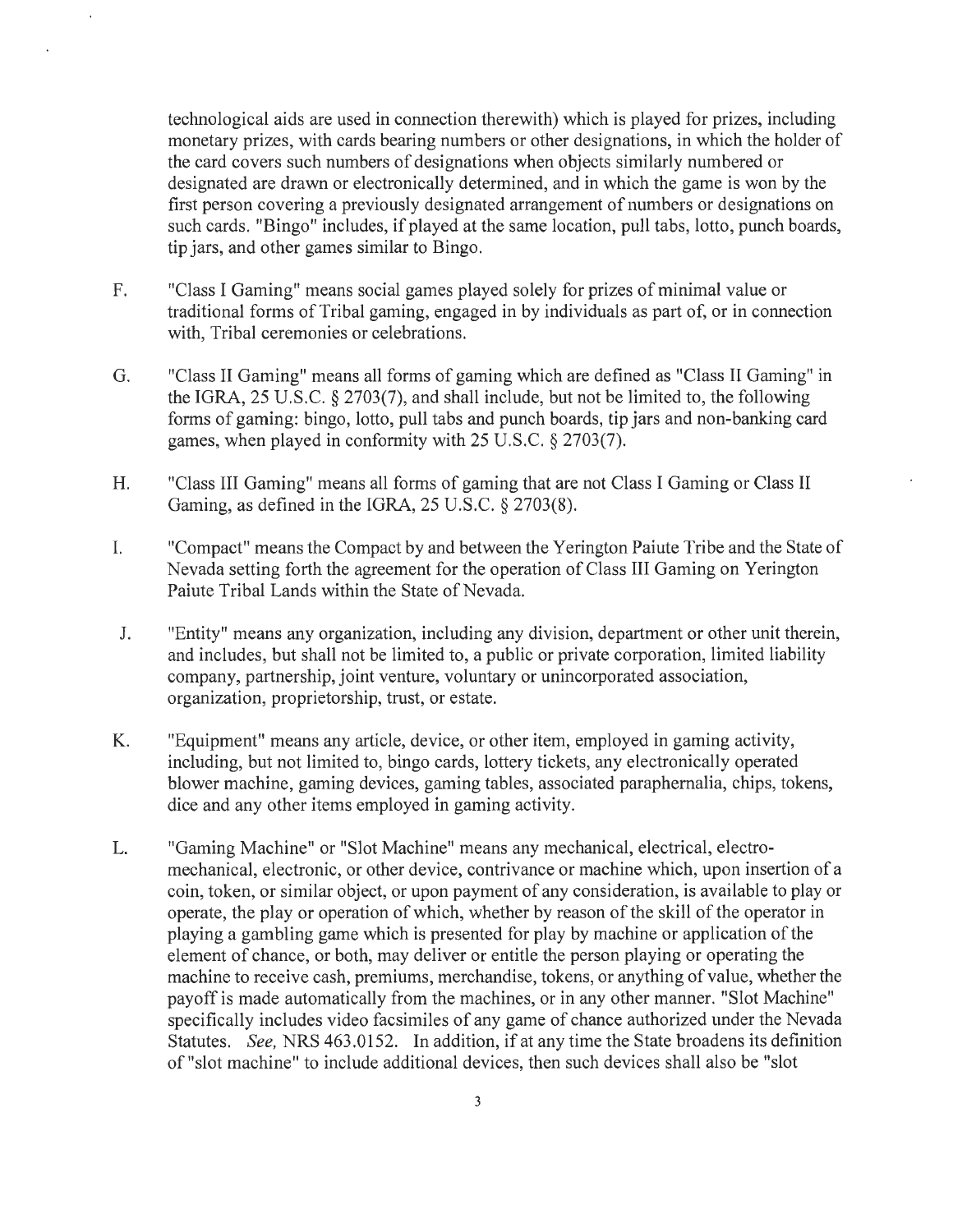machines" within the meaning of this Title.

- M. "Gaming Commission" or "Commission" means the Yerington Paiute Tribe's Gaming Commission, (YPTGC) created by this Title.
- N. "Gaming Device" means any equipment or mechanical, electro-mechanical or electronic contrivance, component or machine used remotely or directly in connection with gaming or any game which affects the result of a wager by determining a win or a loss. The term includes:
	- 1. A slot machine.
	- 2. A collection of two or more of the following components:
		- a. an assembled electronic circuit that cannot be reasonably demonstrated to have any use other than in a slot machine;
		- b. a cabinet with electrical wiring and provisions for mounting a coin, token or currency acceptor and provisions for mounting a dispenser of coins, tokens or anything of value;
		- c. a storage medium containing the source language or executable code of a computer program that cannot be reasonably demonstrated to have any use other than in a slot machine;
		- d. an assembled video display unit;
		- e. an assembled mechanical or electro-mechanical display unit intended for use in gambling; or
		- f. an assembled mechanical or electro-mechanical unit that cannot be demonstrated to have any use other than in a slot machine.
	- 3. Any mechanical, electrical or other device which may be connected to or used with a slot machine to alter the normal criteria of random selection or affect the outcome ofa game.
	- 4. A system for the accounting or management of any game in which the result of the wager is determined electronically by using any combination of hardware or software for computers.
	- 5. Any combination of one of the components set forth in paragraphs (a) to (f) inclusive, of Section  $4(N)(2)$  and any other component that the Gaming Commission determines by regulation to be a machine used directly or remotely in connection with gaming or any game that affects the results of a wager by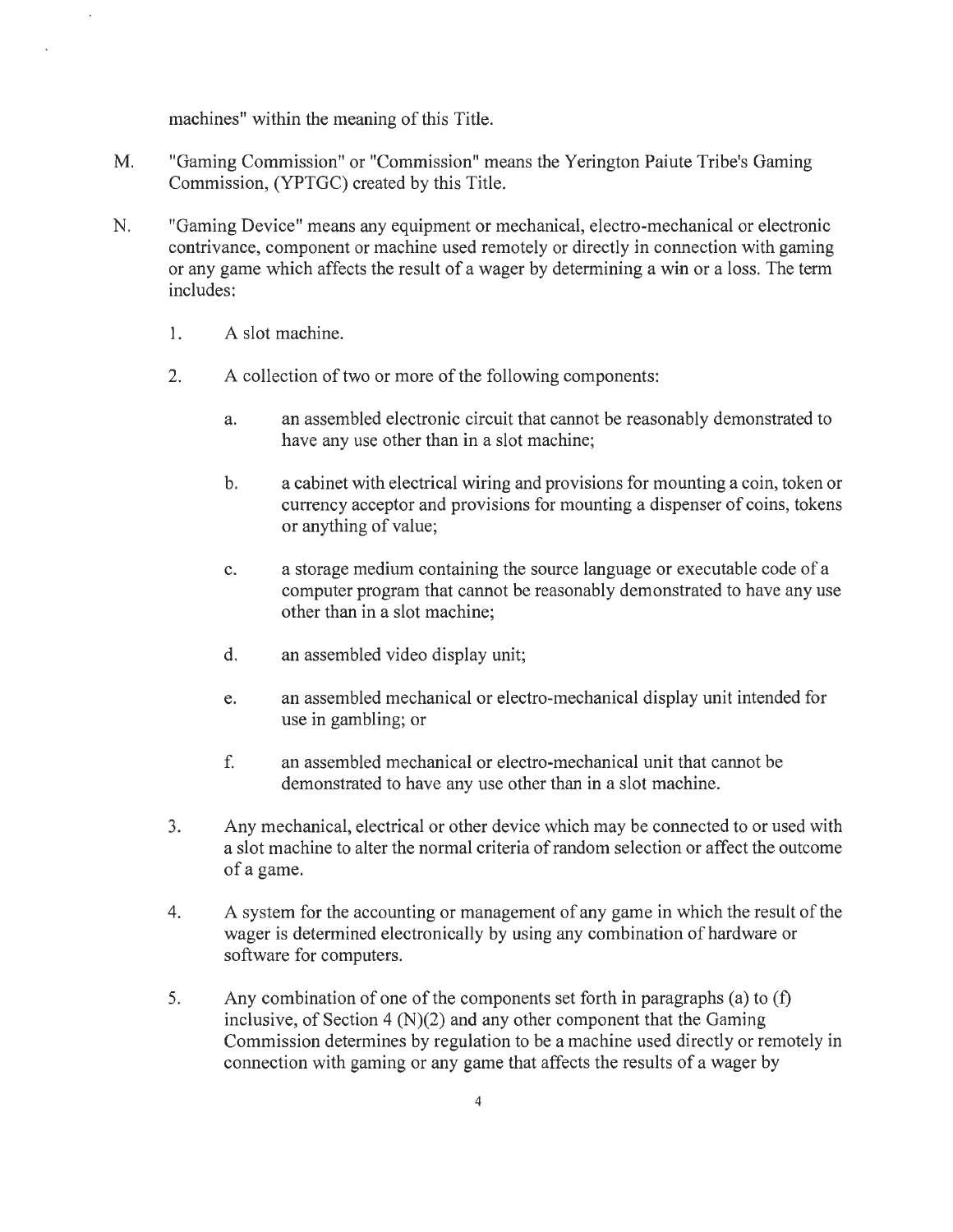#### determining a win or a loss.

- 0. "Gaming Employee" means any person connected directly with an operator of a slot route, the operator of a pari-mutuel system, the operator of an inter-casino linked system or a manufacturer, distributor or disseminator, or with the operation of a gaming establishment licensed to conduct any game, sixteen (16) or more slot machines, a race book, sports pool or pari-mutuel wagering, including:
	- 1. Accounting or internal auditing personnel who are directly involved in any record keeping or the examination of records associated with revenue from gaming;
	- 2. Boxmen;

ï

- 3. Cashiers;
- 4. Change personnel;
- 5. Counting room personnel;
- 6. Dealers;
- 7. Employees of a person required by Nevada law, NRS 464.010, to be licensed to operate an off-track pari-mutuel system;
- 8. Employees of a person required by Nevada law, NRS 463.430, to be licensed to disseminate information concerning racing;
- 9. Employees of manufacturers or distributors of gaming equipment within the Reservation whose duties are directly involved with the repair or distribution of gaming equipment;
- 10. Employees of operators of slot routes who have keys for slot machines or who accept and transport revenue from the slot drop;
- 11. Employees of operators of inter-casino linked systems;
- 12. Floor men;
- 13. Hosts or other persons empowered to extend credit or complimentary services;
- 14. Keno runners;
- 15. Keno writers;
- 16. Machine mechanics;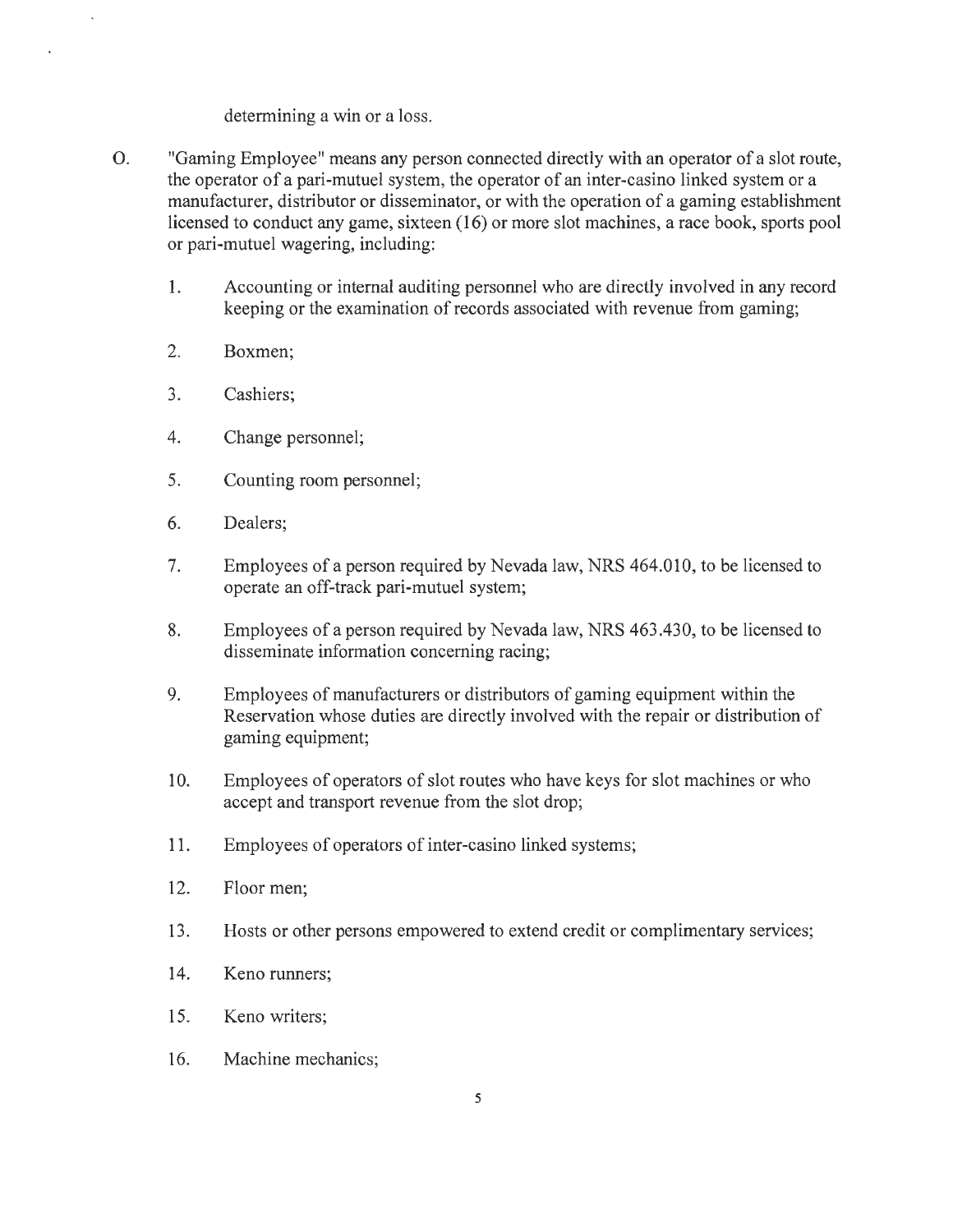- 17. Odds makers and line setters;
- 18. Security personnel;
- 19. Shift or pit bosses;
- 20. Shills;
- 21. Supervisors or managers; and
- 22. Ticket writers.

Gaming Employee does not include bartenders, cocktail waitresses or other persons engaged exclusively in preparing or serving food or beverages.

- P. "Gross Receipts" means the total receipts from the conduct of gaming activities.
- Q. "Indian Lands," "Reservation," "Colony," or "Yerington Tribal Lands" means all lands within the exterior boundaries of the Yerington Paiute Tribe over which it exercises governmental power that is either (1) held in trust for the Tribe by the United States; or (2) held by the Tribe or Indian individual subject to restriction by the United States against alienation. The terms also include any lands located within or contiguous to the boundaries of the Reservation and Colony acquired after October 17, 1988 by the Secretary of Interior in trust for the benefit of the Tribe, and newly acquired lands on which gaming activities are permitted pursuant to 25 U.S.C. §2719(b)(l).
- R. The term "Key Employee" means:
	- 1. A person who performs one or more of the following functions:
		- a. Bingo caller;
		- b. Counting room supervisor;
		- c. Chief of security;
		- d. Custodian of gaming supplies or cash;
		- e. Floor manager;
		- f. Pit boss;
		- g. Dealer;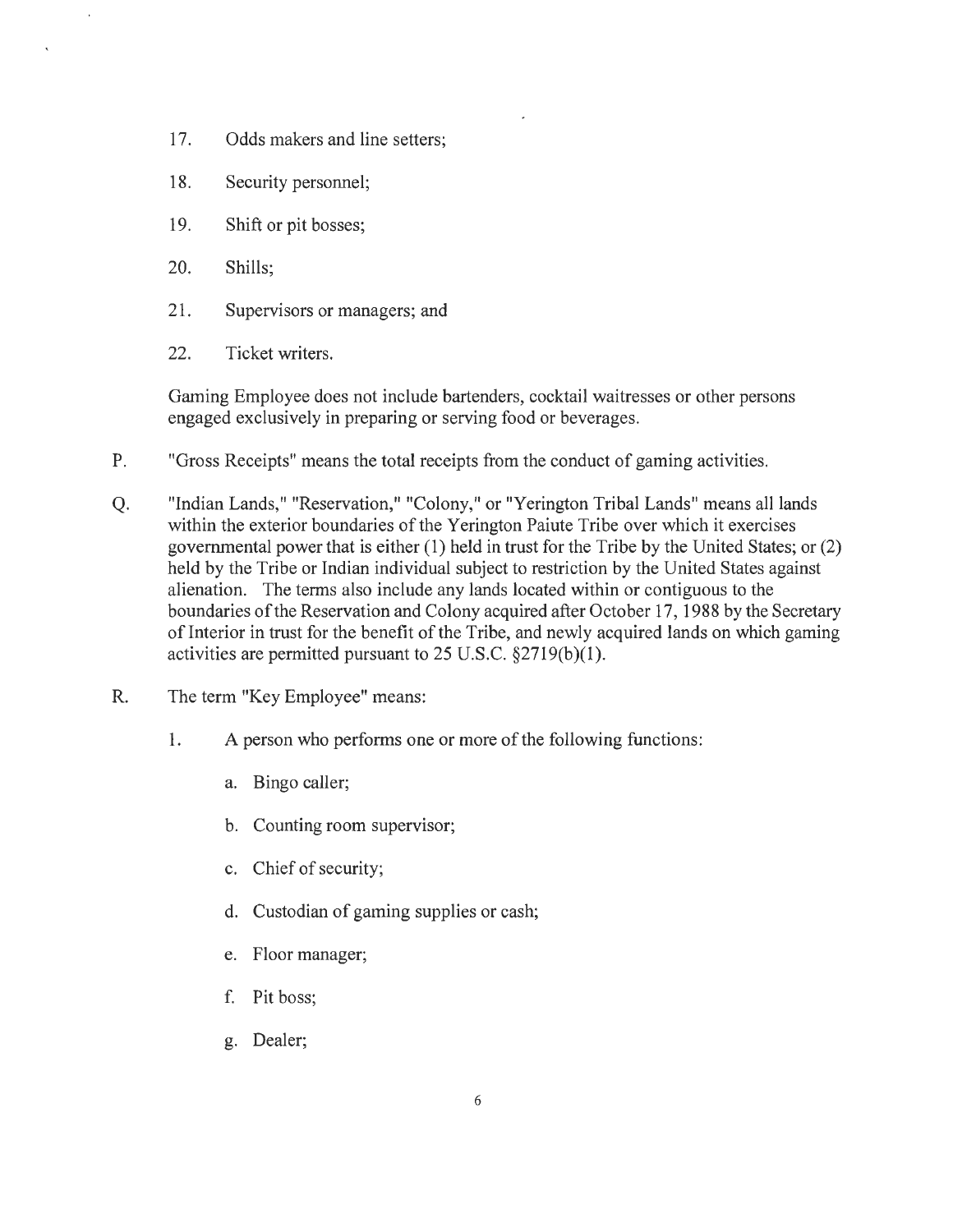- h. Croupier;
- i. Approver of credit; or
- j. Custodian of gambling devices, including persons with access to cash and accounting records within such devices.
- 2. If not otherwise included, any other person whose total cash compensation is in excess of \$50,000 per year;
- 3. If not otherwise included, the four most highly compensated persons in the gaming operation; or
- 4. A Primary Management Official as additionally defined herein at CC.
- S. The term "Interstate Sports Betting Facility" means a gaming establishment wherein interstate wagers on sports events are received via telephone, computers and associated equipment on the Reservation.
- T. "License" or "Licensed" means a tribal gaming license, or having a valid tribal gaming license, issued by the Yerington Paiute Tribe, or the Gaming Commission, pursuant to this Title.
- U. "Lottery" means any scheme for the disposal or distribution of property, by chance, among persons who have paid any valuable consideration for the chance of obtaining such property, or portion of it, or for any share or any interest in such property upon any agreement, understanding or expectation that it is to be distributed or disposed of by lot or chance, whether called a lottery, raffle or gift enterprise, or by whatever name the same may be known.
- V. "National Indian Gaming Commission" or "NIGC" means the National Indian Gaming Commission created by the IGRA.
- W. "Net Revenue" means the total gross receipts from a gaming operation, less:
	- 1. Amounts paid out as, or paid for prizes; and
	- 2. Total gaming-related operating expenses, excluding management fees.
- X. "Non-Banking Card Games" means any card game in which two or more players play against each other and the players do not wager against the house. Non-banking card games played in conformity with State law regulating hours of play, wage and pot limits are Class II Gaming. All other non-banking card games are Class III games.
- Y. "Non-Tribal Gaming Facility" or "Non-Tribal Gaming Operation" means any gaming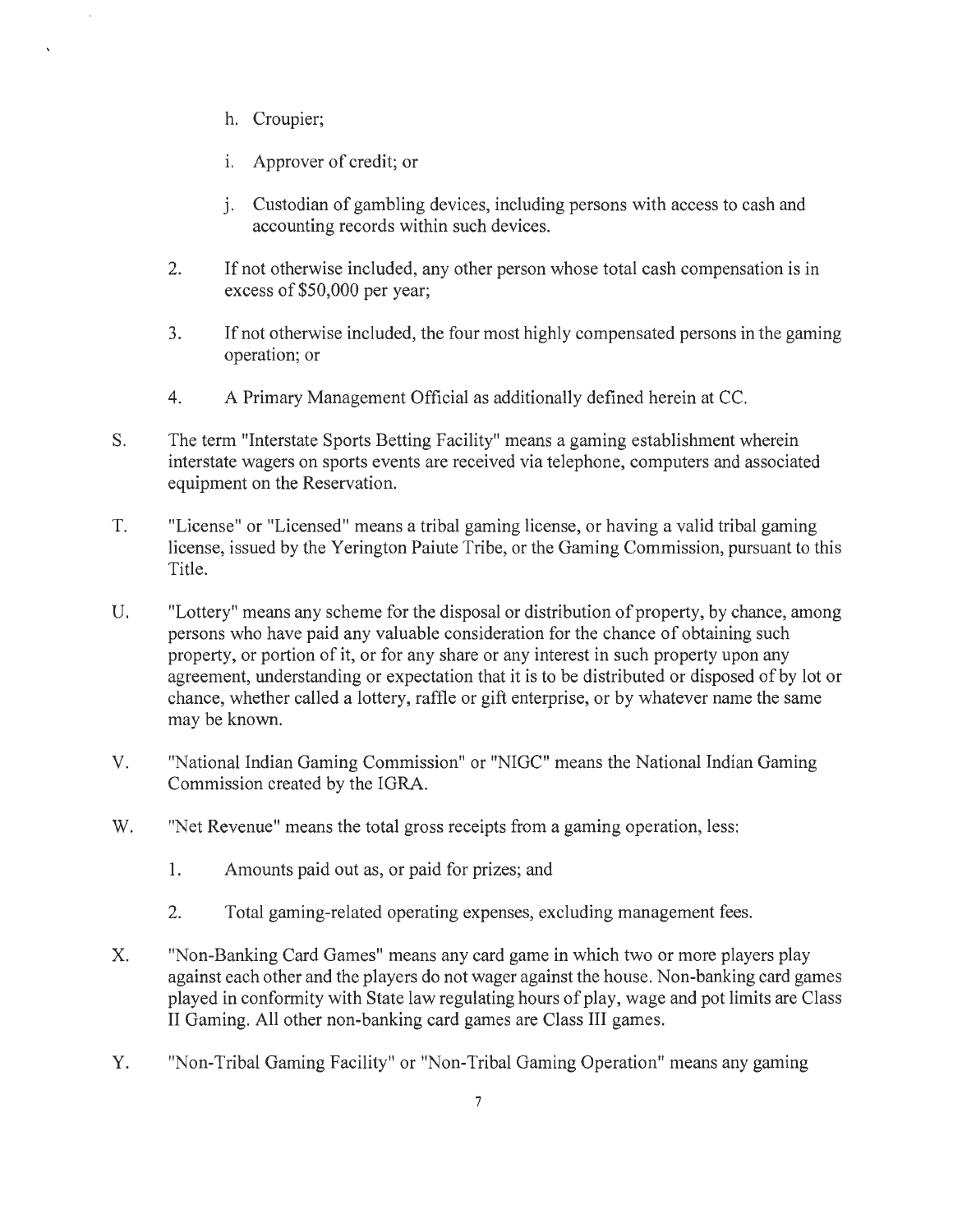which is licensed and conducted on the Reservation by any person or entity other than the Tribe or an entity wholly owned by the Tribe.

- Z. "Person" means any individual, receiver, administrator, executor, assignee, trustee in bankruptcy, trust, estate, firm, partnership, joint venture, club, company, joint stock company, business trust, corporation, limited liability company, association, society, or any group of individuals acting as a unit, whether mutual, cooperative, fraternal or nonprofit, doing business within the Indian lands. The Tribe is not within the definition of person.
- AA. "Pinball Machine" means a video, mechanical, electrical or electronic machine which, upon insertion of a coin or token or upon redemption of a credit, is available for play, the play or operation of which, by reason of skill, chance or a combination of both, may entitle a player to an automatic, immediate free replay or replays, which cannot be redeemed for anything of value.
- BB. "Player" means any person participating in gaming activity, who is participating with the reasonable expectation of, or for the chance of, receiving a prize of some value.
- CC. "Primary Management Official" means:
	- 1. The person(s) having management responsibility for a management contract;
	- 2. Any person who has authority:
		- a. to hire and fire employees; or
		- b. to set up working policy for the gaming operation; or
	- 3. The chief financial officer or other person who has financial management responsibility.
	- 4. Any other person designated by the Tribe as a primary management official.
- DD. "Prize" means any U.S. currency, cash or other property or things of value awarded to a player or players, or received by a player or players, as a result of their participation in a gaming activity.
- EE. "Secretary" means the Secretary of the Interior.
- FF. "State" means the State of Nevada.
- GG. "Tribal Council" means the Yerington Paiute Tribal Council.
- HH. "Trial Court" means the Yerington Paiute Trial Court.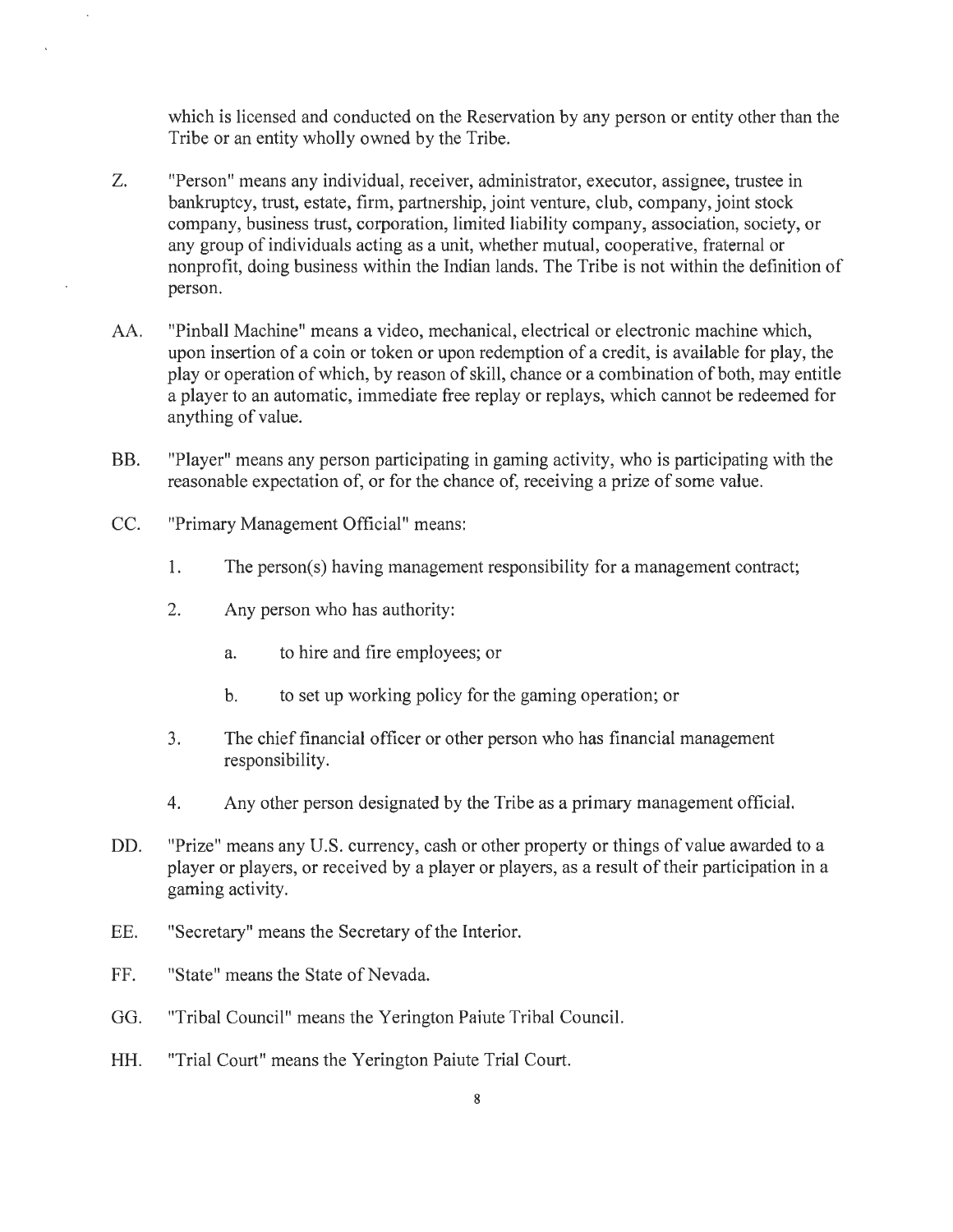- II. "Tribal Gaming Facility" or "Tribal Gaming Operations" means any Class II or Class III Gaming operation or facility which is owned by the Tribe or a wholly owned entity of the Tribe.
- JJ. "Tribe" means the Yerington Paiute Tribe.

#### **ARTICLE 2 - AUTHORIZATION OF TRIBAL GAMING**

#### Section 1. **Tribal Gaming Authorized.**

- A. Class I Gaming is authorized on Indian lands, and may be conducted by any person. Class I Gaming shall not be regulated by this Title.
- B. Class II Gaming is authorized on Indian lands. Class II Gaming shall be regulated by the YPTGC and shall only be operated consistent with the provisions of this Title and the IGRA.
- C. Class III Gaming is authorized on Indian lands. Class III Gaming shall be regulated by the YPTGC and shall only be operated consistent with this Title, the Compact, and the IGRA.
- D. Notwithstanding any provision in this Title to the contrary, any proposal to open a new Class II or Class III Gaming operation on the Reservation is prohibited unless it is first authorized and approved by the Tribal Council, and thereafter licensed and regulated by the Gaming Commission pursuant to this Title.

#### Section 2. **Tribal Gaming.**

The Tribal Council hereby authorizes one or more tribally-owned gaming establishments to offer those forms of gaming which are approved under the Compact, the Title or both, or which may be approved in the future under the Compact, as amended, the Title or both.

#### Section 3. **Tribe to Be Sole Gaming Proprietor.**

The Tribe shall have the sole proprietary interest in and responsibility for the conduct of any Class II or III gaming activity on the Reservation, unless the Tribe elects to allow individually owned gaming. This provision shall not preclude the Tribe from entering into a lawful management contract under 25 USC§ 2711.

#### Section 4. **Separate License for Each Location; Environmental Compliance.**

#### A. Separate License Required.

The Tribe shall issue a separate license to each place, facility, or location on Indian lands, where Class II or III gaming is conducted under this Title.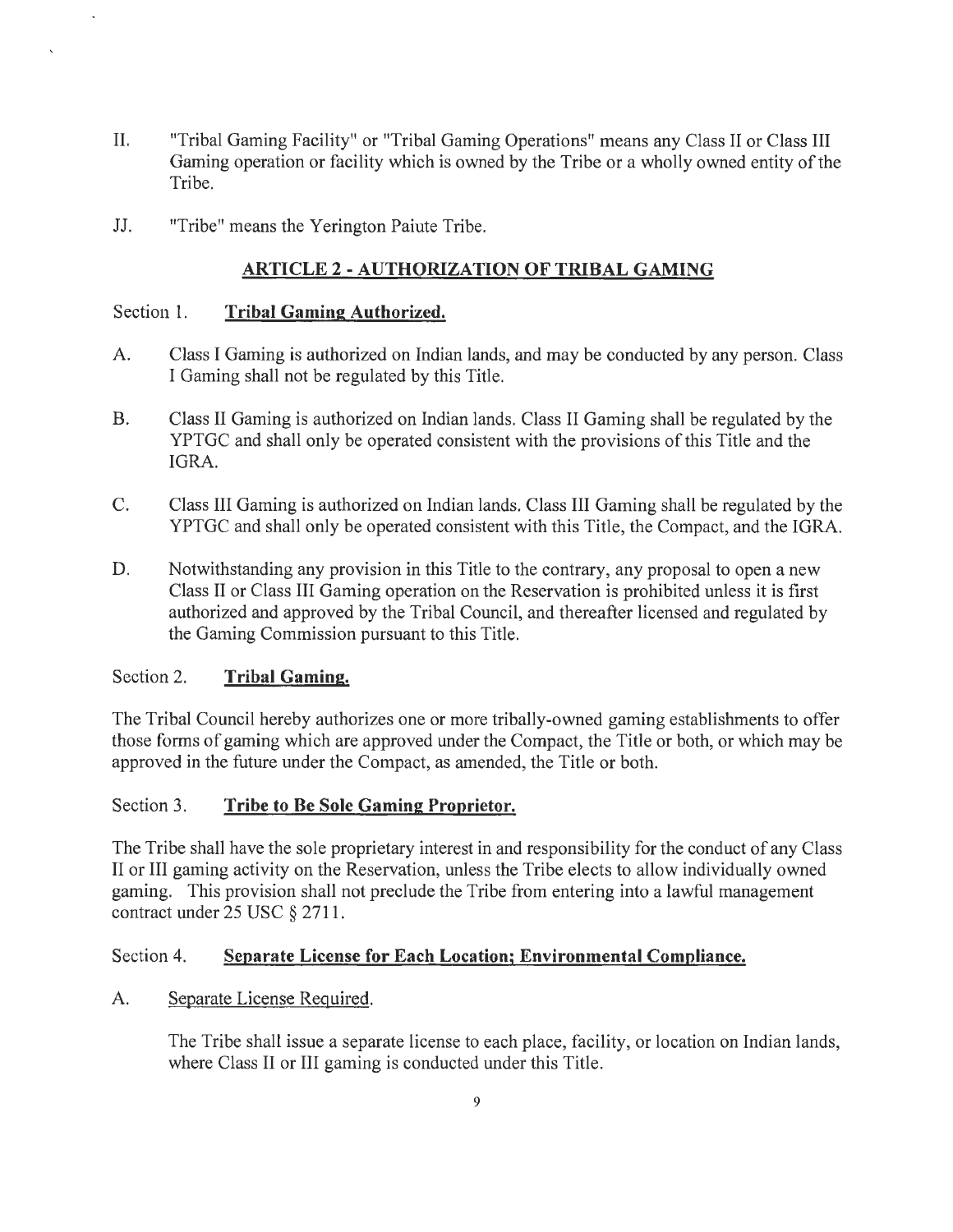## B. Environment and Public Health and Safety.

- 1. Each gaming facility shall be constructed, maintained, and operated in a manner that adequately protects the environment and the health and safety of the public.
- 2. The Tribal Council, Commission and Tribal Police Department shall identify and enforce laws, resolutions, codes, policies, standards, or procedures, which are applicable to each gaming place, facility or location, to ensure adequate protection of the environment and the health and safety of the public.

#### Section 5. Use of Net Gaming Revenue.

#### A. Net revenues from Tribal gaming shall be used only for the following purposes:

- 1. To fund Tribal government operations or programs;
- 2. To provide for the general welfare of the Tribe and its members;
- 3. To promote Tribal economic development;
- 4. To donate to charitable organizations; or
- 5. To help fund operations of local government agencies.

#### B. Per Capita Payments:

- 1. Net revenues from any [class II and/or class III] gaming activities conducted or licensed by the Tribe may be used to make per capita payments to enrolled Tribal members if:
	- a. The Tribe has prepared a plan to allocate revenues to one or more of the five uses authorized by Subsection (A) above;
	- b. The plan is approved by the Secretary of the Interior as adequate, particularly with respect to the uses described in Subsections  $(A)(1)$  and  $(A)(3)$  above.
	- c. The interests of minors and other legally incompetent persons who are entitled to receive any of the per capita payments are protected and preserved, and the per capita payments are disbursed to the parents or legal guardian of such minors or legal incompetents in such amounts as may be necessary of the health, education, or welfare of the minor or other legally incompetent person; and
	- d. The per capita payments are subject to Federal taxation and the Tribe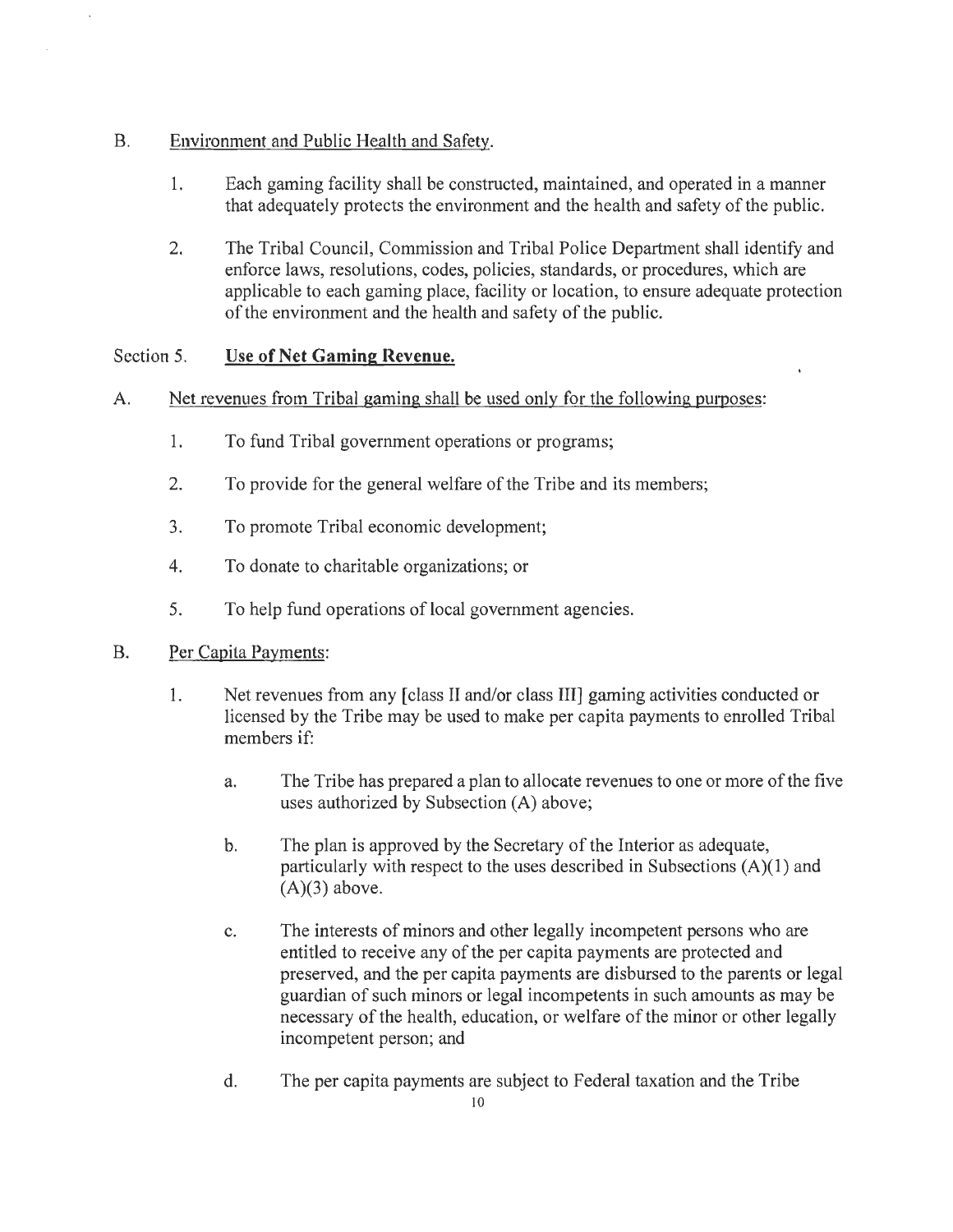notifies its members of such tax liability when payments are made.

#### Section 6. **Compliance with Law; Inclusion of the Compact.**

- A. Applicable Law. All Class II and III gaming operations on the Reservation shall be conducted in accordance with Article 2, Sections 1 and 4. In addition, this Title shall be construed in a manner which conforms to applicable law.
- B. Incorporation of Compact. The Compact as enacted and as it may be amended, shall be incorporated into this Title. In the event of any inconsistencies between the Compact and any amendment hereof and any provision of this Title, the Compact shall govern.

#### Section 7. **Agent for Service of Process.**

The Tribe designates the Tribal Chairman as the agent for service of any official determination, order or notice of violation.

## **ARTICLE 3 - YERINGTON PAIUTE TRIBE GAMING COMMIS ION**

#### Section 1. **Commission Established.**

The Tribal Council hereby establishes a Tribal Gaming Commission to be known as the Yerington Paiute Tribal Gaming Commission (YPTGC), which shall be responsible for the successful, safe, lawful, and honest operation of the Tribe's Class II and III gaming operations on the Reservation.

#### Section 2. **Structure of the YPTGC or Gaming Commission.**

- A. Number. The Gaming Commission shall consist of three members, at least one of whom must be an enrolled member of the Yerington Paiute Tribe. The Tribal Council shall designate the Chairman of the Gaming Commission.
- B.  $\Delta$ ppointment. The three members of the Gaming Commission and one alternate shall be those persons whom the Tribal Council deems qualified, giving due weight to the candidate's education, experience, and integrity.
- C. Term. Initial appointments to the Gaming Commission shall be for the following terms: Chairman- three years; one member  $-$  two years; one member  $-$  one year; alternate member – three years. Thereafter, all appointments shall be for three-year terms, provided that if a vacancy occurs for any reason, the Tribal Council shall appoint a replacement for the remainder of the replaced person's term.
- D. Suspension or Removal. Gaming Commission members may only be suspended or removed by a vote of at least four members of the Council (with the Chairman of the Council entitled to vote in the event of a tie), for good cause, upon written notice and the opportunity to be heard before the Tribal Council. Decisions for removal by the Tribal Council are final. No appeal may be taken.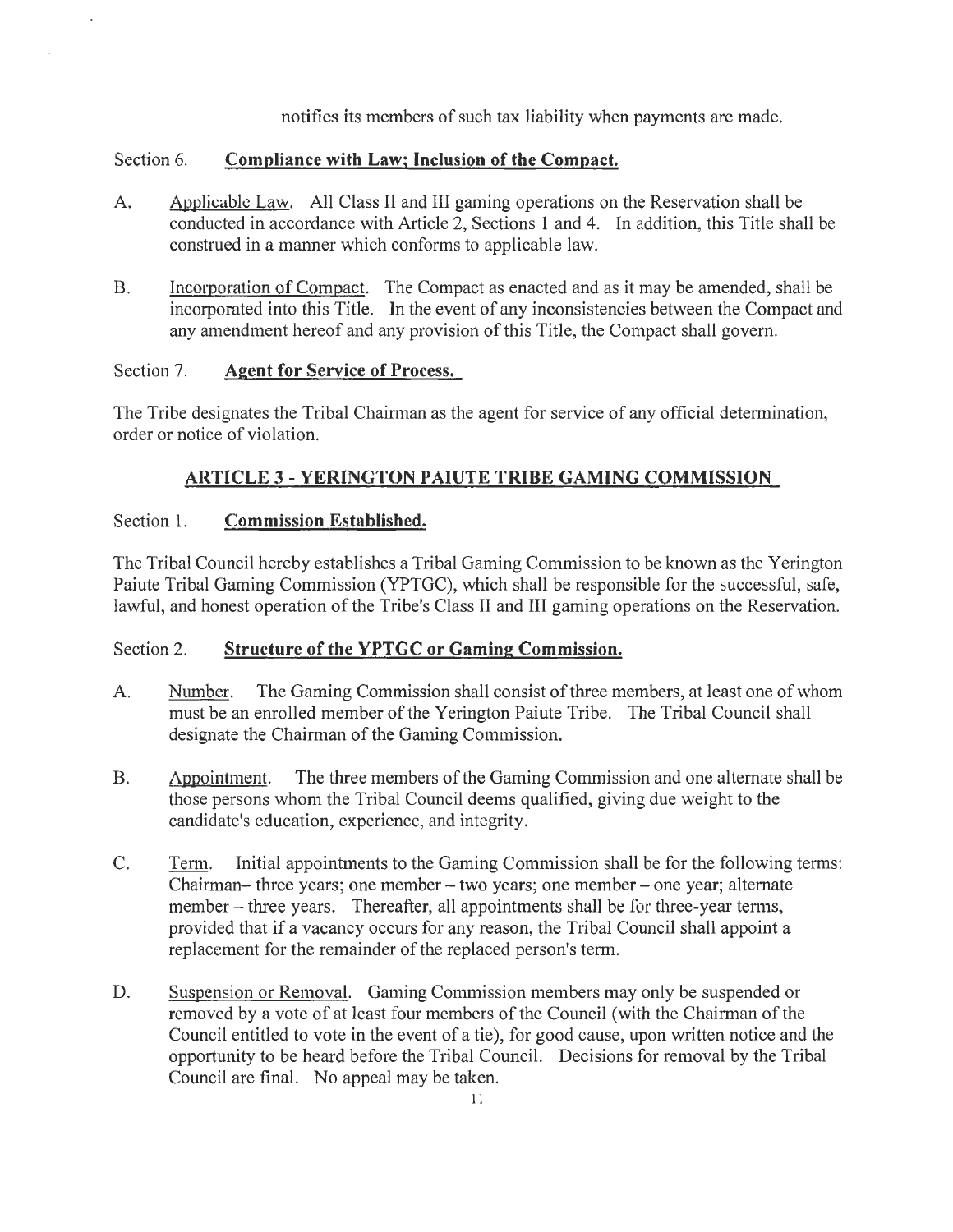- E. Registered Agent. The Chairman of the Gaming Commission shall be the agent for service of process for the Gaming Commission.
- F. Qualification for Membership. No person shall be appointed to the YPTGC unless, after reviewing that person's prior activities, criminal record, reputation, habits and associations, the Tribal Council is satisfied that such person:
	- 1. Is of good character, honesty, and integrity;
	- 2. Does not pose a threat to the public interest of the Tribe or its members or to the effective regulation of gaming;
	- 3. Does not create or enhance the dangers of unsuitable, unfair or illegal practices in the conduct of gaming or the carrying on of the business and financial arrangements incidental thereto;
	- 4. Has no interest in any gaming activity on the Yerington Paiute Tribal Colony/Reservation Lands or in any other activity that may be in conflict with the tribal gaming operations;
	- 5. Has adequate business probity, competence and experience in gaming or generally is qualified by reason of training, education, experience or any combination of experience in law, finance, or marketing; and
	- 6. Is familiar with IGRA.
- G. Limitation on Membership. No person may serve on the YPTGC if;
	- 1. The person's other employment or responsibilities conflict or could potentially conflict with the duties and responsibilities to create an impression or appearance of impropriety in the fulfillment of the duties and responsibilities of a Commissioner;
	- 2. The person is an employee of a Gaming Operation or the person's other employment or responsibilities create an impression or appearance of impropriety in the fulfillment of the duties and responsibilities of a Commissioner;
	- 3. The person is a:
		- a. Member or officer of the Tribal Council;
		- b. Judge in any Tribal Court; or
		- c. A convicted felon.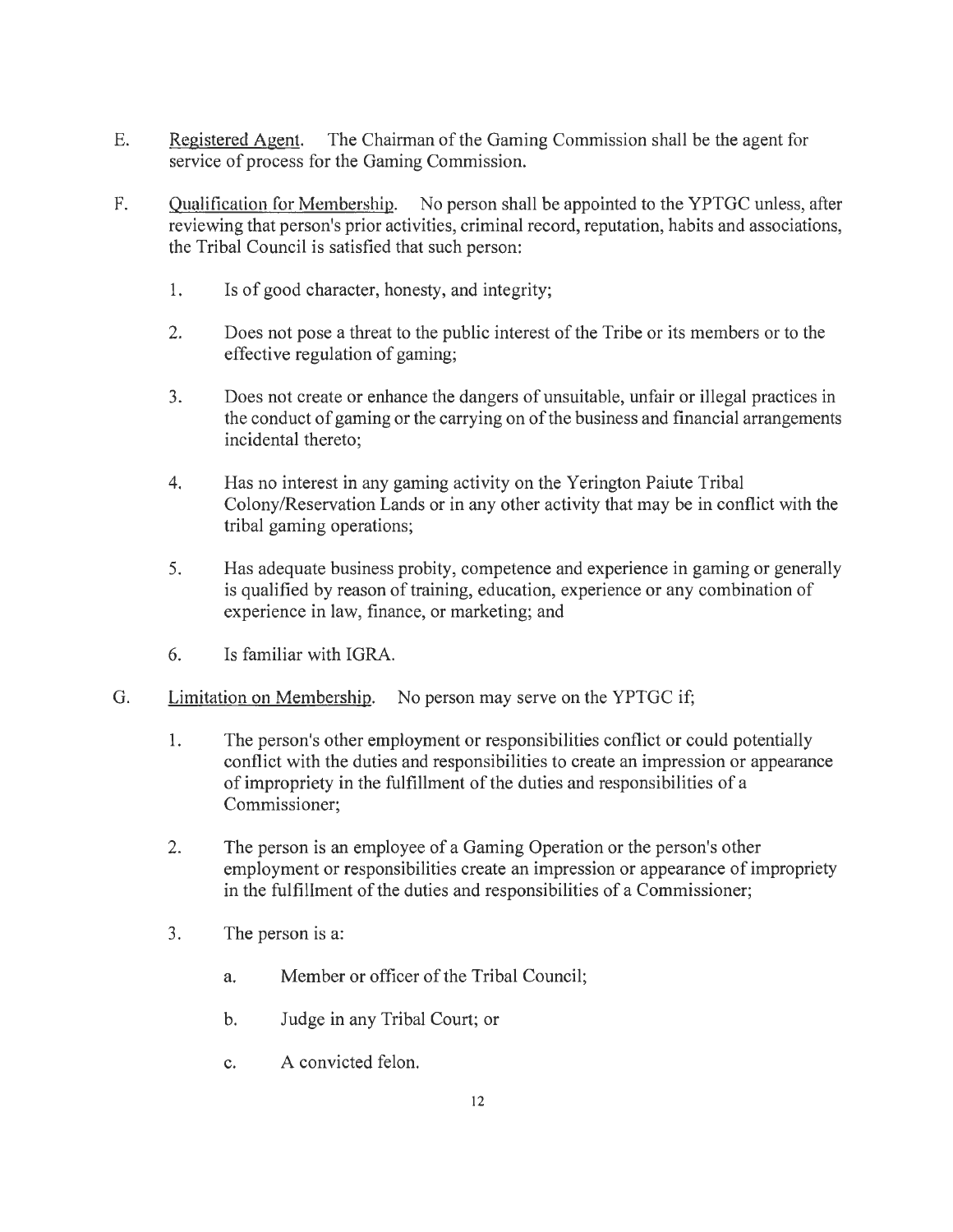4. Commissioners may not gamble in any gaming Establishment on the Reservation. No Commissioner may accept gratuities or any other thing of value from any Licensee or Applicant.

#### Section 3. **Powers and Duties of the Gaming Commission.**

The Gaming Commission shall have the following powers and duties:

- A. General Powers. The Gaming Commission shall administer the provisions of this Title and shall have all powers necessary therefore as prescribed below:
	- 1. Promulgate such rules and regulations as may be necessary and desirable for the proper implementation of this Title;
	- 2. Identify and define the rules of play for each Class II and Class III game permitted;
	- 3. License, supervise, inspect and oversee all gaming activities and persons employed in gaming activities conducted on Tribal lands;
	- 4. Conduct or contract with other government agencies or private entities to conduct background investigations;
	- 5. Carry on a continuous study and investigation of Class II and Class III Gaming on Indian lands for the purpose of:
		- a. Ascertaining any defects in abuses of the standards and regulations in this Title or applicable rules and regulations;
		- b. Formulating recommendations for changes in the standards and regulations in this Title or applicable rules and regulations; and
		- c. Preventing abuses and evasions of the standards and regulations prescribed by this Title and applicable rules.
	- 6. Report to the Tribal Council on any matters related to gaming that are deemed by the YPTGC to constitute an emergency requiring immediate action;
	- 7. Take any action it deems necessary and appropriate for violation(s) of this Title or of applicable rules and/or regulations, prosecution, referral for prosecution, or civil suit;
	- 8. Consistent with approved budgets, and as further provided in Article 4, Section 2, employ such persons and legal counsel as are necessary to carry out the specific and general powers and duties of the Gaming Commission; and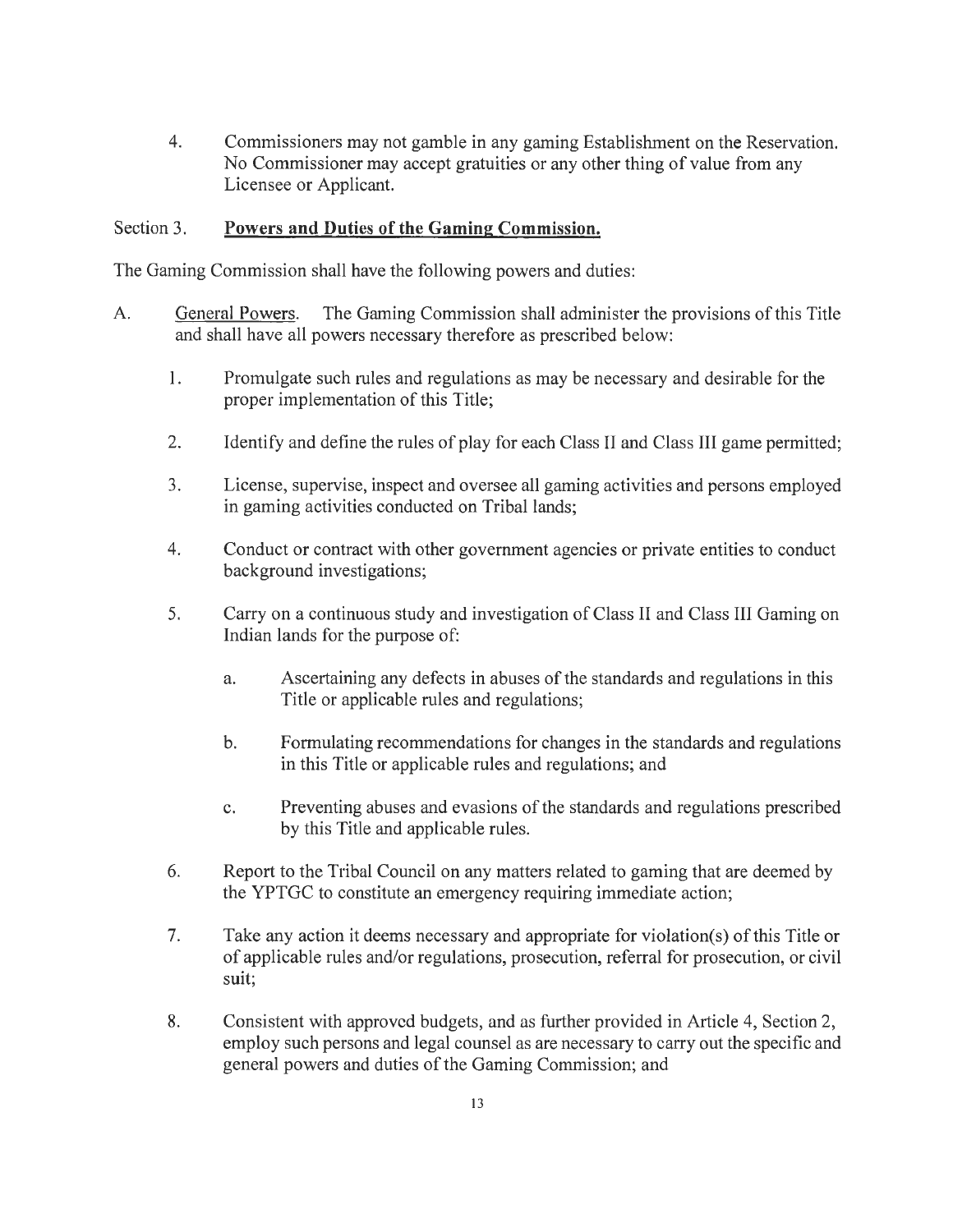- 9. In accordance with Article 4, Section 2, prepare and submit an annual budget to the Tribal Council for approval in accordance with the Tribe's standard practice for approving the budgets.
- B. Subpoena Power; Hearings and Disposition. The Gaming Commission shall have the authority to subpoena witnesses and documents, conduct administrative hearings, and assess civil fines or penalties upon persons who violate the provisions of this Title, any provision of the Compact, or any provisions of IGRA, provided that such person shall be given adequate notice and an opportunity to be heard before the Gaming Commission.
	- 1. Any person assessed a fine or penalty under this Section shall have the right to file a petition for judicial review to the Trial Court, provided that a written complaint seeking review of the Gaming Commission's decision is filed with the Tribal Court within thirty (30) days of the Gaming Commission's decision. If a timely complaint is not filed, then the Gaming Commission's decision imposing the fine or penalty shall be final and not subject to further review. The Tribal Court shall, however, have jurisdiction to enforce any assessed fine or penalty imposed by the Gaming Commission.
	- 2. Any person or entity engaging in or conducting gaming on Tribal lands is thereby deemed to have consented to the jurisdiction of the Yerington Paiute Trial Court.
- C. Compact. The Gaming Commission shall carry out each of the responsibilities and duties set forth for the Gaming Commission in the Compact.
- D. Record-Keeping. For a minimum of three (3) years, the Gaming Commission shall maintain complete records regarding the following:
	- 1. Applications, financial statements, fingerprints, contracts, Licenses, suspensions and cancellation notices and correspondences of all Applicants, including Management Contractors, Key Employees, Primary Management Officials, Gaming Establishments and Gaming Device suppliers;
	- 2. Meeting minutes from all Gaming Commission meetings;
	- 3. Compact compliance;
	- 4. Reports relating to customer disputes, complaints or other issues that affect the integrity of the Gaming Operation(s);
	- 5. Gaming Commission budget and expenditures;
	- 6. Tribal Council communications and correspondence; and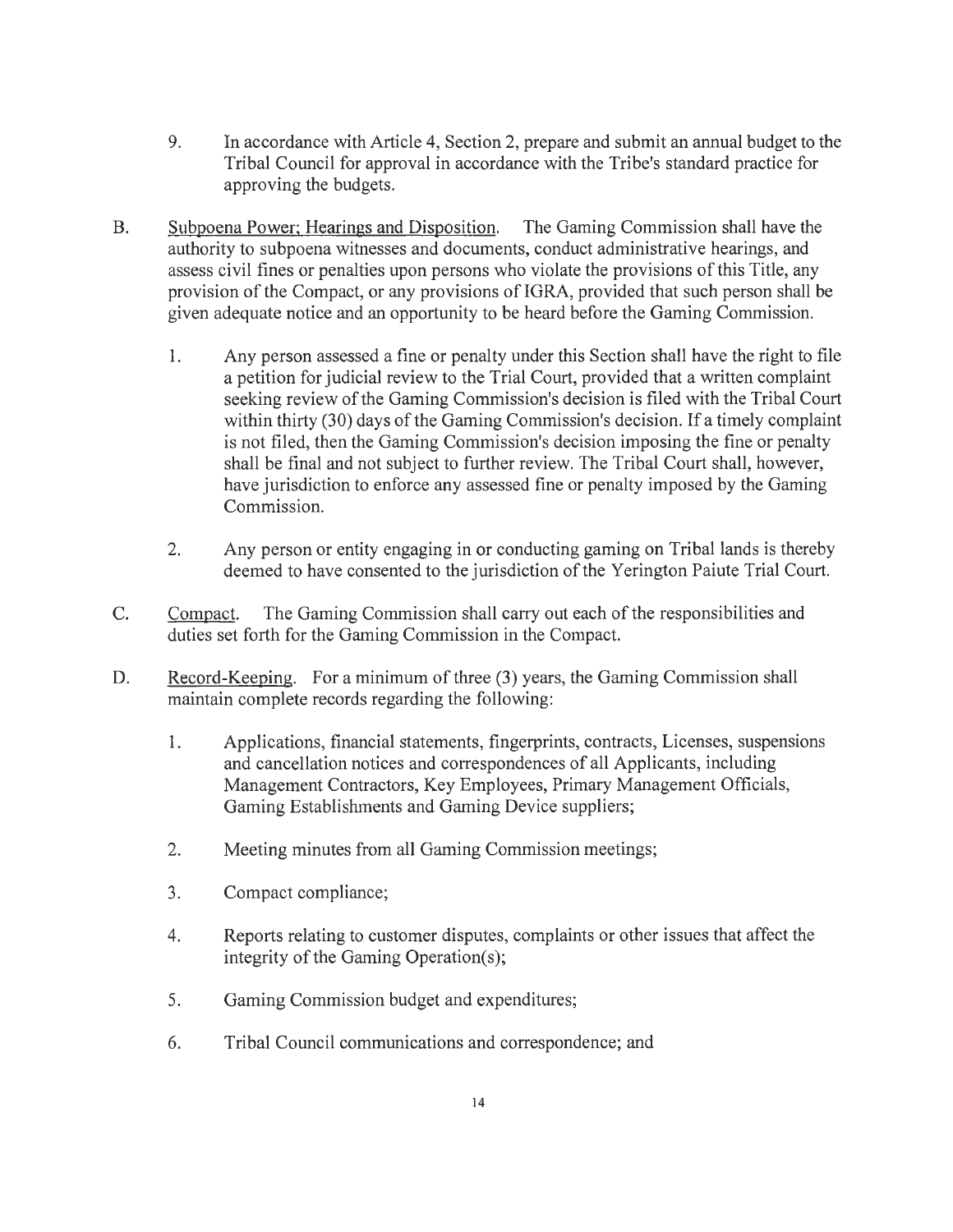- 7. Any other records or documents the Gaming Commission deems necessary or appropriate.
- E. Reports. Unless otherwise authorized by the Tribal Council, the Gaming Commission shall make monthly reports to the Tribal Council within thirty (30) days after the end of each month. Such reports shall contain the following information:
	- 1. Number and types of Licenses issued during the previous thirty-day period;
	- 2. Information regarding License denials, suspensions or revocations;
	- 3. Report(s) of any events of non-compliance, breach or violations of this Title, the Compact, IGRA, a License or any other law or regulation; provided, however, that these reports are not the subject of or relating to a pending investigation of the Gaming Commission, or hearing before the Gaming Commission;
	- 4. A report of Gaming Commission expenditures for the prior thirty-day period;
	- 5. A summary of any Gaming Commission travel and training;
	- 6. The number of and purpose for any special Gaming Commission meeting(s);
	- 7. All other information that the Gaming Commission deems relevant in order to keep the Tribal Council informed and current on all gaming matters; and
	- 8. Reports as required to be maintained and submitted by the Compact.

Nothing in this Section shall authorize or permit the Gaming Commission to provide the Tribal Council with any information pertaining to a pending investigation of the Gaming Commission, or hearing before the Gaming Commission. All such information shall be kept confidential.

- F. Regulation of Patron Disputes. The Gaming Commission shall promulgate necessary rules and regulations in order to resolve any disputes which arise in connection with lawful gaming activities conducted pursuant to the Tribal Gaming Title between the gaming public and the Tribe or its employees or management contractors. The Gaming Commission's rules and regulations shall comply with the following minimum standards:
	- 1. Subject to the procedures set forth in Article 9, Section 6, any disputes that arise between the gaming public and the Tribe or its management contractors shall go before the Gaming Commission, which shall convene and hold a hearing within thirty (30) days of receiving notice of the dispute.
	- 2. The Gaming Commission shall issue a written decision within thirty (30) days after the conclusion of the hearing, and shall grant or deny such relief as legally and equitably due.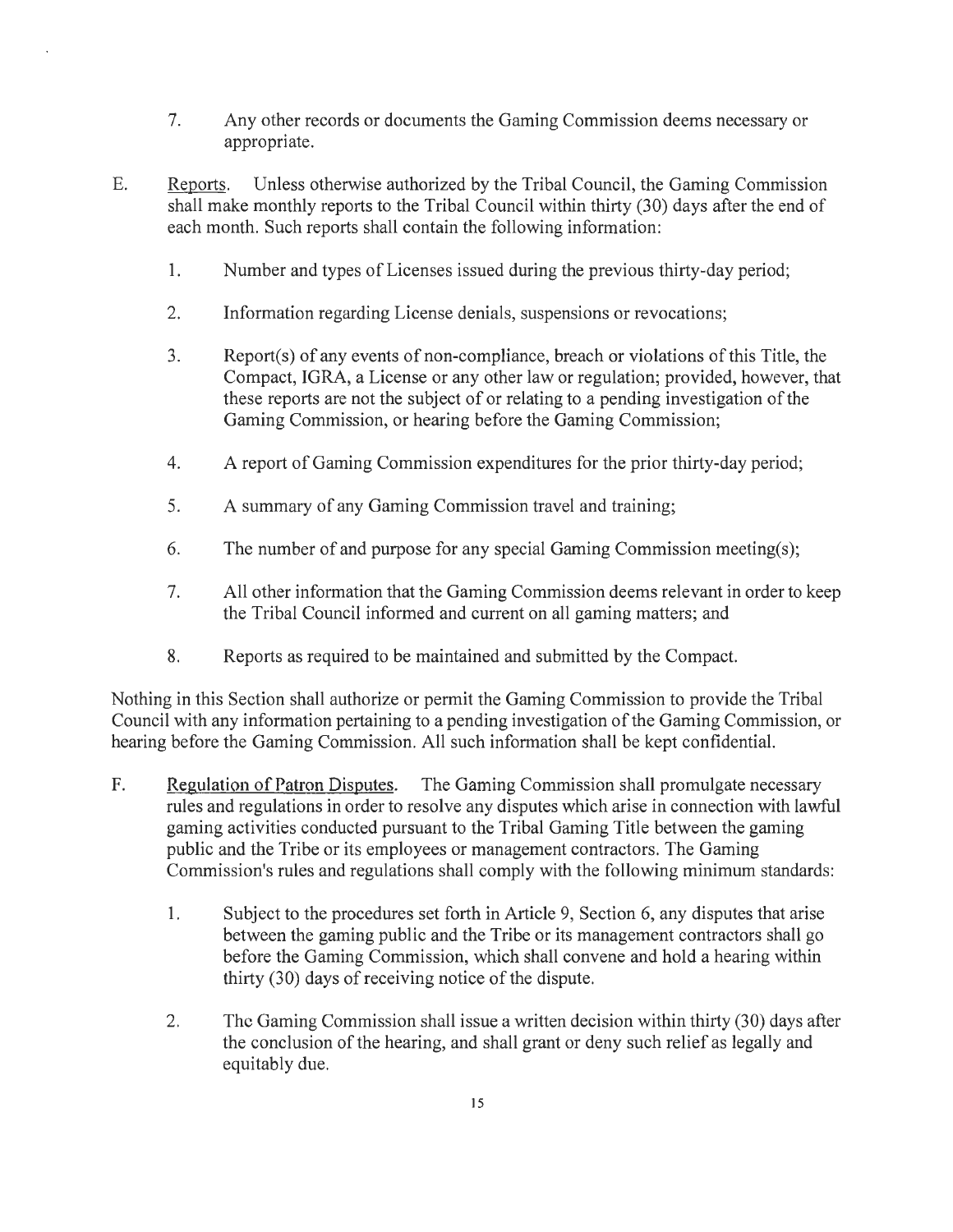- 3. Any decision of the Gaming Commission regarding a Patron dispute may be appealed to the Tribal Court utilizing the same procedures set forth in Article 9, Section 6(C) of this Title.
- G. Establishment of a List of Barred Persons. The Gaming Commission may bar any person from working or gaming at the Tribe's gaming facilities if, in the view of the Gaming Commission, such person's history, associations, reputation, or habits poses a threat to the integrity of Tribal gaming activities and any person of the State of Nevada's list of excluded persons, *i.e.,* black book. The list may be shared with other public or private agencies under Subsections (H) and (I) below.
- H. Coordination With Other Agencies. The Commission shall coordinate its activities and cooperate with other relevant agencies including the NIGC and other Federal agencies, and any agencies of the State with which the Tribe cooperates pursuant to its compact(s). The Commission may provide any information to such agencies which must or may be provided under applicable law.
- I. Coordination with Private Entities. The Commission shall supervise, oversee, and, to the extent appropriate, coordinate its activities with, any contract manager, and any other contractors, vendors, suppliers, or other private entities with any involvement in any aspect of gaming operations.
- J. Technical Standards. The Gaming Commission shall promulgate, review, and revise as necessary technical standards and rules of each game of chance operated by the Tribe
- K. Legal remedies. The Gaming Commission may in its own name bring any civil action or criminal complaint in the courts of the Tribe, State or the United States to enforce the provisions of this Title, the Act or the Compact, or to enjoin or otherwise prevent any violation of this Title, the Act, or the Compact, occurring on the Reservation or Colony.
- L. Emergency Action by Gaming Commission Members. If emergency action is required to protect the public interest in the integrity of gaming operations, and there is insufficient time to convene a meeting of the Gaming Commission, the Chairman of the Gaming Commission, or any other Member of the Gaming Commission acting in the absence of the Chairman, may issue in the name of the Gaming Commission any order which the Gaming Commission has the power to issue to any employee or contractor of the gaming operation or to any other person within the jurisdiction of the Tribe to take any action or cease and desist from any action as may be required to protect such interest. Any such emergency order must be reviewed by the Gaming Commission at its earliest opportunity, whereupon it may be confirmed or vacated by the Gaming Commission. An unreviewed or unconfirmed emergency order issued under this Section will lapse within 10 days, and must state that is the case on its face.
- M. Compensation. The Chairperson, Gaming Commission members, and Gaming Commission employees may be compensated, provided that the terms and conditions of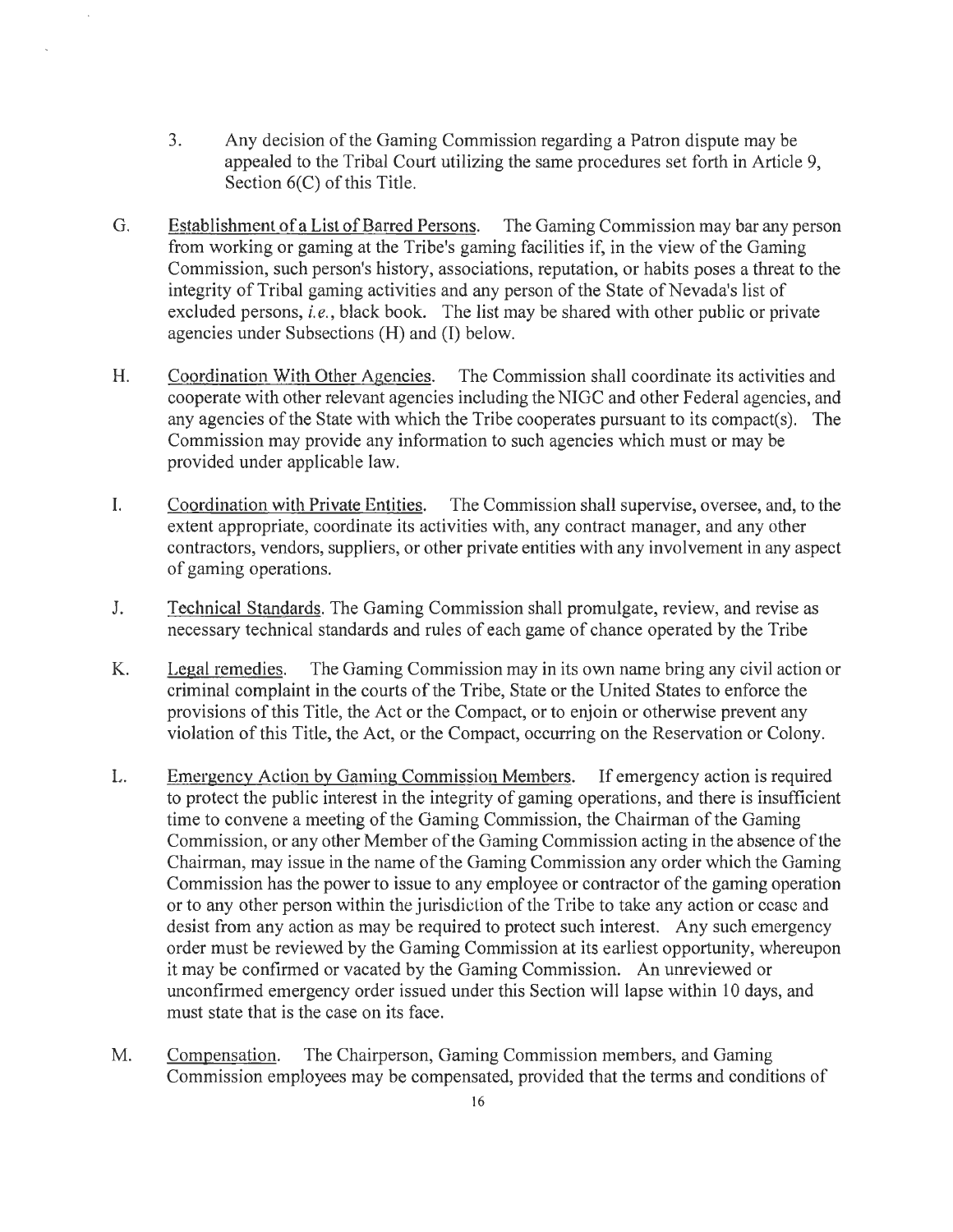such compensation shall be set by the Tribal Council.

#### Section 4. **Gaming Commission Operations.**

- A. Quorum and Voting. Two Gaming Commission members shall constitute a quorum. The Chairman may vote and shall preside over all meetings. Action by the Gaming Commission should be by consensus, but if consensus cannot be achieved, shall be by majority vote. Whenever Gaming Commission action is by majority vote, majority and minority views shall be expressed in writing, shall be retained in the records of the Gaming Commission and shall be reported to the Council.
- B. Recusal. No member of the Gaming Commission shall participate in any decision directly involving his pecuniary interest, the gaming license, employment, or the direct monetary interest of his or her spouse, child, parent, or sibling, by blood or adoption. A recused member of the Gaming Commission may voluntarily recuse himself and decline to participate in any Gaming Commission action or decision when the member, in his own discretion, believes he could not act fairly or without bias, or that there would be an appearance that he could not so act.
- C. Vice-Chairman; Alternative and Temporary Members. The Gaming Commission shall select one of its members to serve as Vice-chairman. If the Chairman is unavailable because of recusal or any other reason, the Vice-chairman shall serve as acting Chairman. If the Vice-chairman is also unavailable, the third member of the Gaming Commission may serve as acting Chairman. The alternate member shall serve temporarily as a member of the Gaming Commission only when necessary for the Gaming Commission to achieve a quorum. The Tribal Council may appoint additional, alternative or temporary members, which may include non-tribal members, as needed to obtain a quorum, on such terms as the Tribal Council deems appropriate.

#### D. Meetings.

- l. Regular meetings of the Gaming Commission may be held only upon notice to the Members or at such times and places as the Gaming Commission determines. Special meetings may be called by the Chairman or in his absence by the Vice-chairman. Neither the business to be transacted at, nor the purpose of any regular or special meeting need be specified in any notice of the meeting.
- 2. Any action required or permitted to be taken at a meeting of the Gaming Commission may be taken without a meeting if each member signs a written consent to the action. Such consent shall be filed with the minutes of the Gaming Commission.
- 3. Members of the Gaming Commission may participate in a meeting by conference telephone or similar communications equipment by which all persons participating in the meeting can hear each other.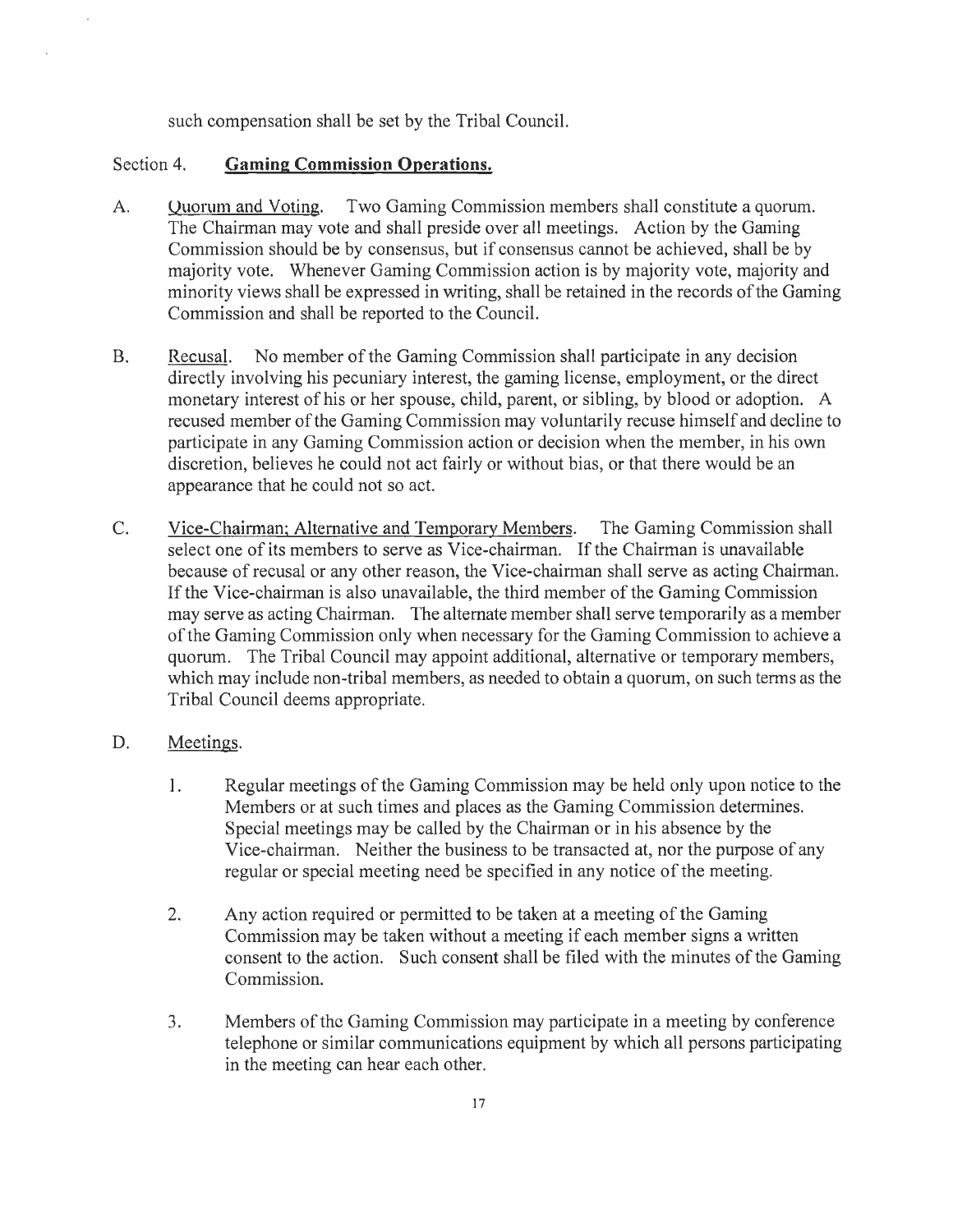## **ARTICLE 4-FINANCIAL MATTERS**

#### Section l. **Application of Net Revenues.**

Net revenues from any gaming activity are not to be used for any purpose other than to fund Tribal government operations or programs, provide for the general welfare of the Tribe and its members (including per capita payments conforming to the Act at 25 USC  $\S$  2710(b)(3)), promote the Tribe's economic development, contribute to charitable organizations, help fund operations of local Tribal government agencies, or to further other purposes permitted under the Act and as permitted by the Compact.

#### Section 2. **Budgets.**

The Gaming Commission shall propose to the Tribal Council an annual operating budget, and may in accordance with the budget employ staff necessary to fulfill its responsibilities, and may retain legal counsel, consultants, and other professional services, including investigative services, to assist it. Such expenses of the Gaming Commission shall be assessed against the gaming operation. The Tribal Council shall, however, insure from other sources, if necessary, sufficient funding is timely provided to enable the Gaming Commission to discharge its responsibilities herein.

#### Section 3. **Audits.**

- A. All gaming authorized under this Title shall be audited by an independent certified public accountant, at least annually, and copies of the annual audit shall be provided to the Tribal Council and the Gaming Commission. The results of these audits shall also be submitted annually to the NIGC.
- B. All gaming-related contracts that result in the purchase of supplies, services, or concessions for \$25,000 in any year (expect contracts for professional, legal or accounting services) shall be specifically included within the scope of such audit. The Gaming Commission or Tribal Council may call for special audits at any time.
- C. Tribal Access to Financial Information. A copy of the Tribal gaming operation's annual audit shall be made available for review upon request to the Tribal Council through the Tribal Council Chairman.

#### **ARTICLE 5- GAMING FACILITIES AND LOCATION LICENSES**

#### Section 1. **Authority to License.**

A. Class II and Class Ill Facilities. Subject to the approval of the Tribal Council according to Article 2, Sections 1 through 4, the Gaming Commission shall have the authority to license and regulate any Class II and Class III Gaming operations on the Yerington Paiute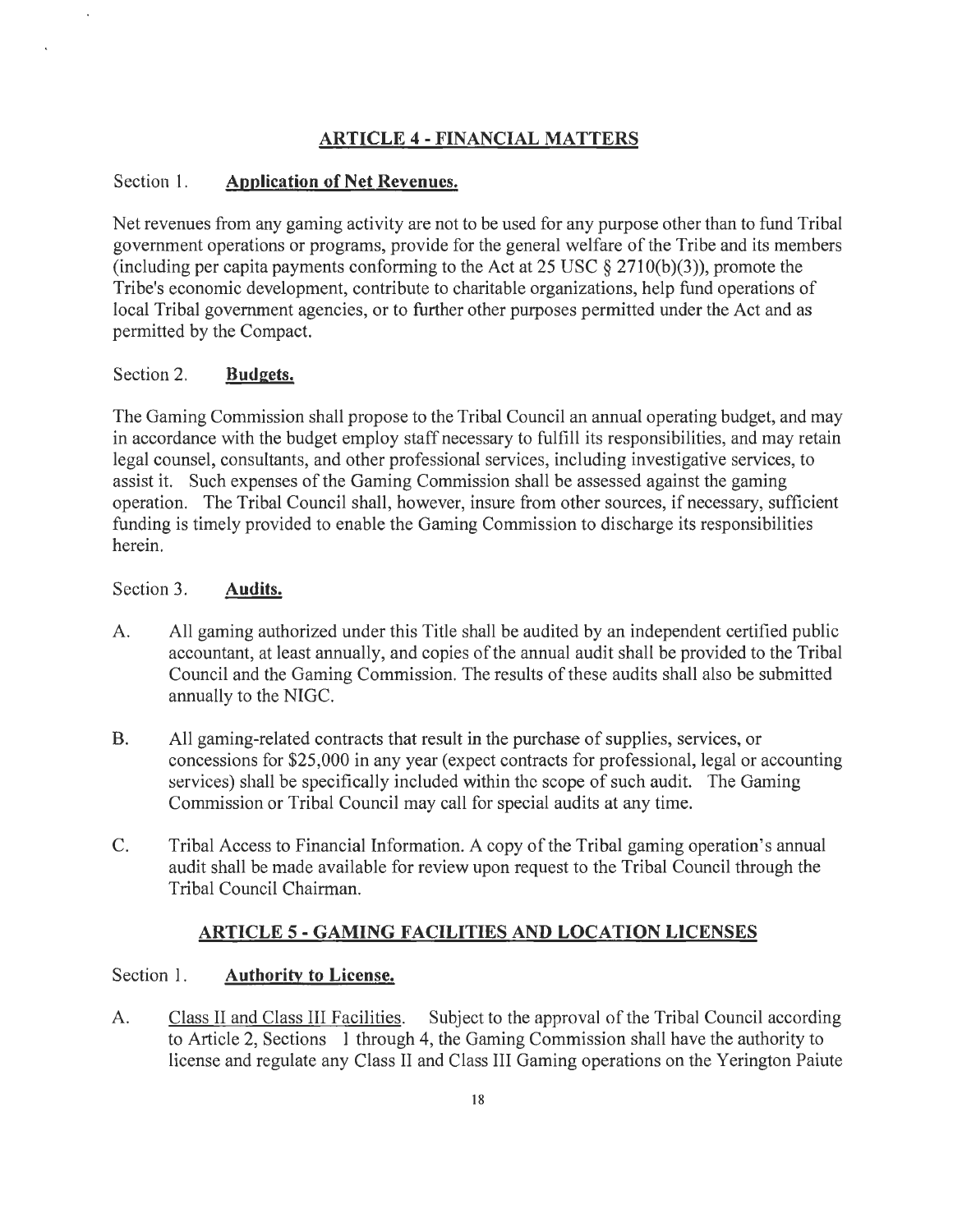Tribal lands. All Class II and Class III Gaming operations and the location or place of the Class II and Class III Gaming must be licensed and approved before such gaming may be conducted on the premises and at the location. The licensing and regulation of Class III Gaming shall also be consistent with the Compact.

B. Class I Gaming. Class I Gaming shall not be regulated by this Title or the Compact. No licensing shall be required of Class I Gaming.

#### Section 2. **Types of Licenses Issued.**

- A. Licenses. The Gaming Commission may issue licenses for gaming on the Yerington Paiute Tribe's lands for the following:
	- 1. Any Class II or Class III Tribal gaming facility;
	- 2. Subject to this Title and the Compact, any Class II or Class III non-tribal gaming facility;
	- 3. Any Management Contractor, Primary Management Official, or Key Employee; or
	- 4. Any other license required by the IGRA, the Compact or both.
- B. Designation on License. Licenses that are issued for Class II or Class III Gaming shall indicate on the face of the license the type and class of the license. A combined Class II and Class III license may be issued if appropriate.

#### **ARTICLE 6 - BACKGROUND INVESTIGATIONS FOR PRIMARY MANAGEMENT OFFICIAL, KEY EMPLOYEES AND OTHER EMPLOYEES**

#### Section 1. **Statement of Responsibilities.**

The Tribe is responsible for the conduct of background investigations and suitability determinations. The Gaming Commission shall have primary responsibility for conducting and causing to be conducted the background investigations, except that the Tribal Council shall have such responsibility for members of or candidates for appointment to the Gaming Commission.

#### Section 2. **Work Permits for All Gaming Employees at Tribal Class Ill Gaming Facilities.**

The Gaming Commission may issue work permits to all Gaming Employees employed at a Tribal Class III Gaming facility in accordance with the requirements of a Compact. No person may be employed as a Gaming Employee who is determined by the Tribal Gaming Commission, the Nevada Gaming Commission, or State Gaming Control Board to be a person who would be unsuitable to hold or retain a Nevada work permit in a similarity situated, off reservation gaming operation. Applications for work permits shall be processed in accordance with Article VIII of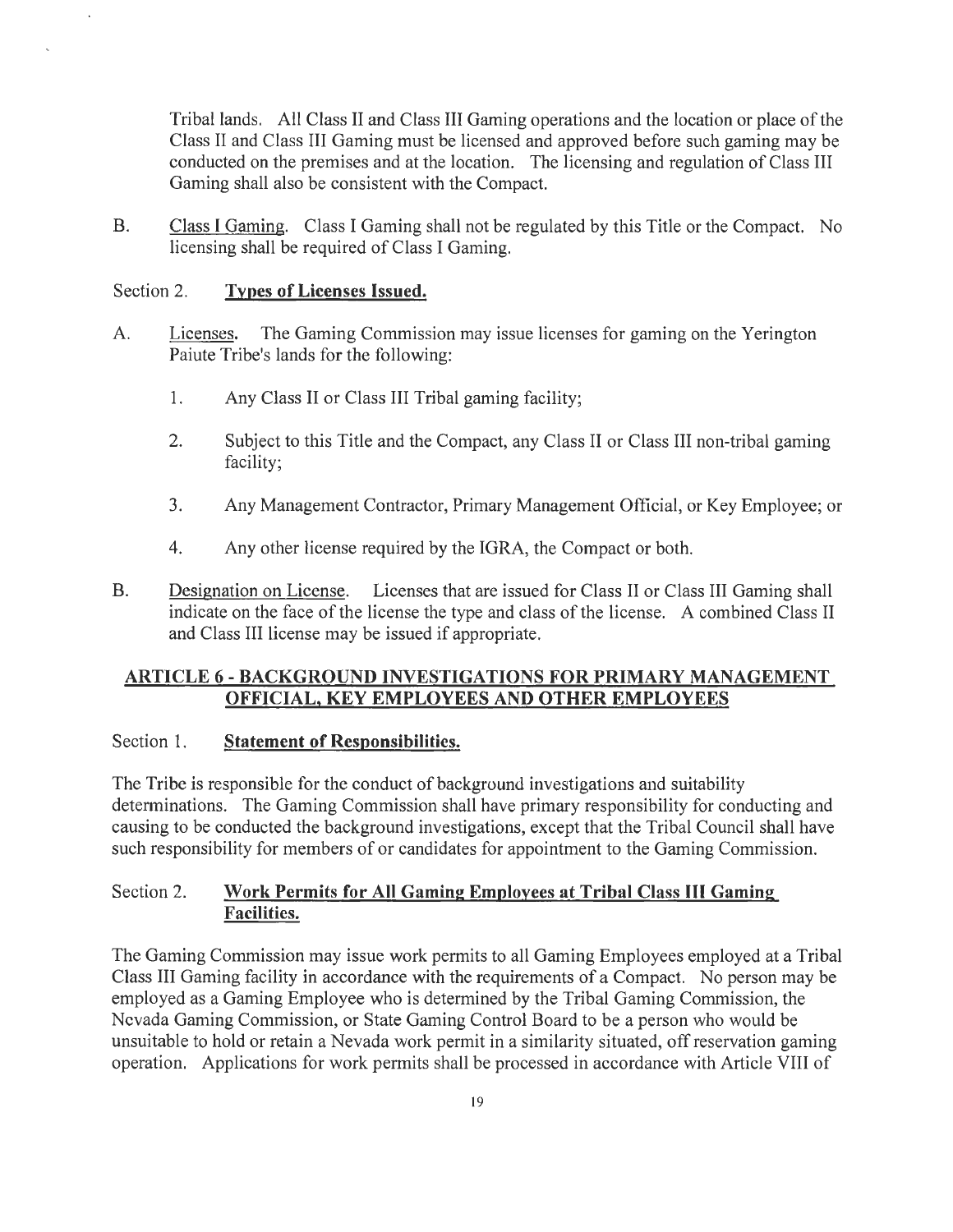the Compact. The requirements of this Section shall apply only to Class III gaming facilities.

#### Section 3. **Work Permits For Non-Gaming Personnel.**

 $\ddot{\phantom{1}}$ 

All persons who are not Gaming Employees but work at any facility where authorized gaming occurs or is supervised or administered, must obtain a non-gaming work permit. Such work permits shall be issued upon determining that the employee is not a threat to the effective regulation of gaming and creates no risk or enhances no danger of unfair or illegal practices, methods or activities in the conduct of gaming on the Reservation. All applicants for work permits shall provide the information required by the Commission.

#### Section 4. **Primary Management Officials and Key Employees, (Collectively, Key Employees) License Requirements.**

- A. Association to Class II and Ill Gaming. No person or entity employed or retained in the capacity of a Primary Management Official or a Key Employee may be associated with a Class II or Class III Tribal gaming operation unless such person/entity has obtained a license from the Tribal Gaming Commission. Prior to issuing a license, the Gaming Commission shall conduct, or cause to be conducted, a background investigation that meets the requirements of this Title and applicable Federal law. Applicants shall pay all fees required by the IGRA, this Title, and when applicable, the State of Nevada.
- B. Licensee Qualities. A license shall not be granted unless the Tribal Gaming Commission has reviewed the results of the background investigation and is satisfied that the Applicant:
	- 1. Is of good character, honesty, and integrity;
	- 2. Does not pose a threat to the public interest of the Tribe or its members or to the effective regulation of gaming;
	- 3. Does not create or enhance dangers of unsuitable, unfair, or illegal practices in the conduct of gaming or the carrying on of the business and financial arrangements incidental thereto; and
	- 4. Is in all other respects qualified to be licensed if found suitable consistent with the declared policy of the Yerington Paiute Tribe.
- C. Authority to Test Licensee's Character and Fitness. An application for a license constitutes a request for a determination of the Applicant's general character, integrity and ability to participate or engage in, or be associated with gaming. Any written or oral statement made in the course of an official proceeding of the Gaming Commission or the National Indian Gaming Commission by any member thereof or any witness testifying under oath that is relevant to the purpose of the proceeding is absolutely privileged and does not impose liability constituting a ground for recovery in any civil action.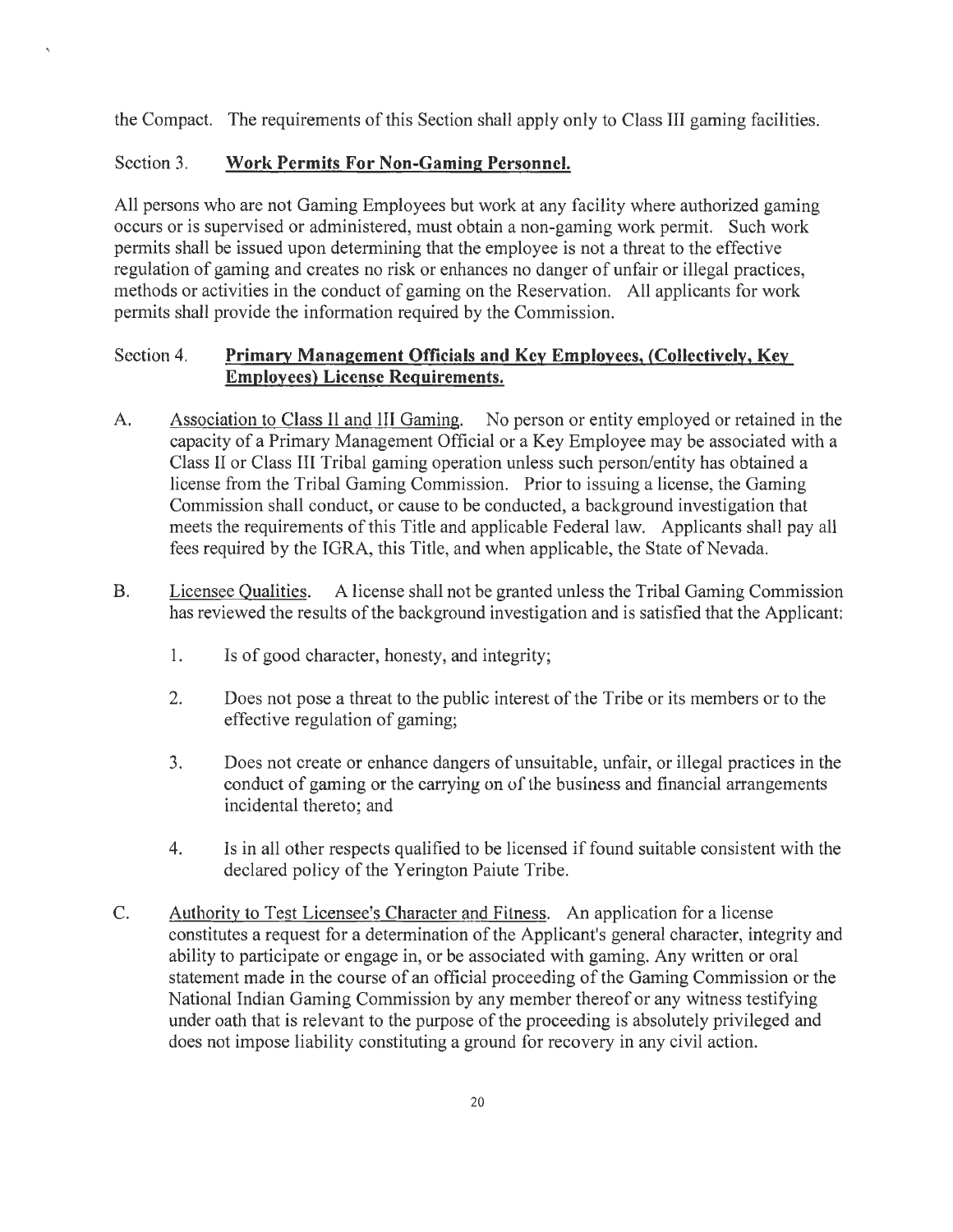D. Exclusion. Neither this Subsection nor Article 6, Section 5 shall apply to employees who are subject to the work permit requirements of Section 2 and 3.

#### Section 5. **Application For Gaming License.**

- A. Applicable Fees. Renewals and Taxes. Consistent with Article 2, Section 4, no Class II or Class III Gaming may be conducted without the issuance of a Class II or Class III license issued and approved by the Tribe's Gaming Commission for each location upon which Class II or Class III Gaming is to be conducted. The issuance of each such license shall be subject to the approval of the Tribal Council.
	- 1. Any person or entity including, but not limited to, a Key Employee, (hereinafter, Applicant) applying for a Tribal gaming license pursuant to this Title, shall submit with the application, the established application fee, plus the annual renewal fee, if applicable, prescribed by Subsection 3, below, provided that applicants seeking a gaming license to operate 20 or fewer slot machines, only, shall submit an application and fee applicable to limited slot operations, together with the annual renewal fee, if any.
	- 2. In addition to the application fee prescribed in Subsection  $(A)(1)$ , above, any Applicant for a Class II or Class III Gaming license shall also pay for the costs of all background investigations conducted by the NIGC and the Tribe's Gaming Commission, or its authorized delegate. In addition, an applicant for a Class III Gaming license shall also be required to pay any costs incurred by the Tribe for obtaining the necessary background investigations and approval of all Gaming Employees, Key Employees and other persons subject to review by the State of Nevada under the Compact.
	- 3. A Licensee shall, at least sixty (60) days prior to the expiration of the License, apply for renewal, as required by the Tribe's Gaming Commission, and shall submit with the application for renewal a renewal fee as established by the Commission. For slots only facilities of 20 slots or less, the renewal fee shall be separately established by the Commission.
	- 4. In addition to the fees prescribed in this Section, any Class II or Class III licensee shall pay all applicable taxes and fees imposed by the Tribe's Tax Code, including, if enacted, any and all applicable gaming taxes and licensing fees imposed.
	- 5. The failure to pay any fee or tax prescribed herein, or any other provision of Federal or Tribal law shall be grounds for the denial, suspension or revocation of a gaming license by the Tribe's Gaming Commission, provided that after a License is initially approved, it shall not be suspended or revoked by the Commission without first according the Licensee prior notice and an opportunity to be heard.
	- 6. Any Applicant for a gaming license shall be required to complete an application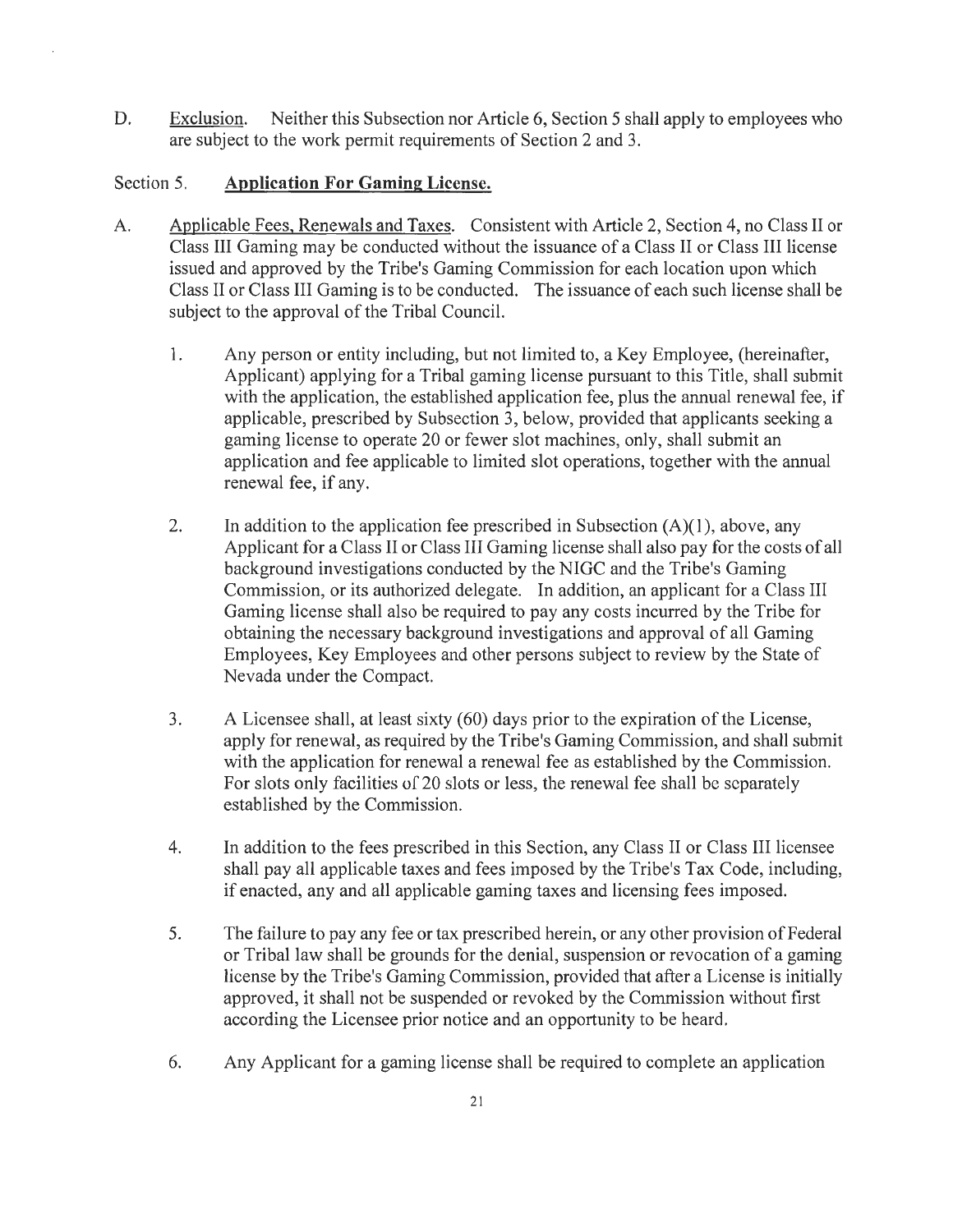form and thereafter, to keep the information contained on the application updated, to provide materials, assistance or other information required by the Commission, and to fully cooperate in any investigation conducted by or on behalf of the Commission. Applicants must immediately notify the Commission in the event of a change or addition to any information submitted with the application.

- 7. The assignment or transfer of any license or permit granted herein is strictly prohibited without the prior written consent of the Commission and a finding that the assignee/transferee is independently qualified to have a License or permit under this Title.
- 8. The issuance of a License pursuant to this Title does not create a property interest in such a License for the benefit of the Licensee. The opportunity for an Applicant or Licensee to be involved in gaming on the Reservation is a privilege and not a right.
- B. Required Notices to Applicants. To the extent an application is subject to review by the National Indian Gaming Commission pursuant to the IGRA or the regulations of the National Indian Gaming Commission, the application form shall provide the following notices:
	- 1. Privacy Notice:

The following notice shall be placed on the Tribe's license application form for a key employee or a primary management official before it is filled out by an applicant:

In compliance with the Privacy Act of 1974, the following information is provided: Solicitation of the information on this form is authorized by 25 U.S.C. §§ 2701 *et seq.* The purpose of the requested information is to determine the eligibility of individuals to be granted a gaming license. The information will be used by the Tribal gaming regulatory authorities and by the National Indian Gaming Commission members and staff who have need for the information in the performance of their official duties. The information may be disclosed by the Tribe or the NIGC to appropriate Federal, Tribal, State, local or foreign law enforcement and regulatory agencies when relevant to civil, criminal or regulatory investigations or prosecutions or when pursuant to a requirement by a tribe or the NIGC in connection with the issuance, denial, or revocation of a gaming license, or investigations of activities while associated with a tribe or a gaming operation. Failure to consent to the disclosures indicated in this notice will result in a tribe being unable to license you for a primary management official or key employee position.

2. The disclosure of your Social Security Number (SSN) is voluntary. However, failure to supply a SSN may result in errors in processing your application.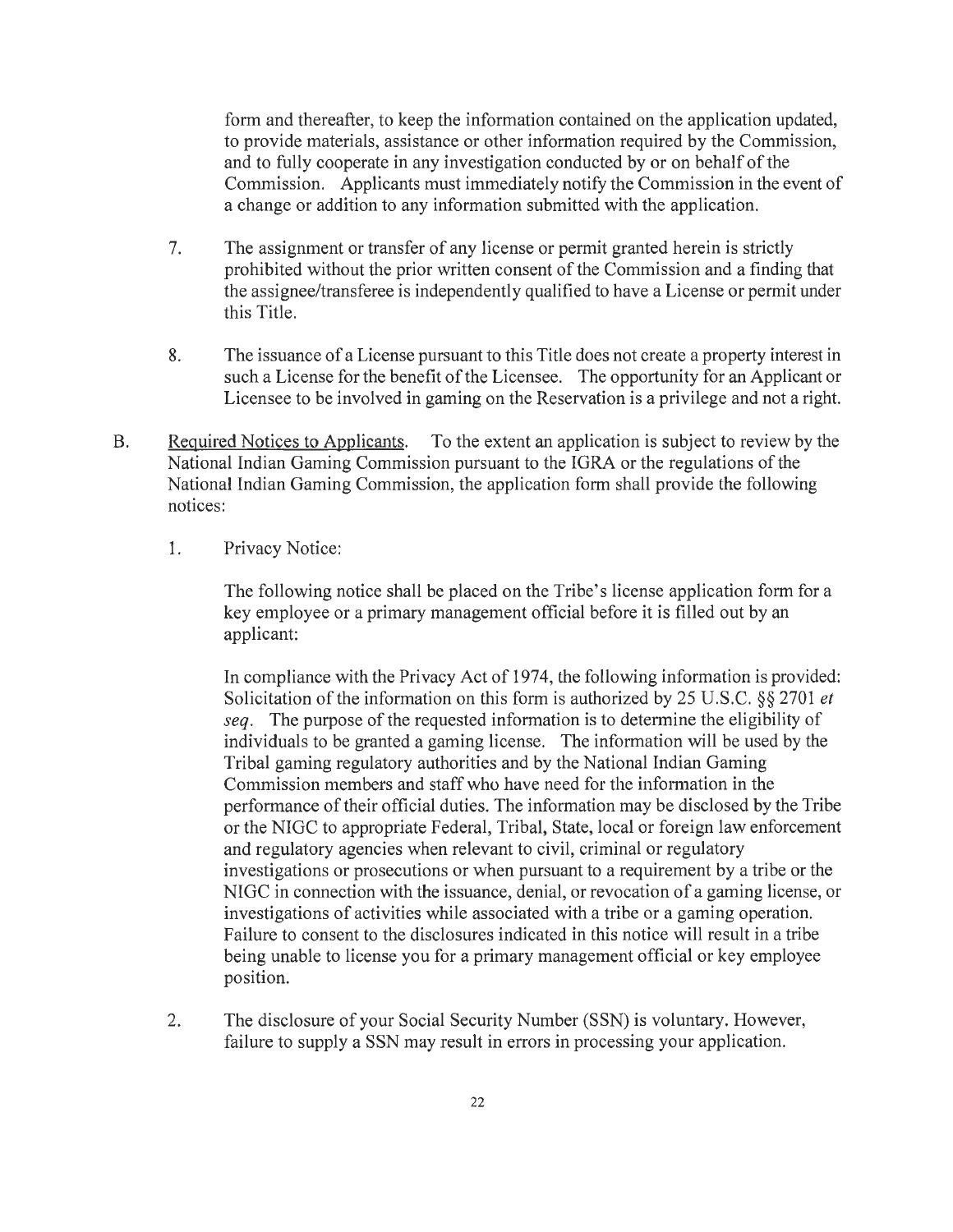3. The following additional notice shall be placed on the application form for a Key Employee or a Primary Management Official before it is filled out by an applicant:

A false statement on any part of your license application may be grounds for denying a license or the suspension or revocation of license. Also, you may be punished by fine or imprisonment (U.S. Code, Title 18, Section 1001).

- 4. All applicants shall sign an acknowledgment that they have reviewed and read the Privacy Notice and the Notice Regarding False Statements, which shall be placed on the same page immediately following the Notice.
- 5. To the extent any person or entity, including any Key Employee, has not received the notice required by this Subsection, the Gaming Commission shall notify in writing all such licensees or putative licensees that they shall either:
	- a. complete a new application that contains the required types of notice; or
	- b. sign a statement that contains the notices and thereby consent to the routine uses described in said notices.
- C. Application Form Minimal Requirements. In addition to the requirements of Subsection (B), herein, the application form for both Class II and Class III Gaming applications, including Key Employees, shall require, at a minimum, the following information:
	- 1. The Applicant's full name, other names used (oral or written), Social Security Number(s), birth date, place of birth, citizenship, gender, all languages spoken or written.
	- 2. Currently and for the previous five (5) years, a list of all business and employment positions held, all businesses in which the applicant has an ownership interest, and all business and residence addresses during that period.
	- 3. Currently and for the previous five (5) years, disclosure of all drivers' license numbers ever assigned to the Applicant, and the state by which they were assigned.
	- 4. The names and current addresses of at least three personal references, including at least one personal reference who was acquainted with the Applicant during each period of residence listed under Subsection  $(C)(3)$  of this Subsection.
	- 5. Current business and residential telephone numbers and all cell phone numbers.
	- 6. A description of any existing and previous business relationships with other Tribes, including ownership interests in those businesses.
	- 7. A description of any existing and previous business relationships with the gaming industry generally, including ownership interest in those businesses.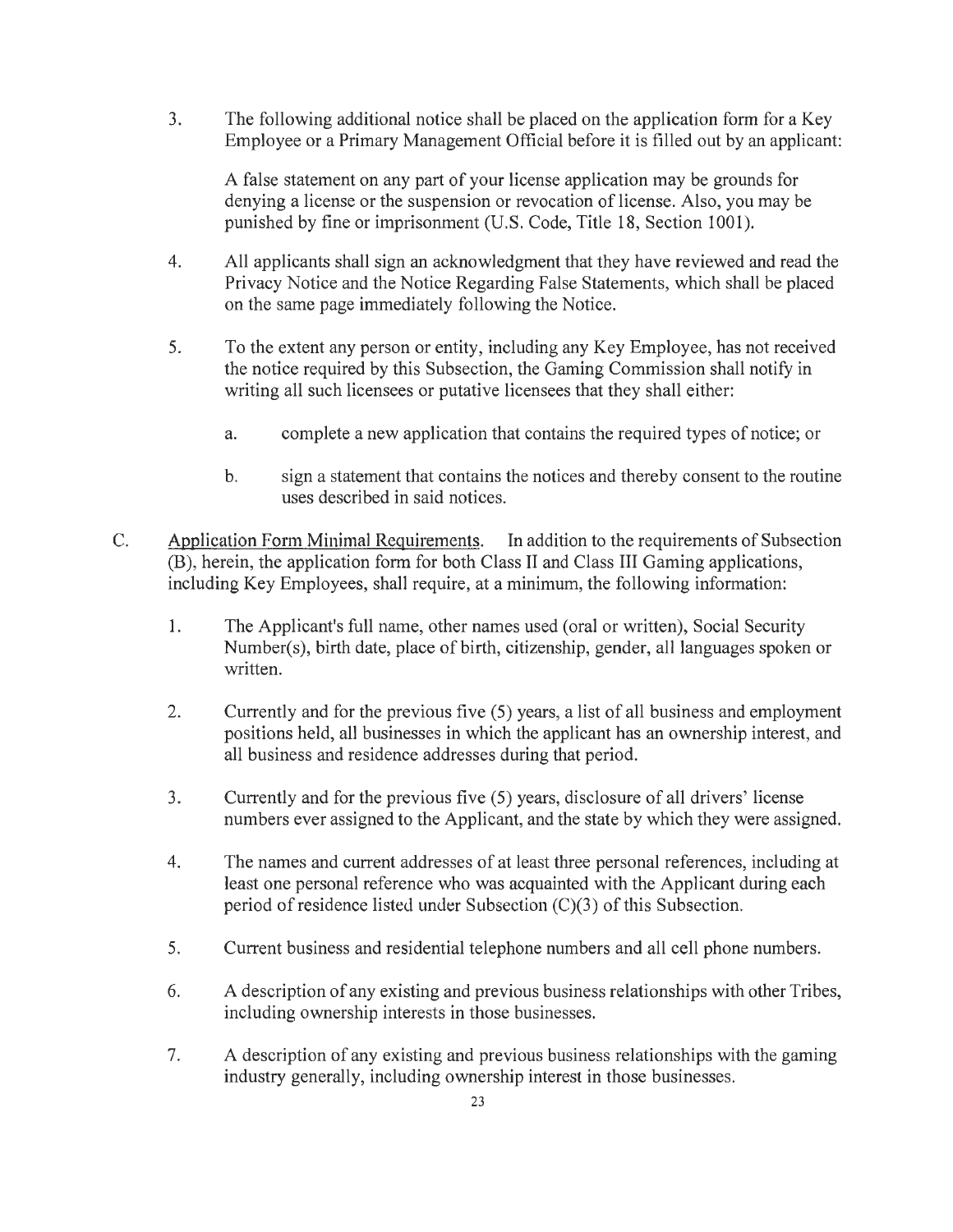- 8. The name and address of any licensing or regulatory agency with which the person has filed an application for a license or permit related to gaming, whether or not such license or permit was granted.
- 9. For each felony for which there is an ongoing prosecution or a conviction, the charge, the name and address of the court involved, and the date and disposition, if any, of the charge.
- 10. For each misdemeanor conviction or ongoing misdemeanor prosecution within ten (10) years of the date of the application (excluding minor traffic violations), the name and address of the court involved, and the date and disposition of the charge.
- 11. For each criminal charge (excluding minor traffic violations), whether or not there is a conviction, if such criminal charge is within ten  $(10)$  years of the date of the application and is not otherwise listed pursuant to Subsection  $(C)(9)$  or  $(C)(10)$  of this Section, the name and address of the court involved, the date of the offense, a short description of the charge, and the disposition, if any.
- 12. The name and address of any licensing or regulatory agency with which the applicant has filed an application for an occupational license or permit, whether or not such license or permit was granted.
- 13. A current photograph.
- 14. Fingerprints consistent with procedures adopted by the BIA/Tribal Police or the Commission consistent with 25 C.F.R. §522.2(h). The Tribe shall request fingerprints from each Primary Management Official and Key Employee. Fingerprints shall be taken by the BIA/Tribal Police, or the State Police of the state in which the applicant resides, and shall be sent by the agency taking the fingerprints to the Federal Bureau of Investigation National Criminal Information Center to determine the applicant's criminal history, if any. The Commission may also submit an Applicant's fingerprint card to any Tribal, local or State criminal history check center or system as the commission deems necessary or appropriate. Reports obtained from such fingerprint checks shall be incorporated in the Applicant's file.
- 15. For Class III Gaming applicants, any additional information required by the Compact.
- 16. Any other information required by the NIGC, or which the Tribal Gaming Commission deems relevant.
- 17. Fingerprints obtained in accordance with procedures adopted by the Tribe pursuant to 25 CFR § 522 (h).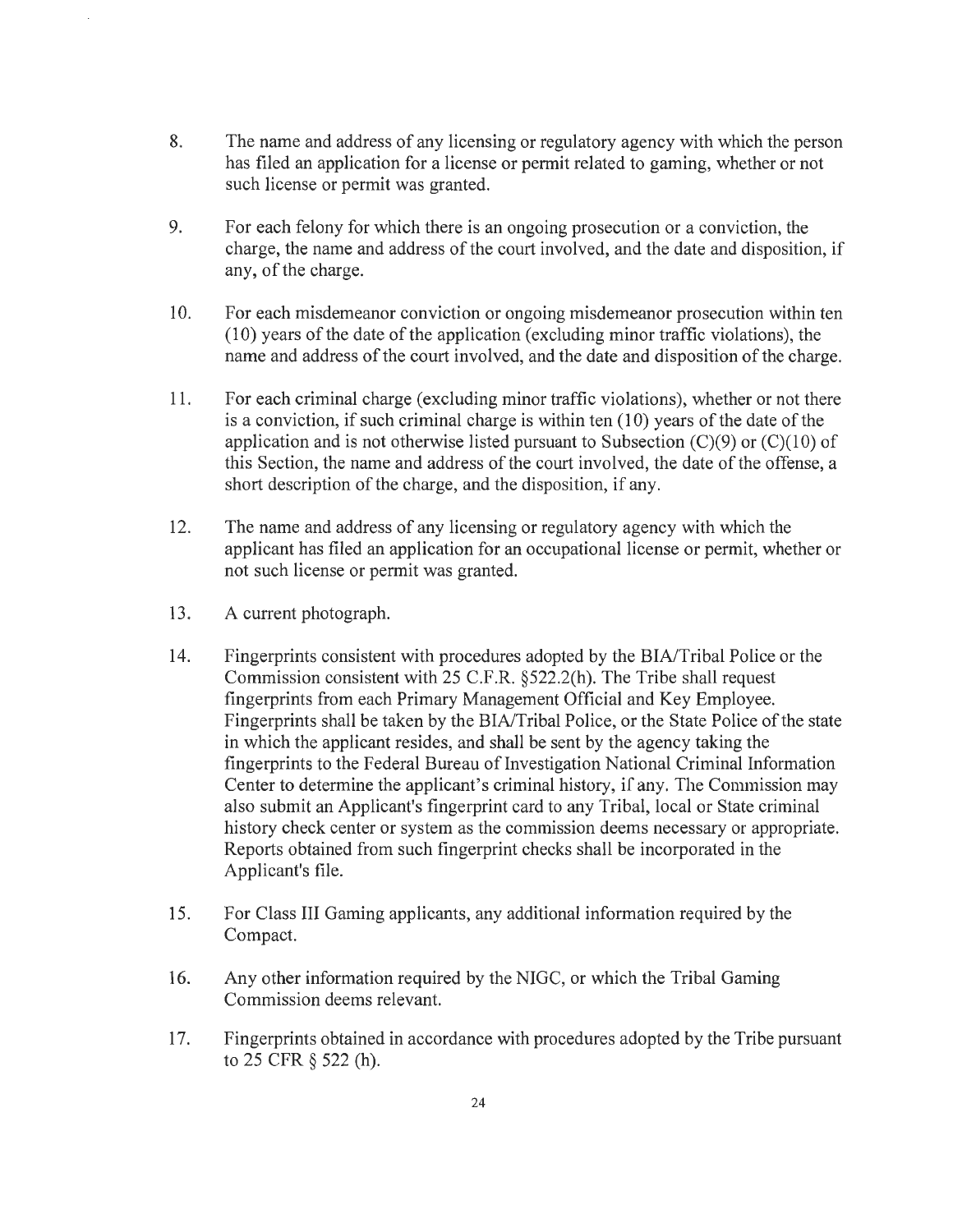#### Section 6. **Background Investigation and Report(s) of Applicants.**

- A. Background Investigator Contents. The Commission shall conduct, or cause to be conducted by an investigator appointed by it, a background investigation for each Applicant for a gaming license. The investigation must be sufficient to allow the Gaming Commission to make an eligibility determination under Section 4(B) of this Article. In conducting a background investigation, the Commission or its agent shall promise to keep confidential the identity of each person interviewed in the course of the investigation. The Commission or its investigator shall, at a minimum:
	- 1. Verify all information on the application, including, but not limited to, the applicant's identity through items such as the social security number, driver's license, birth certificate or passport;
	- 2. To the extent deemed pertinent, interview or obtain references from current and prior employers and immediate supervisors for the preceding five (5) years;
	- 3. To the extent deemed necessary, interview any or all personal references;
	- 4. Obtain a criminal history record;
	- 5. Interview the applicant;
	- 6. Conduct a credit check. Conduct a civil history check for past or outstanding judgments, current liens, past or pending law suits, and any other information deemed relevant;
	- 7. Conduct a criminal history records check by submitting the applicant's fingerprints to the NIGC or to another law enforcement agency for forwarding to the FBI to perform a criminal history records check utilizing the FBl's data base;
	- 8. Based on the results of the criminal history records check, as well as information acquired from an applicant's self-reporting or from any other source, obtain information from the appropriate court regarding any past felony and/or misdemeanor convictions or ongoing prosecutions within the past 10 years;
	- 9. Inquire into any previous or existing business relationships with the gaming industry, including with any tribes with gaming operations, by contacting the entities or tribes;
	- 10. Verify the applicant's history and current status with any licensing agency by contacting the agency; and
	- 11. Take other appropriate steps to verify the accuracy of the information, focusing on any problem areas noted.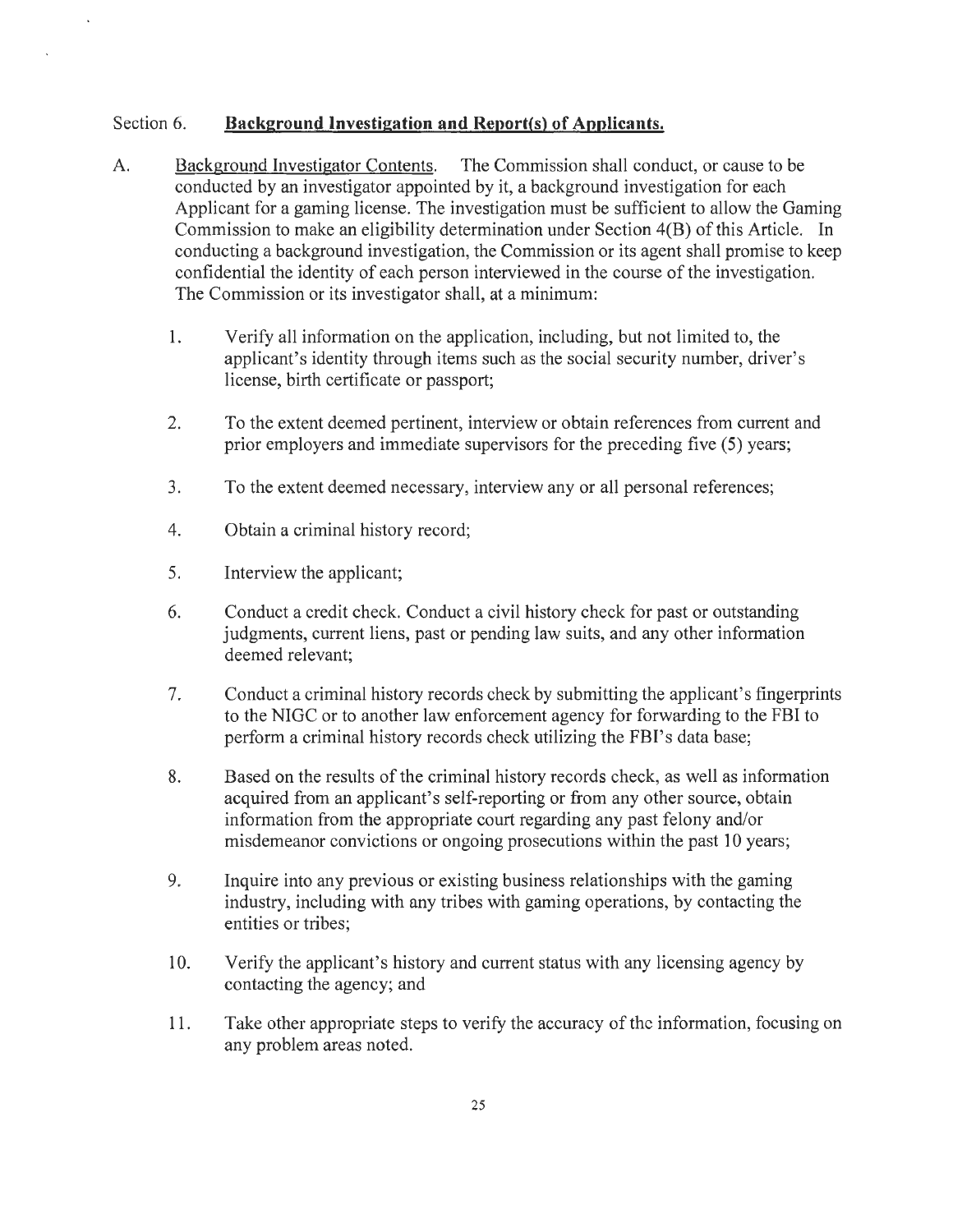B. Background Investigative Report. The Tribe shall create and maintain an investigative report for each background investigation of a Primary Management Official or Key Employee. The investigator shall make a written report of the investigation to the Commission, including therein the steps taken in conducting the investigation, the names, addresses and relationship to the applicant of any persons interviewed, the information obtained from each person interviewed regarding the Applicant's reputation, habits and associations, the apparent candidness (or lack thereof) of the persons interviewed, and any other information garnered or learned about the Applicant and the source of the information, and shall particularly identify all potential problem areas and sources of the information.

#### Section 7. **Eligibility Determination.**

The Commission shall review the report and any additional information known to it, taking into account the Applicant's prior activities, criminal record, if any, and reputation, habits and associations, and shall make a determination concerning the eligibility for employment in a gaming operation. If the Commission determines that employment of the person poses a threat to the public interest or to the effective regulation of gaming, or creates or enhances the dangers of unsuitable, unfair, or illegal practices and methods and activities in the conduct of gaming, a Tribal gaming operation shall not employ that person in a Key Employee or Primary Management Official position or issue a gaming license thereto:

- A. Before a license is issued to a primary management official or key employee, an authorized Tribal Official shall make a finding concerning the eligibility of that person for receiving a gaming license by reviewing the applicant's prior activities, criminal record, if any, and reputation, habits and associations.
- B. If the authorized Tribal official, in applying the standards adopted in this Title, determines that licensing the person poses a threat to the public interest or to the effective regulation of gaming, or creates or enhances the dangers of unsuitable, unfair or illegal practices, methods and/or activities in the conduct of gaming, he or she shall not license that person in a key employee or primary management official position.
- C. Copies of the eligibility determination shall be included with the notice ofresults that must be submitted to the NIGC before the licensing of a Primary Management Official or Key Employee.

#### Section 8. Notice of Results of Background Investigations.

A. Before issuing a license to a primary management official or key employee, the Tribal Gaming Commission shall prepare a notice of results of the applicant's background investigation to submit to the NIGC.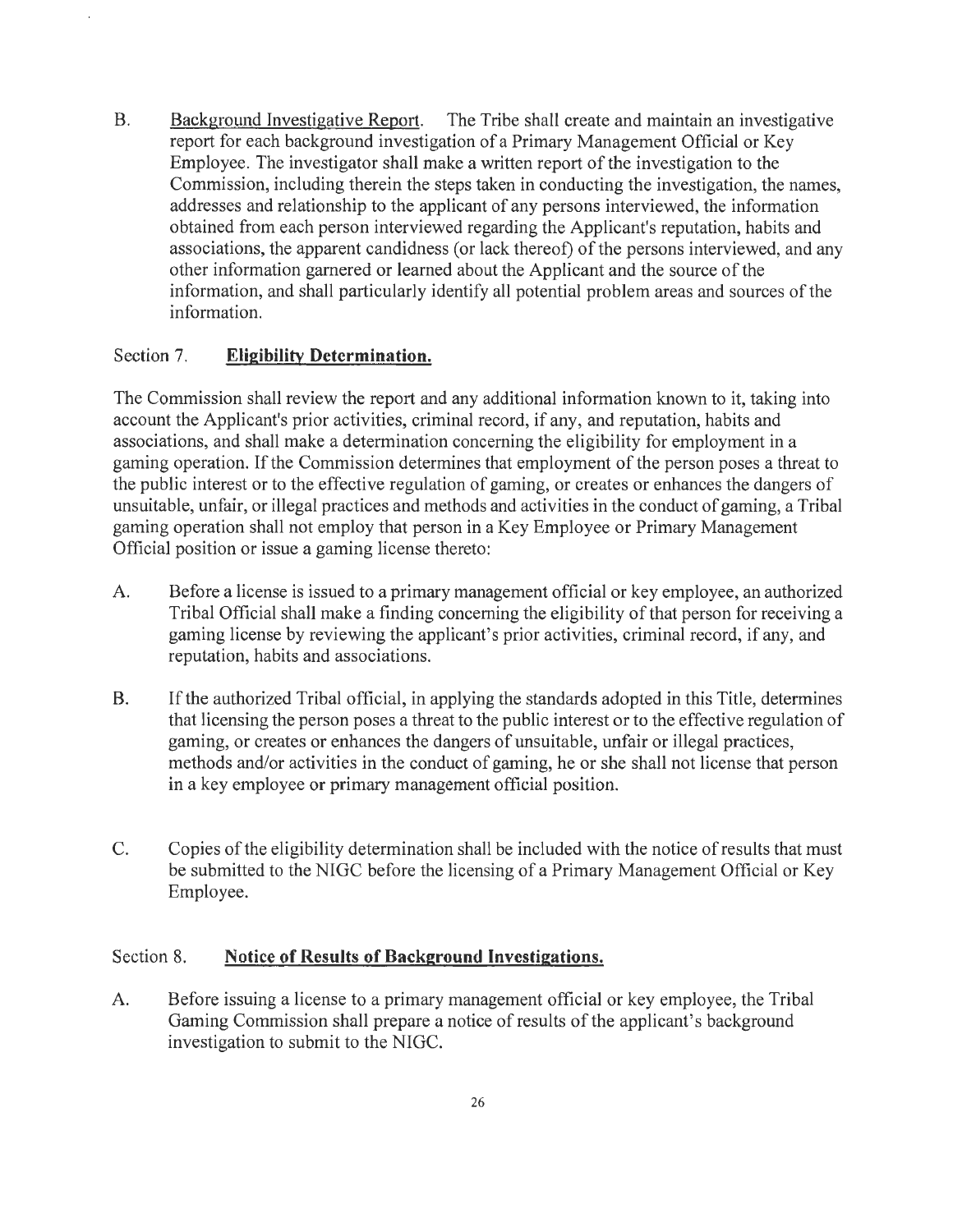- 1. The notice of results must be submitted to the NIGC no later than 60 days after the applicant begins working for the Tribe.
- B. The notice of results shall include the following information:
	- 1. The applicant's name, date or birth, and social security number;
	- 2. The date on which the applicant began, or will begin, working as a primary management official or key employee;
	- 3. A summary of the information presented in the investigation report, including:
		- a. Licenses that have previously been denied;
		- b. Gaming licenses that have been revoked, even if subsequently reinstated;
		- c. Every known criminal charge brought against the applicant within the last 10 years of the date of the application; and
		- d. Every felony offense of which the applicant has been convicted or any ongoing prosecution; and
	- 4. A copy of the eligibility determination made in accordance with Article 6, Sections 4(B) and 10.

#### Section 9. **Granting Gaming Licenses.**

- A. All primary management officials and key employees of the gaming operation must have a gaming license issued by the Tribe.
- B. The Tribal Gaming Commission is responsible for granting and issuing gaming licenses to primary management officials and key employees.
- C. The Tribal Gaming Commission may license a primary management official or key employee applicant after submitting a notice of results of the applicant's background investigation to the NIGC, as required by Section 8 above.
- D. The Tribal Gaming Commission shall notify the NIGC of the issuance of a license to a primary management official or key employee within 30 days of issuance.
- E. The Tribe shall not employ an individual in a primary management official or key employee position who does not have a license after 90 days of beginning work at the gaming operation.
- F. The Tribal Gaming Commission must reconsider a license application for a primary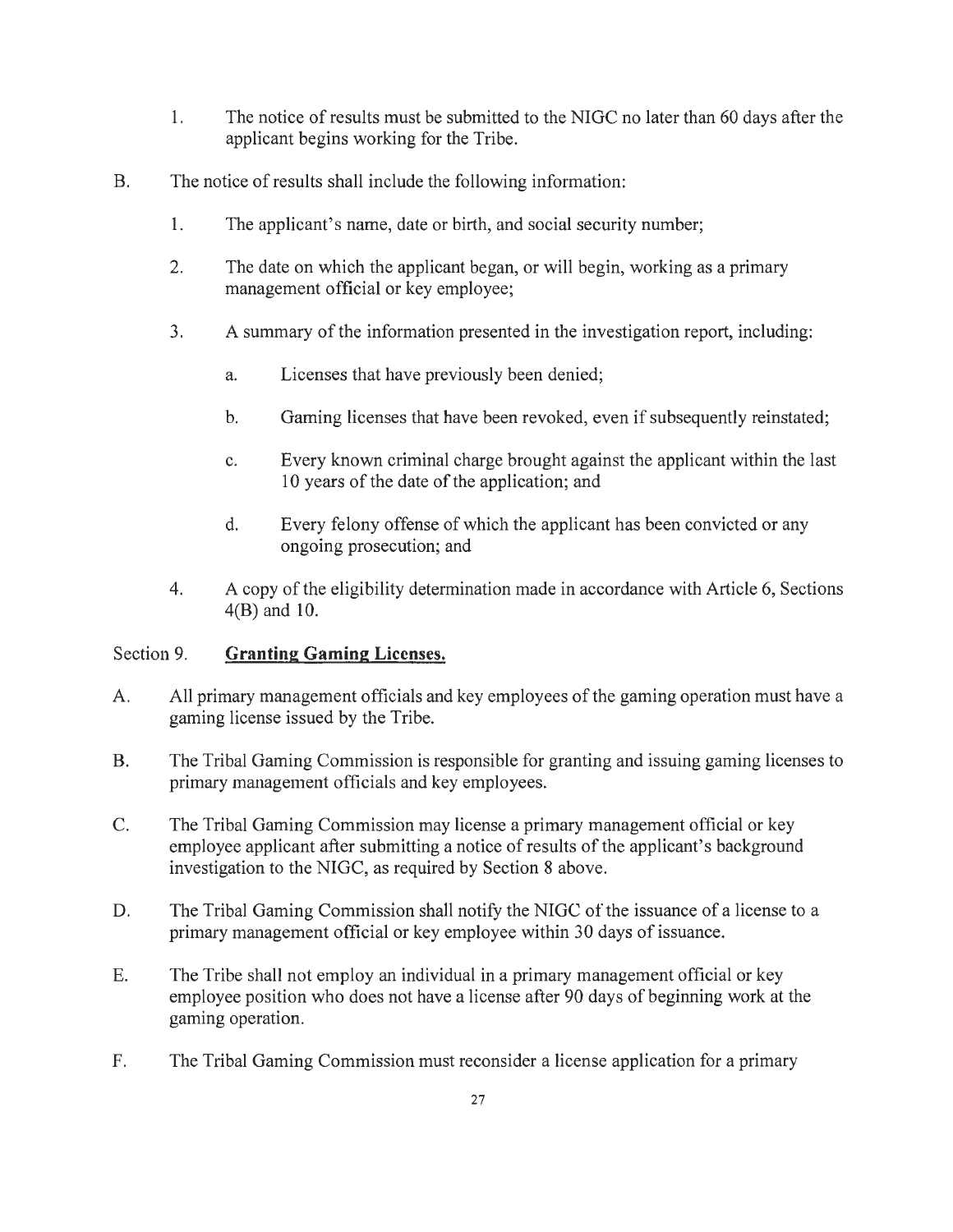management official or key employee if it receives a statement of itemized objections to issuing such license from the NIGC, and those objections are received within 30 days of the NIGC receiving a notice of results of the applicant's background investigation.

- 1. The Tribal Gaming Commission shall take the NIGC's objections into account when reconsidering a license application.
- G. The Tribe will make the final decision whether to issue a license to an application for a primary management official or key employee position.
- H. If the Tribal Gaming Commission has issued a license to a primary management official or key employee before receiving the NIGC's statement of objections, notice and a hearing shall be provided to the licensee, as required by Section 12 below.

#### Section 10. **Denving Gaming Licenses.**

- A. The Tribal Gaming Commission shall not license a primary management official or key employee if an authorized Tribal official determines, in applying the standards in Section 7 above for making a license eligibility determination, that licensing the person:
	- 1. Poses a threat to the public interest;
	- 2. Poses a threat to the effective regulation of gaming; or
	- 3. Creates or enhances the dangers of unsuitable, unfair or illegal practices, methods and/or activities in the conduct of gaming.
- B. When the Tribal Gaming Commission does not issue a license to an applicant for a primary management official or key employee position, or revokes a previously issued license after reconsideration, it shall:
	- 1. Notify the NIGC; and
	- 2. Forward copies of its eligibility determination and notice ofresults of the applicant's background investigation to the NIGC for inclusion in the Indian Gaming Individuals Record System.

#### Section 11. **Gaming License Suspensions and Revocations.**

- A. If, after a license is issued to a primary management official or a key employee, the Tribe receives notice from the NIGC that the primary management official or key employee is not eligible for employment, the Tribal Gaming Commission shall do the following:
	- 1. Immediately suspend the license;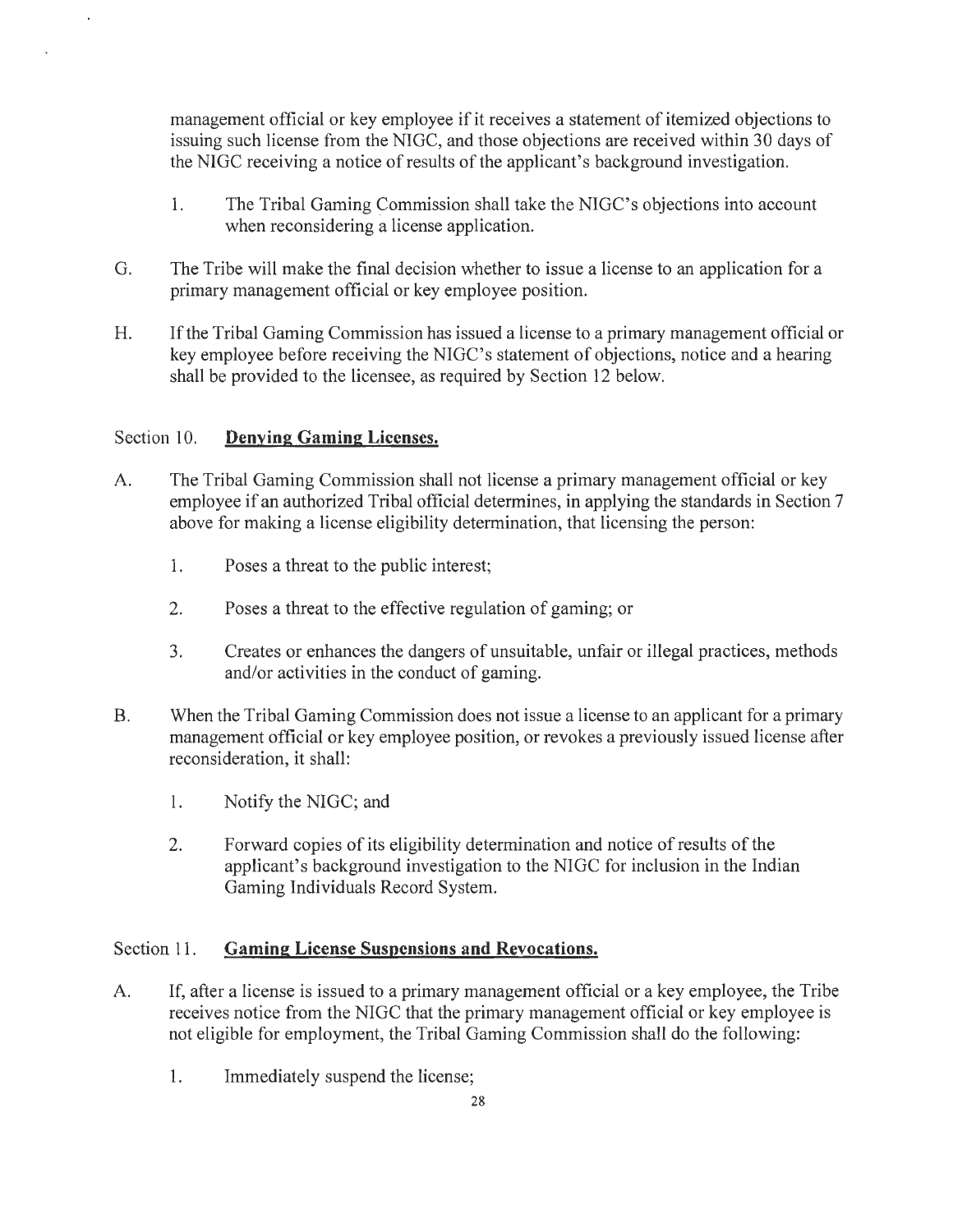- 2. Provide the licensee with written notice of the suspension and proposed revocation; and
- 3. Provide the licensee with notice of a time and place for a hearing on the proposed revocation of the license.
- B. The right to a revocation hearing vests only when a license is granted under this Title approved by the NIGC Chair.
- C. Following a revocation hearing, the Tribe shall decide whether to revoke or reinstate the license at issue.
- D. The Tribe shall notify the NIGC of its decision to revoke or reinstate a license within forty-five (45) days of receiving notification from the NIGC that a primary management official or key employee is not eligible for employment.

#### Section 12. **Records Retention.**

- A. The Tribal Gaming Commission shall retain, for no less than three (3) years from the date a primary management official or key employee is terminated from employment with the Tribe, the following documentation:
	- 1. Applications for licensing;
	- 2. Investigative Reports; and
	- 3. Eligibility Determinations.

#### Section 13. **Procedures for Forwarding Applications and Reports for Key Employees and Primary Management Officials to the National Indian Gaming Commission; Issuance of Temporary License.**

- A. **Issuance of Temporary License: Transmittal of Application to NIGC Chairman.** If the Commission determines that an Applicant is eligible for a license, it may issue a temporary license if it finds that the applicant must start work immediately, pending a review of the applicant's eligibility by the National Indian Gaming Commission and/or by the State of Nevada under the Compact, as applicable. Within ten (10) days of the issuance of a temporary license or upon a determination of eligibility, whichever occurs first, the Tribal Gaming Commission shall forward copies of the Applicant's employment/license application, and background investigation report and related information to the National Indian Gaming Commission and to the State of Nevada if required under the Compact.
- B. Transmittal of Investigative Report to NIGC and State. In addition to the determination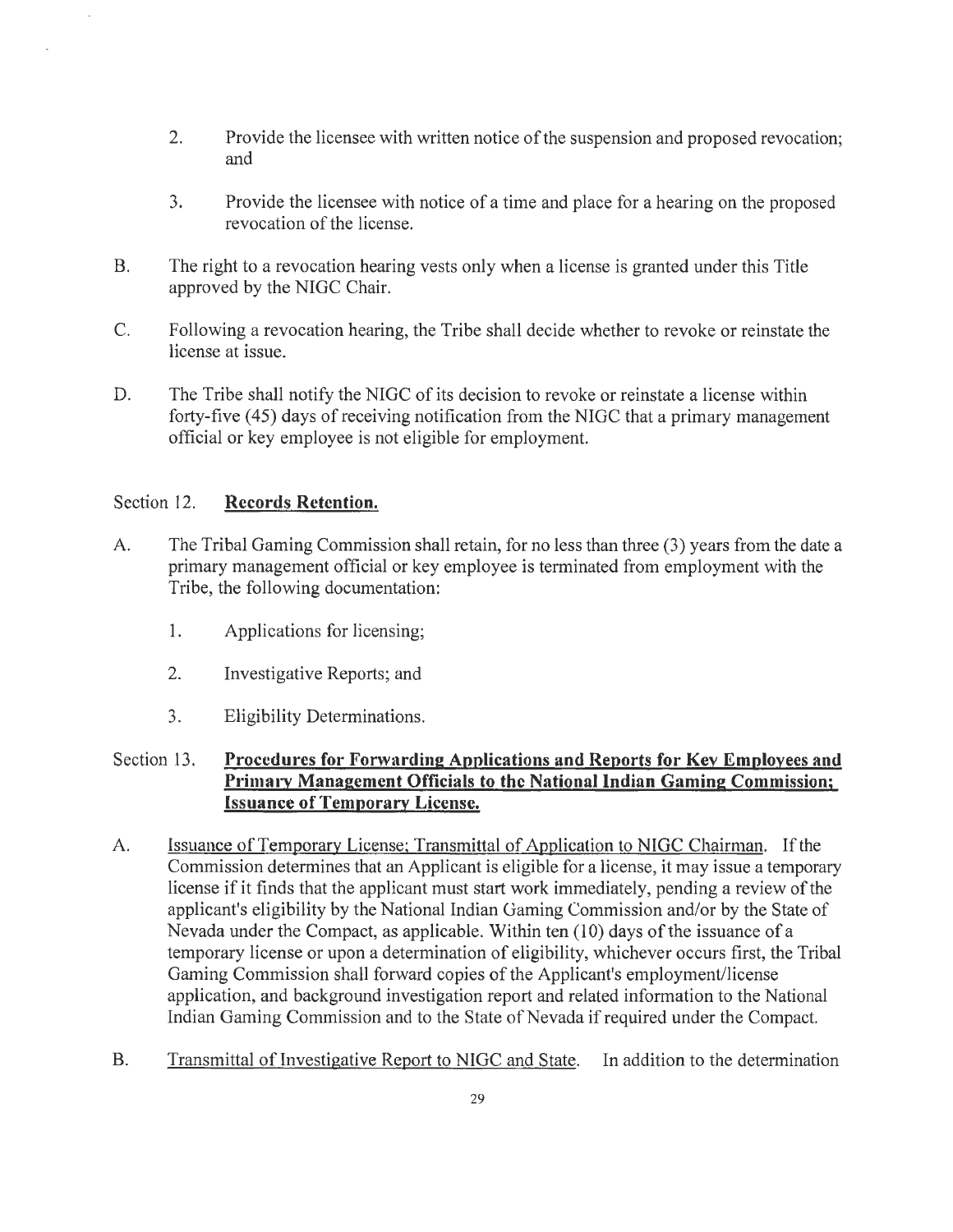required in Article 6, Section 4(B) and 10, the Gaming Commission shall prepare and forward to the NIGC, and to the State if required under the Compact, investigative report of Article 6, Section 6(B) on each background investigation. An investigative report shall include all of the following:

- 1. Steps taken in conducting a background investigation;
- 2. Results obtained;
- 3. Conclusions reached; and
- 4. The basis for those conclusions. The Tribal Gaming Commission shall submit, with the report, a copy of the eligibility determination made under this Section.
- C. Notice of Temporary License Not Issued. If a temporary license is not issued to an applicant or if the Gaming Commission determines an applicant is not eligible for a license, the Gaming Commission:
	- 1. Shall notify the NIGC and the State if required by the Compact; and
	- 2. Shall forward copies of its eligibility determination and investigative report to the National Indian Gaming Commission for inclusion in the Indian Gaming Individual's Record System.
- D. Retention of Records for Applicants. With respect to Gaming License Applicants, including Key Employees, the Gaming Commission shall retain applications for employment and reports (if any) of background investigations for inspection by the Chairman of the NIGC or his/her designee for no less than three (3) years from the date of termination of employment or termination or expiration of a gaming license.
- E. Key Employee Personnel File: When a Key Employee or Primary Management Official is employed by the Tribe, a complete application file, containing all the information listed in Article 6, Sections 6(B) and 13(B), shall be maintained.

#### **ARTICLE** 7 - **LICENSING OF KEY EMPLOYEES, PRIMARY MANAGEMENT OFFICIALS AND VENDORS**

#### Section 1. **Granting a Gaming License.**

A. Conditions Precedent to Issuance of License. Before issuing a gaming license to an Applicant including a Key Employee or Primary Management Official, the Gaming Commission must have forwarded to the NIGC, the results of the background investigation and information about the Applicant obtained by the Commission in determining eligibility.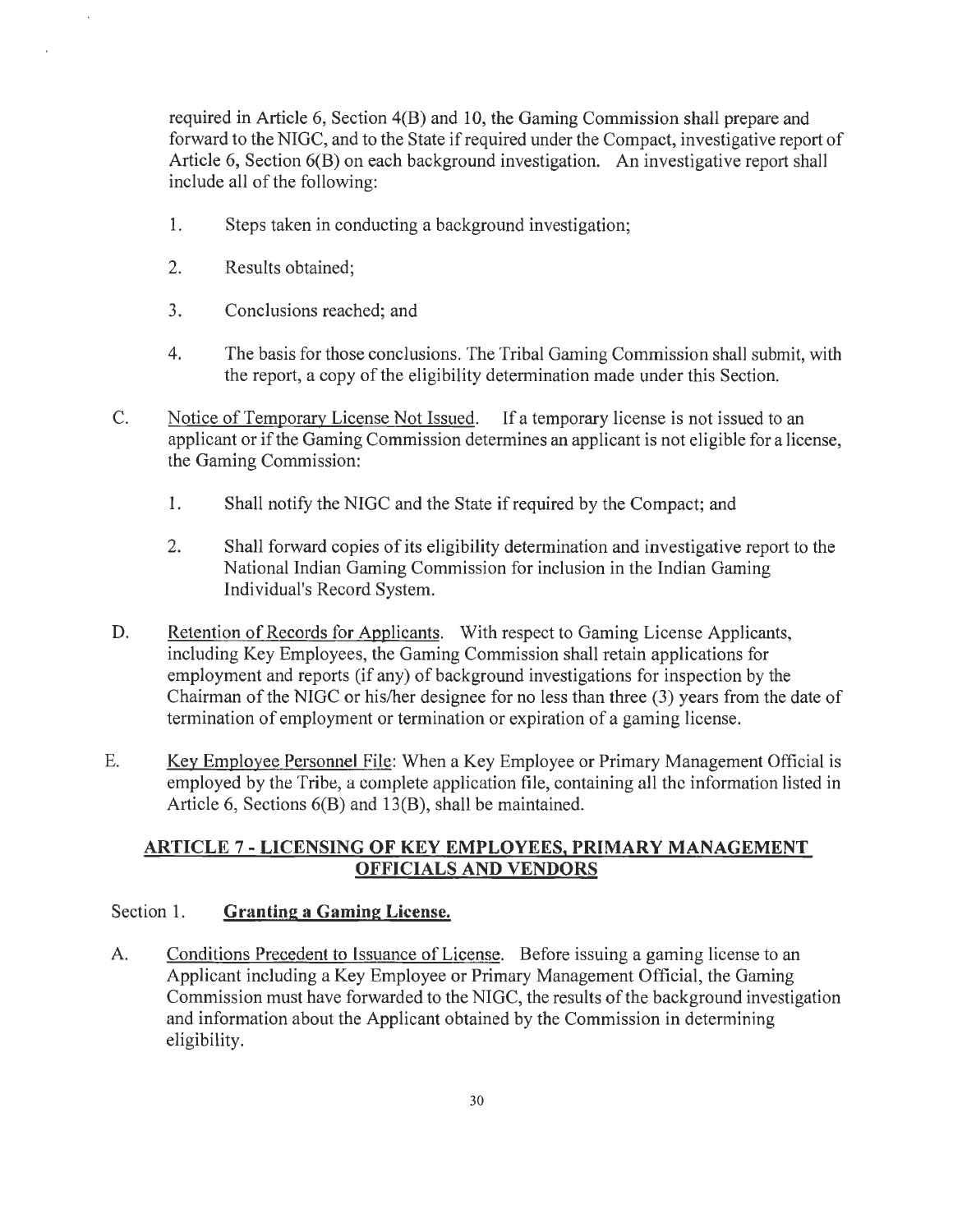- B. Issuance of License. If, within a thirty (30) day period after the National Indian Gaming Commission receives the information required in Article 6, Section 5(C), the National Indian Gaming Commission notifies the Tribe that it has no objection to the issuance of a regular license to the Applicant; the Tribal Gaming Commission may, but is not required to issue a regular license to such applicant. In addition, the Gaming Commission, at its sole discretion, may impose any qualifications to such a license as it deems appropriate or may refuse to issue such license despite an applicant's qualifications.
- C. NIGC Request for Information. The Gaming Commission shall respond to a request for additional information from the Chairperson of the National Indian Gaming Commission concerning an Applicant who is the subject of a report. Such a request shall suspend the thirty (30) day period under Subsection (B), of this Section until the Chairperson of the National Indian Gaming Commission receives the additional information.
- D. Eligibility Determination After NIGC Response. If, within the thirty (30) day period described above, the National Indian Gaming Commission provides the Tribe with a statement itemizing objections to the issuance of a license to an Applicant for whom the Tribe has provided an application and investigative report to the National Indian Gaming Commission, the Tribal Gaming Commission shall make the final decision whether to issue a license to such Applicant.
- E. Inclusion of State; Review Under Compact. Notwithstanding any provision herein to the contrary, to the extent the Gaming Commission is required by the Compact to submit relevant background and licensing information for Class III Gaming applicants to the State, the Gaming Commission may not issue a permanent license until after the applicable requirements of the Compact are met.

#### Section 2. **Common Requirements.**

- A. Minimum Age Requirements. No person shall be employed by a Tribal gaming enterprise operated on Yerington Paiute Tribal lands who is under the age 18, except that, no person shall be employed as a Gaming Employee or Key Employee who is under the age of 21.
- B. License Required. No person shall be employed as a Primary Management Official or a Key Employee in a Class II or Class III Gaming activity who has not first applied for and obtained a Tribal gaming license pursuant to this Title and, for Class III Gaming, in compliance with the terms and conditions of the Compact.
- C. Licensing of Vendors. Any person or entity proposing to sell, lease, or otherwise provide electronic games of chance, other gaming devices, or gaming services to the Tribe is required to obtain a gaming license from the Tribe. The standards with respect to such licenses are the same as those applicable to Key Employees, except that if the applicant is a corporation, trust, or partnership, applications must be made by any person or entity holding ten percent (10%) or more of any beneficial or legal interest in such entity.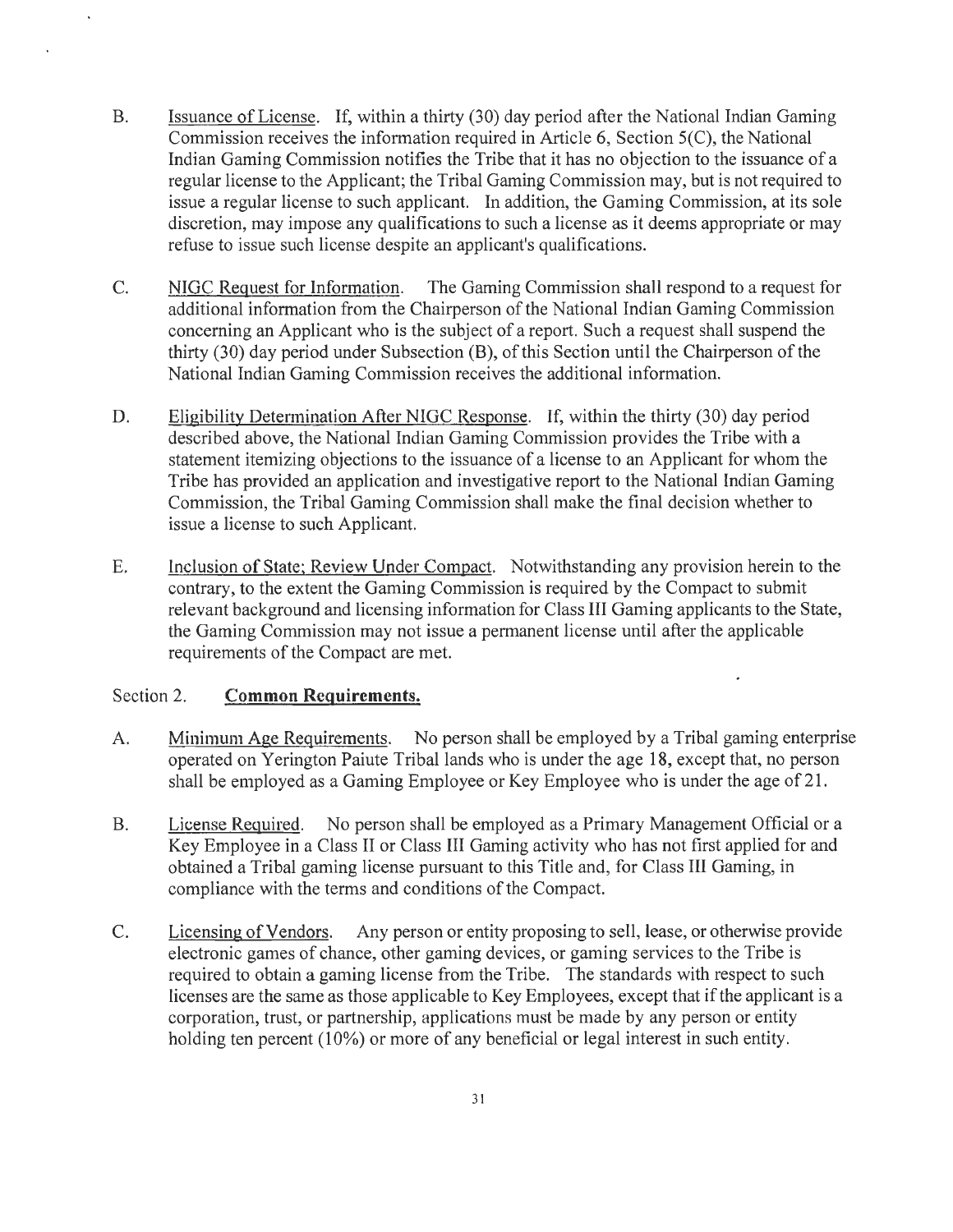D. Identification Badge. Every Gaming Employee employed at a Tribal gaming facility operated on Yerington Paiute Tribal lands shall wear an identification badge during work hours that conspicuously states his or her full name, title, and place of employment.

#### Section 3. **License Suspension and Revocation.**

- A. Temporary Suspension. If, after the issuance of a temporary or permanent gaming license, the Gaming Commission receives from the NIGC, the State, or any other source reliable information indicating that an Applicant is not eligible for employment under Article 6, Section 4(B) and 10, the Gaming Commission shall suspend such license and shall notify the Licensee in writing of the suspension and the proposed revocation.
- B. Notice of Hearing. The Gaming Commission shall notify the Licensee of a time and a place for a hearing on the proposed revocation of a license. The hearing following the Gaming Commission's action to suspend, shall be held no later than forty-five (45) days from the date of the action, unless the Gaming Commission grants an extension of time for the hearing to be held or the Licensee agrees to an extension.
- C. Decisions. After a revocation hearing, the Gaming Commission shall decide to revoke or to reinstate a gaming license. The Gaming Commission shall notify the NIGC, and the State if required by the Compact, of its decision.
- D. Non-Appealable. Decisions by the Gaming Commission to suspend or revoke a temporary license are not appealable.
- E. Aooeal. Decisions by the Gaming Commission to suspend or revoke a regular license may be appealed to the Tribal Court by filing an appeal to the Tribal Council within thirty (30) days of a final decision of the Gaming Commission according to Article 9, Section 6. Unless a complaint is timely filed under this Section, the Gaming Commission's decision shall be final, and the Tribal Court shall have no jurisdiction to review the Gaming Commission's action. If a timely complaint is filed, the complaint shall be heard according to the provisions of Article 9, Section 6, Hearings and Appeals.
- F. Decision. A copy of the Gaming Commission's decision, and if applicable, the Tribal Court's decision, regarding the revocation of a license shall be sent to the NIGC, and to the State if required by the Compact.

#### **ARTICLE 8-CLASS II GAMING**

#### Section 1. **Definitions.**

- A. List of Class II Terms. Except as otherwise provided in this Title, the Compact or the regulations of the NIGC, the following terms are defined as follows:
	- 1. "Bingo" means bingo as defined in Article 1, Section 4 of this Title.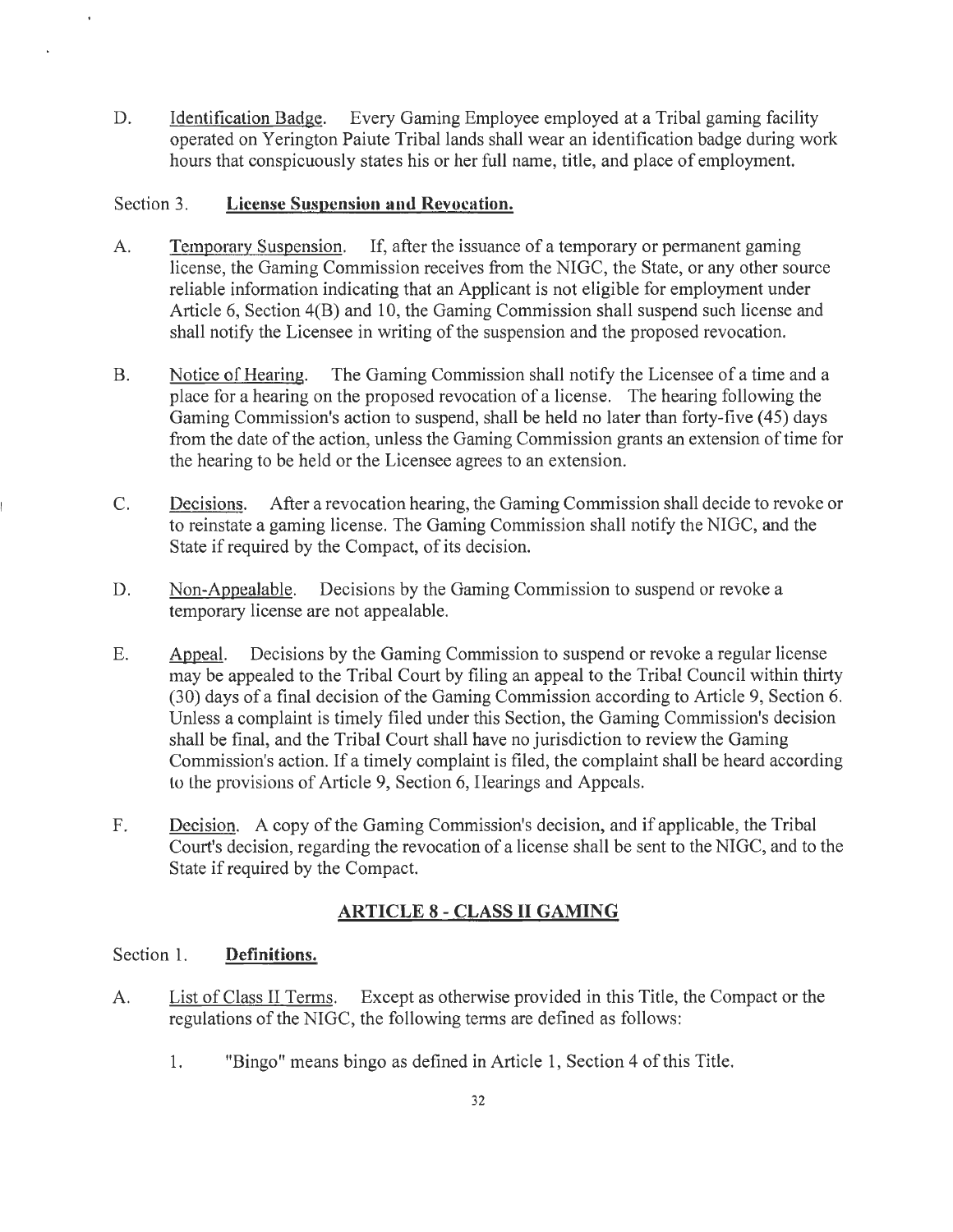2. "Bingo Occasion" means a single session or gathering at which a series of successive bingo games are played.

 $\overline{4}$ 

- 3. "Card Games" means non-banking card games played in conformity with Nevada State law regulating hours, wages and pot limitations.
- 4. "Class II Electronic Aid" means and includes and electronic device or machine that is approved by the National Indian Gaming Commission or a Federal court for use as a Class II game pursuant to 25 U.S.C. §2703(7).
- 5. "Game Card" and "Bingo Card Game" mean a regular or special Bingo Card.
- 6. "Lotto" means a game of chance played for prizes with cards bearing numbers or other designations in which the player holding the card covers such numbers or designations when objects similarly numbered or designated are drown or otherwise randomly determined, in which the game is won by the first player to cover a pre-designated arrangement on the card.
- 7. "Pull Tabs" means factory covered tickets which are purchased and opened by customers revealing a predetermined winning arrangement.
- 8. "Punch Board" means a small board that has many holes, each filled with a rolled up printed slip to be punched out upon payment of a player fee, in an effort to obtain slips that entitles the player to a designated prize.
- 9. "Regular Bingo Card" means a board card issued to a person upon payment of admission fee which affords a person the opportunity to participate in all regular bingo games played at a bingo occasion.
- 10. "Special Bingo Card" means a disposable, specially marked bingo card which affords a person the opportunity Lo parlicipate in a special bingo game for special prizes, or a game card generated by and appearing on the screen of a computer employed by the gaming facility and assigned to a player for a bingo game(s).
- 11. "Special Bingo Game" means any bingo game which is not a regular bingo game and which is played with special bingo cards whether or not for special prizes.
- 12. "Tip Jars" means a game of chance, wherein a person upon payment of a fee, is permitted to reach into, tip a jar containing printed slips, and extract one slip in an effort to obtain a slip that entitles the player to a designated prize.

#### Section 2. **Persons Authorized to Conduct Class II Gaming.**

No person or entity shall own, operate or conduct a Class II Gaming activity on Indian lands unless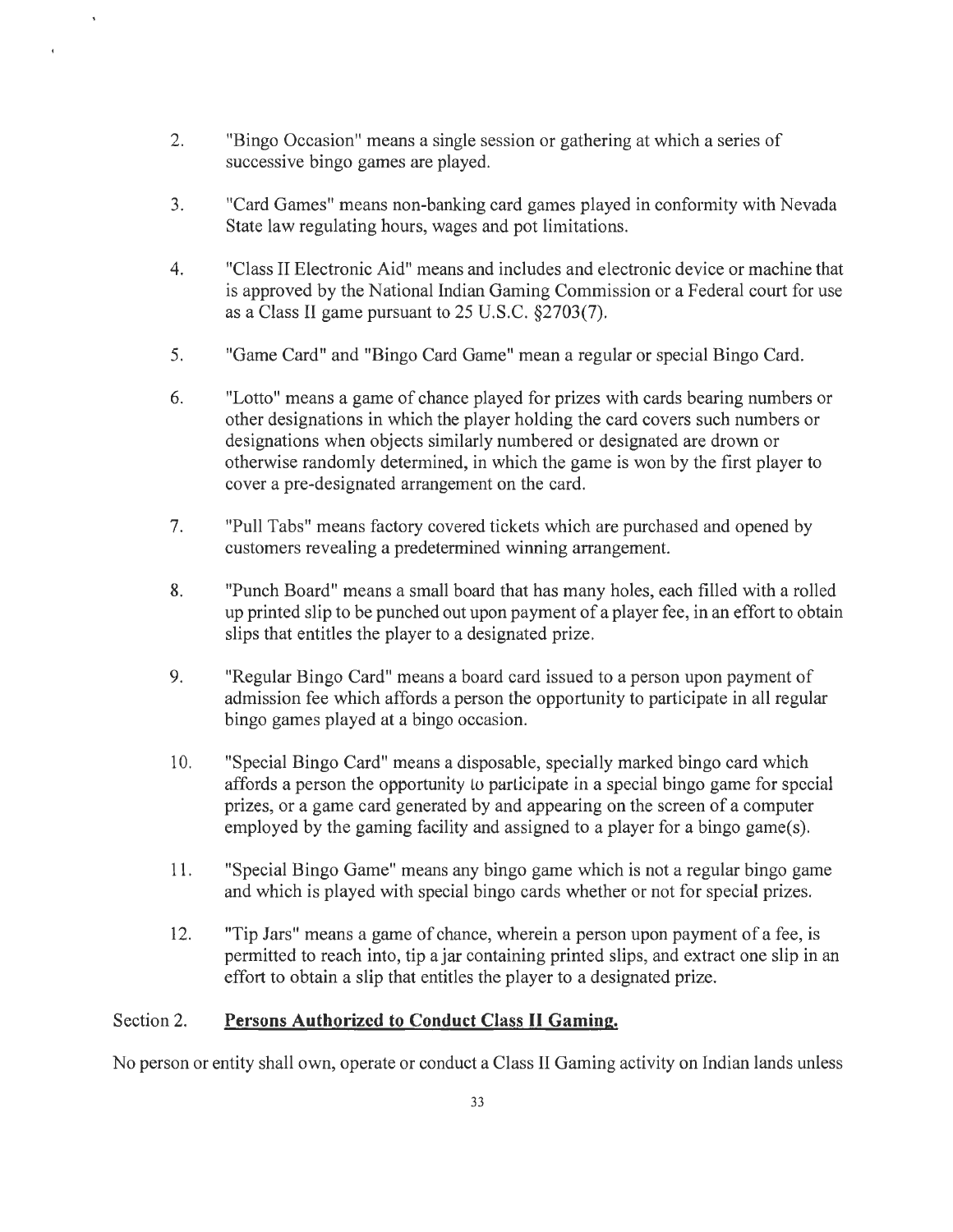that person or entity has first received a license to conduct a Class II Gaming activity from the Gaming Commission. The initial license of any Class II Gaming operation must also be approved by the Tribal Council.

#### Section 3. **Ownership of Class II Gaming Activity.**

- A. Except as expressly provided otherwise herein, or in the Compact, the Yerington Paiute Tribe shall have the sole propriety interest in any Class II Gaming operation or facility conducted on Indian lands.
- B. Notwithstanding subparagraph A above, in the event that Article 2, Section 3 of this Title is amended to permit non-tribally owned Class II Gaming, then the Gaming Commission, with the prior approval of the Tribal Council, may license a Class II Gaming activity owned in whole or in part, by a person or entity other than the Yerington Paiute Tribe, provided that (a) the licensing standards for individually owned Class II Gaming shall be at least as restrictive as those established by State law governing similar gaming within the jurisdiction of the State; and (b) no license may be issued to such a person or entity unless the person or entity has first expressly agreed in writing on a form prescribed by the Tribal Gaming Commission that:
	- 1. The gaming activity shall be subject to the regulations prescribed in the Section.
	- 2. Not less than sixty percent (60%) of the net revenues from the gaming activity shall be income to the Tribe.
	- 3. The person who owns the gaming activity or entity:
		- a. Is eligible to receive a license from the State of Nevada to conduct the same gaming activity on lands subject to State jurisdiction; and
		- b. Shall pay an appropriate assessment to the National Indian Gaming Commission for the regulation of the gaming activily, as required by 25 U.S.C. §2717(a)(l).
	- 4. A license to own or operate a Class II Gaming establishment shall not be granted unless the Applicant has satisfied the Gaming Commission that:
		- a. He has adequate business ability, confidence and experience in gaming, and the proposed gaming operation will generate new revenue for the Tribe; and
		- b. The proposed financing of the operation is adequate for the nature of the proposed operation and from a suitable source, and lender or other source of money or credit that the Gaming Commission finds does not meet appropriate standards may be deemed unsuitable.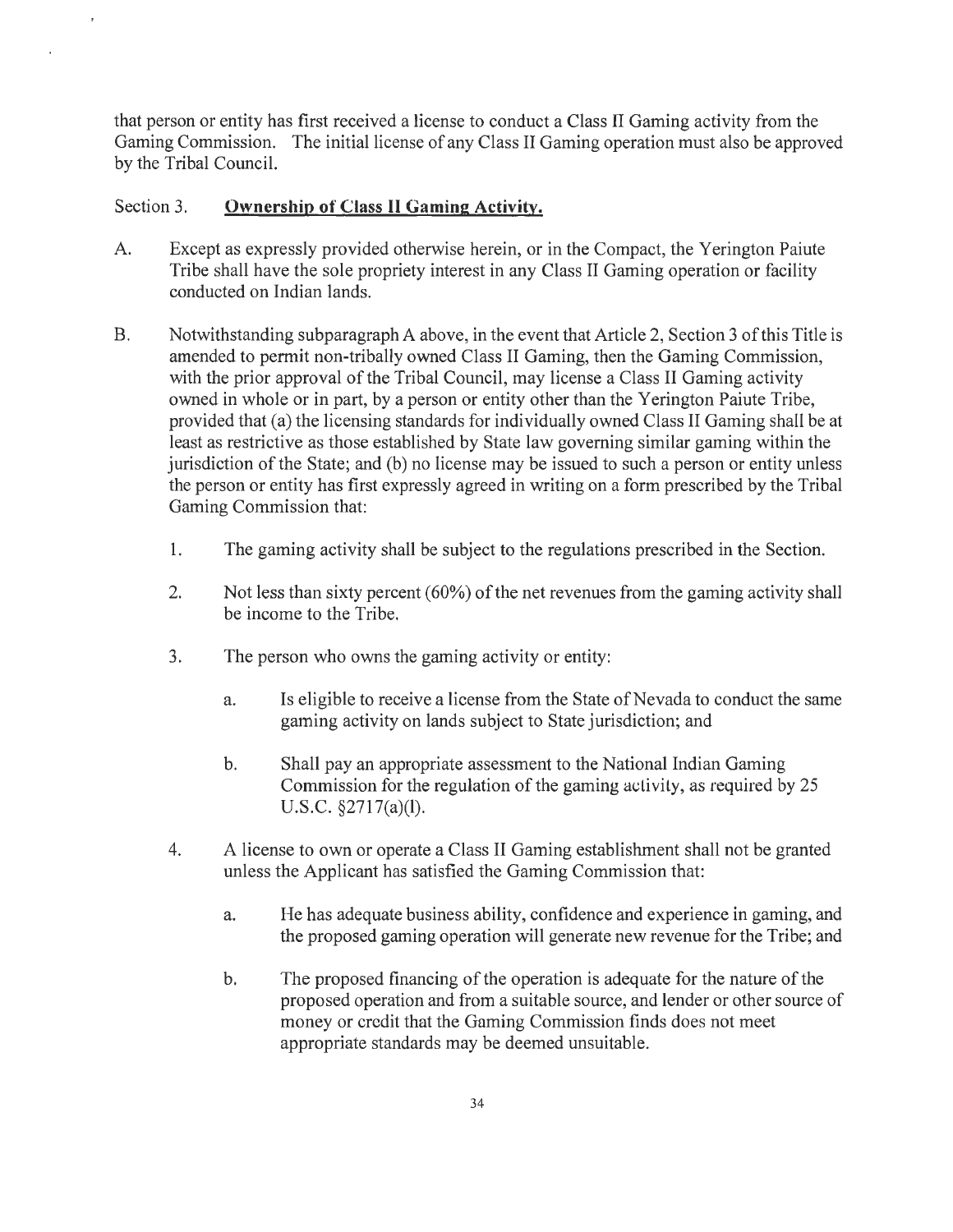- 5. The Gaming Commission may in its discretion grant a license to a corporation that has complied with the provisions of this Title.
- 6. The Gaming Commission may in its discretion grant a license to a limited partnership that has complied with this Title.
- 7. No person or limited partnership, except one whose sole limited partner is a publicly traded corporation which has registered with the Gaming Commission, or business trust organization or other association of a quasi-corporate character, is eligible to receive or hold any license, or be a Licensee or operator under this Title unless all persons having any direct or indirect interest therein of any nature whatsoever, whether financial, Administrative, policy making or supervisory, are individually qualified to be licensed under the provisions of this Title.
- 8. The Gaming Commission may limit the number of persons who may be financially interested in any corporation or other organization or association licensed under this Title, consistent with 25 U.S.C. §2700, *et seq.,* and establish such other qualifications for licenses as it may, in its discretion, deem to be in the public interest and consistent with the declared policy of the Tribe and the IGRA.
- C. Income to the Tribe from the gaming activity shall only be used for the purposes described in Article 2, Section 5 of this Title.

#### Section 4. **Management Contracts.**

The Tribe may enter into a management contract for the operation and management of Class II tribal gaming operations. Each such contract must comply with the provisions of this Title, other applicable provisions of Tribal law including, but not limited to, tribal employment preference laws, and provisions of Federal law (including, but not limited to, 25 U.S.C. §2711).

#### Section 5. **Games Permitted.**

- A. The Tribe and/or any licensed Class II owner and operator may conduct any Class II games and any combination of Class II games.
- B. A schedule of the Class II games to be conducted and a description of prizes offered must be conspicuously posted at each entrance to the Class II facility each week in which games will be conducted at least 24 hours prior to the start of the first game scheduled.

#### Section 6. **Bingo Game Cards.**

- A. Each facility shall provide the game cards to be used for each bingo game conducted and each card shall be marked to indicate the issuing facility.
- B. Special bingo cards must be issued separately from regular bingo cards, and must be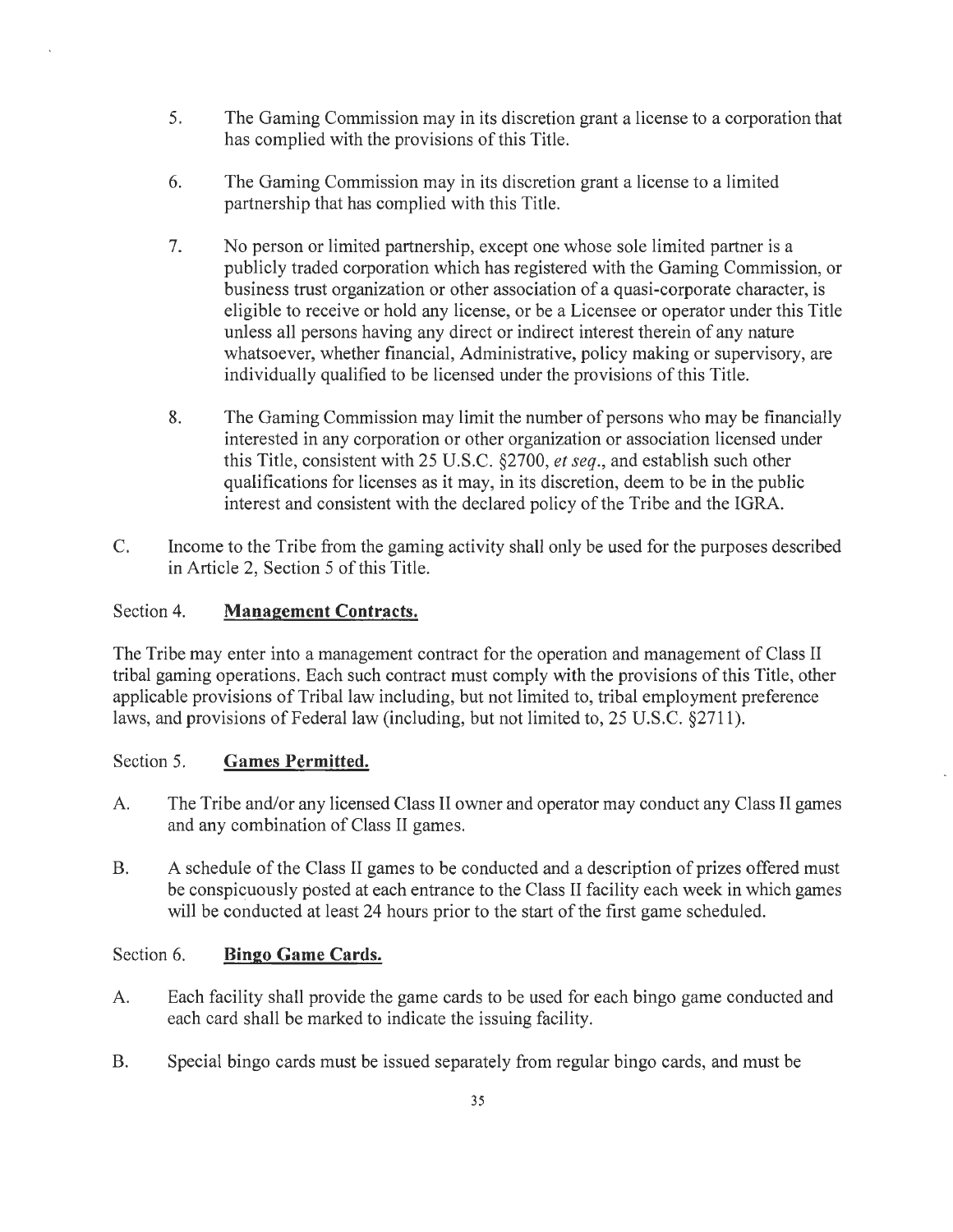specially marked to indicate the particular special bingo game, including the date and the facility of issuance. In the case of computer-generated cards, the computer must be programmed to lock on a card at the start of the game, prior to calling of the first number or designated symbol, so as not to permit altering or changing of the card during the game and every winning card must be verified. A special bingo card shall be valid only for the designated game.

## Section 7. **Player Limitation.**

The number of persons permitted to play any Class II game shall be determined by the owner, operator or manager as is appropriate, except that:

- A. The number of people permitted in the facility or in any room in the facility shall not exceed the limitation of the number permissible under the applicable fire, building or other safety codes or standards.
- B. The number of people permitted to play any bingo game shall not exceed the number of seats available in the room(s) in which the game is being played.

## Section 8. **Entry Prohibited.**

No person may enter any room in which a bingo game is being played unless the person is a player, except facility employees and persons present by authority of the Gaming Commission, for purposes of inspection or regulatory duties.

#### Section 9. **Hours of Operation; Notice By Gaming Commission.**

- A. Class II Gaming may be conducted twenty-four (24) hours a day, seven days a week, unless the Gaming Commission, by license, regulation or otherwise, limits the hours of operation of any Class II Gaming facility.
- B. Unless notified otherwise by the Gaming Commission, each licensed Class II Gaming facility shall have the right to operate twenty-four (24) hours a day, seven (7) days a week.

## **ARTICLE 9 - CLASS ill GAMING**

#### Section 1. **Persons Authorized to Conduct Class Ill Gaming.**

No person or entity shall conduct a Class III Gaming activity on Indian lands unless that person or entity has first complied with the terms and conditions of the Compact and has received a license to conduct a Class III Gaming activity from the Gaming Commission. The initial license of any Class III tribal gaming operation must also be approved by the Tribal Council.

## Section 2. **Persons Authorized to Own a Class III Gaming Operation.**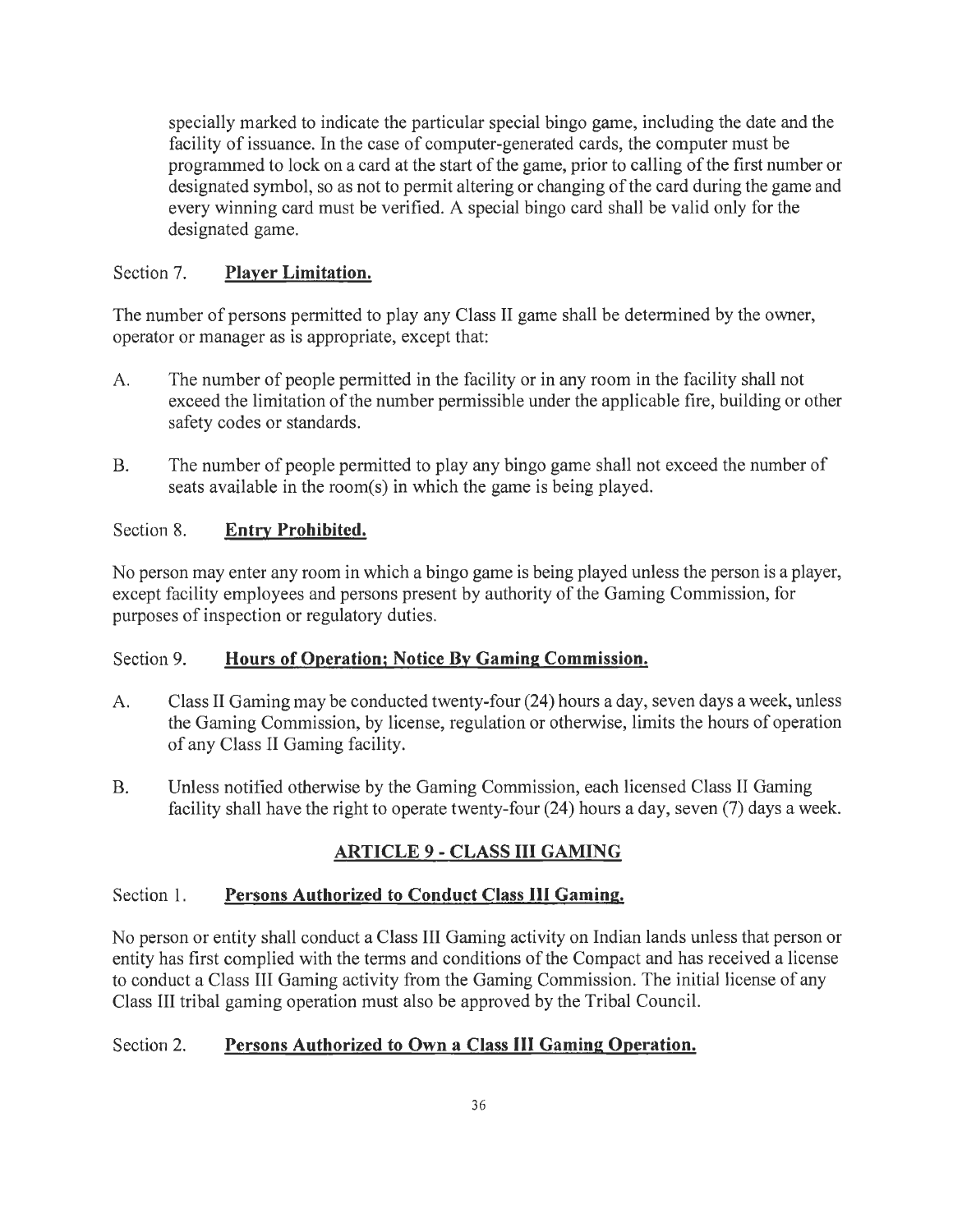- A. Except as expressly provided otherwise herein, the Yerington Paiute Tribe shall have the sole proprietary interest in any Class III Gaming operation or facility.
- B. In the event that Article 2, Section 3 of this Title is amended to permit non-tribally owned Class II Gaming, the Gaming Commission, with the prior approval of the Tribal Council, may license a Class III Gaming facility owned in whole or in part by a person or entity other than the Yerington Paiute Tribe, provided that the Compact permits non-Tribally owned gaming and provided, further, the licensing standards for individually owned Class III Gaming shall comply with the Compact, and all other applicable provisions of Federal law are satisfied. Any such gaming activity shall be subject to regulations prescribed by the Gaming Commission which shall be consistent with the Compact and applicable provisions of the IGRA.
	- 1. The gaming activity shall be subject to the regulations prescribed in this Section.
	- 2. Not less than sixty percent (60%) of the net revenue from the gaming of non-Tribal gaming facilities or operations shall be income to the Tribe.

#### Section 3. **Authorized Operations.**

Class III Gaming is prohibited on the Reservation unless such gaming is licensed and authorized pursuant to the provisions of the Compact and this Title.

- A. Operation of Class III Gaming Facilities.
	- 1. A tribal or non-tribal gaming facility may operate Class III Gaming at one or more facilities on the Yerington Paiute Tribe's lands if:
		- (a) the proposed facility is granted a gaming license and is otherwise in compliance with the requirements of this Title;
		- (b) the proposed facility is in compliance with the Compact; and
		- ( c) the Class III Gaming operation proposal complies with all other applicable laws and regulations.

#### Section 4. **Management Contracts.**

The Tribal Council may enter into a management contract for the operation and management of Class III tribal gaming activities. Each such contract must comply with the provisions of this Title, the Compact, other applicable provisions of tribal law (including, but not limited to, tribal employment preference laws), and provisions of Federal law (including, but not limited to, 25 u.s.c. §2711).

#### Section 5. **Games Permitted.**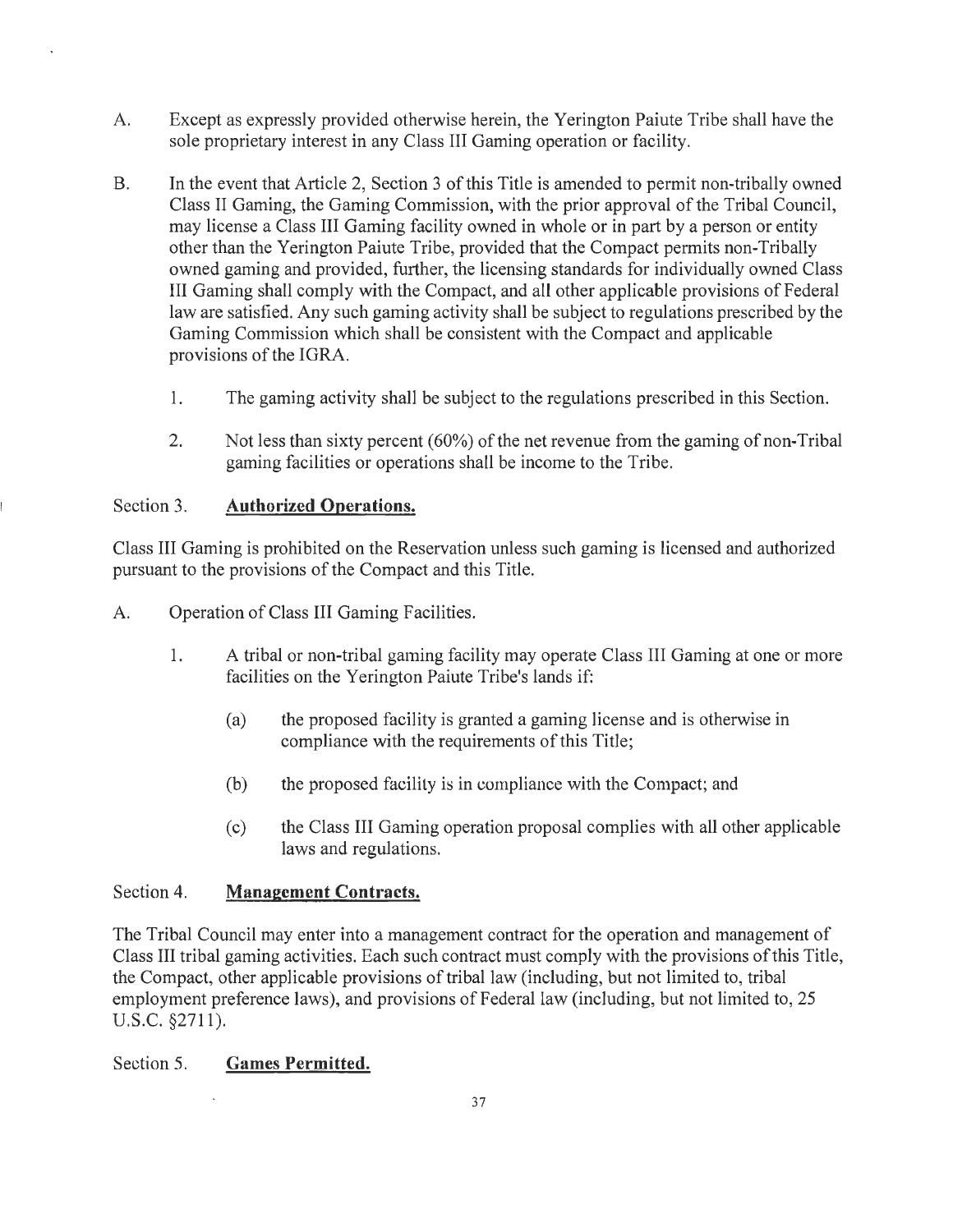- A. Any Class III game or games permitted pursuant to the Compact may be conducted on the Reservation, subject to the restrictions and conditions set by the Gaming Commission.
- B. Conduct of any Class III game that is first legalized within the State of Nevada after the date of the Compact then in effect, or which heretofore becomes permitted on Indian lands under Federal law, pursuant to the Compact or amendments thereto may be authorized by the Gaming Commission by regulation. Class III Tribal gaming activities may include internet gambling and inter-state sports betting, to the extent permitted by State law.

#### Section 6. **Hearings and Appeals.**

- A. Licensing Decisions. Any person or entity whose application for a gaming related license is denied, or whose license has been suspended or revoked, may request a hearing before the Gaming Commission by written request submitted within 15 days following receipt of notice of the action of the Gaming Commission. The Gaming Commission shall hold a hearing within 45 days of the filing of the request and as provided in Article 7, Section 3.
- B. Patron Dispute Resolution. Patrons with complaints against the gaming establishment shall have as their sole remedy the right to file a petition for relief with the Tribal Gaming Commission. Complaints shall be submitted in writing. The Commission shall hold a hearing within 30 days of the receipt of the petitioner's complaint. The petitioner may have counsel present at the hearing. The petitioner may be allowed to present evidence, at the discretion of the Commission. After the hearing, the Commission shall render a decision in a timely fashion. All such decisions will be final when issued. Any patron complaint must be submitted to the Commission within thirty (30) days of the incident giving rise to the complaint. The Commission's decision shall constitute the complainant's final remedy.
- C. Appeal to Tribal Court. Any rulings of the Gaming Commission or assessment by the Gaming Commission of a penalty under Section 6 may be appealed within thirty (30) days of the Gaming Commission's decision to Tribal Court, in an action naming the Gaming Commission as sole defendant. In any such action, the Tribal court shall give appropriate deference to the expertise of the Gaming Commission. The sovereign immunity of the Gaming Commission is waived, only with respect to such action, but only if filing deadlines are strictly followed, and only to the extent of either an order affirming the Gaming Commission 's decision, or:
	- I. In a licensing dispute, to an order awarding or reinstating a License;
	- 2. In a patron dispute regarding a particular wager, an order that a patron is entitled to a jackpot or payoff, or to return the wagered amount; or
	- 3. Regarding assessment of penalties, to an order reversing, abating, reducing, or enhancing a penalty assessed by the Gaming Commission.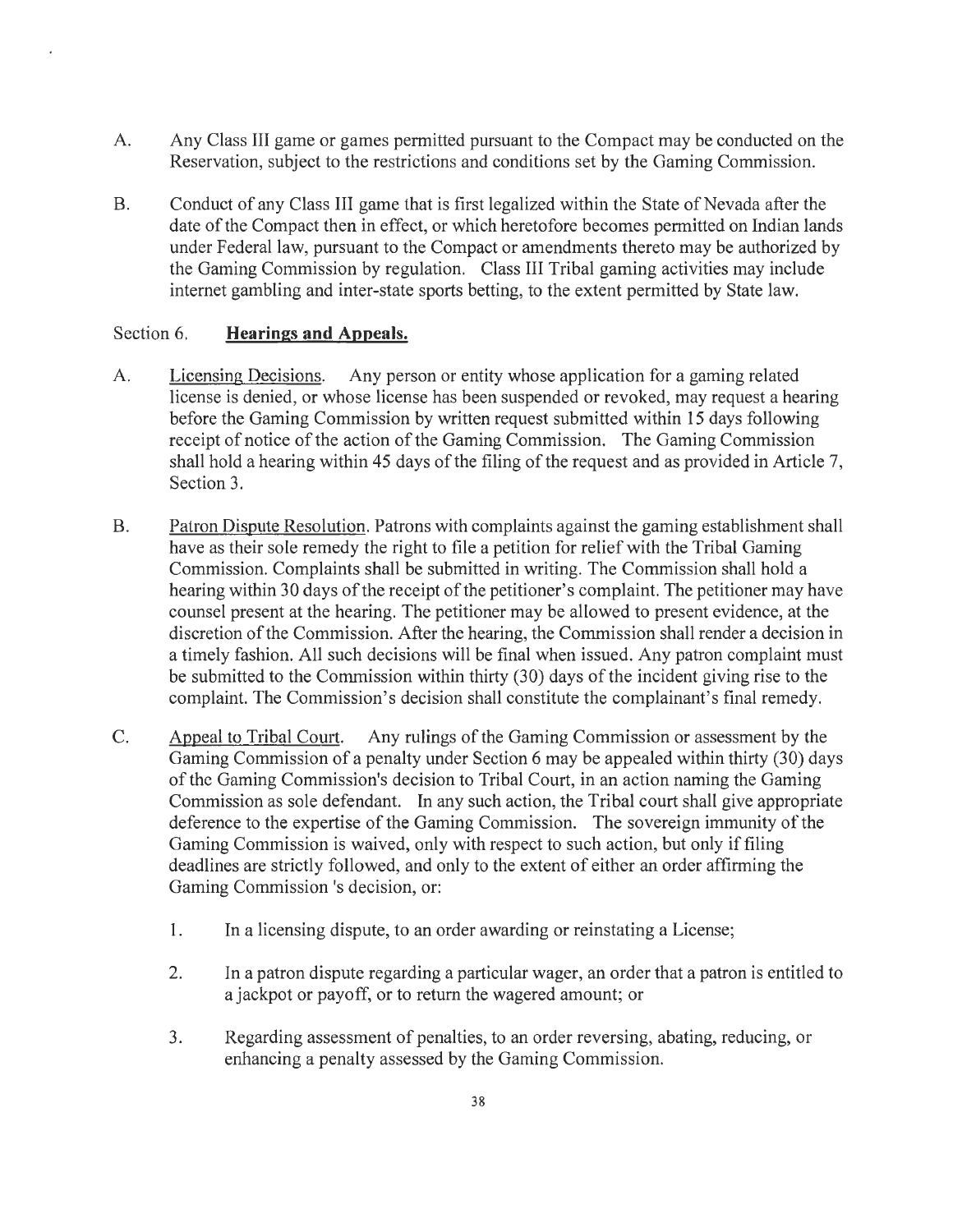The Tribal Court may impose conditions on the above awards of relief. In no event may the Tribal Court assess prejudgment interest, costs, or attorney's fees against the Gaming Commission. All determinations of the Tribal Court under this Section are final, and subject to no further appeal.

- D. Confidential Information. Where Gaming Commission action is based upon confidential information, which may not as a matter of law or policy be disclosed to the aggrieved person, such circumstances shall not be grounds for reversal of the Gaming Commission's decision, and the aggrieved person shall have no right to such confidential information in proceedings before either the Gaming Commission, Tribal Court, or any other forum. The public interest in the integrity of gaming is such that the burden of proof with respect to gaming issues, especially regarding fitness for licensing, shall be upon the individual.
- E. Hearing Procedures. The Gaming Commission, Tribal Council, or Tribal Court System may adopt such additional procedures and rules for the conduct of hearings as either deems necessary or convenient so long as they are consistent with this Title and other provisions of applicable law.

#### Section 7. **Prohibited Acts and Penalties.**

- A. Prohibited Acts. It shall be a violation of this Title for any person to:
	- 1. Conduct or participate in any Class II gaming operation on the Reservation other than at a licensed gaming facility and in the case of Class III gaming, conduct or participate in any Class II gaming operation other than at a facility licensed and owned by the Tribe.
	- 2. Receive, distribute, apply, or divert any property, funds proceeds, other assets of the Gaming Operation to the benefit of any person except as authorized by this Title, the Compact or the Act.
	- 3. Tamper with any equipment used in conduct of Tribal Gaming Operations, or <lo any other act in connection with Tribal Gaming Operations, with the intent to cause any person to win or lose any wager other than in accordance with the publicly announced rules of such Gaming Operation.
	- 4. Alter or misrepresent the outcome or other event on which wagers have been made after the outcome is made sure but before it is revealed to the players.
	- 5. Place, increase, or decrease a bet or to determine the course of play after acquiring knowledge not available to all players of the outcome of the game or any event that affects the outcome of the game or which is the subject of the bet, or to aid anyone in acquiring such knowledge.
	- 6. Claim, collect, or take, or attempt to claim, collect or take, money or anything of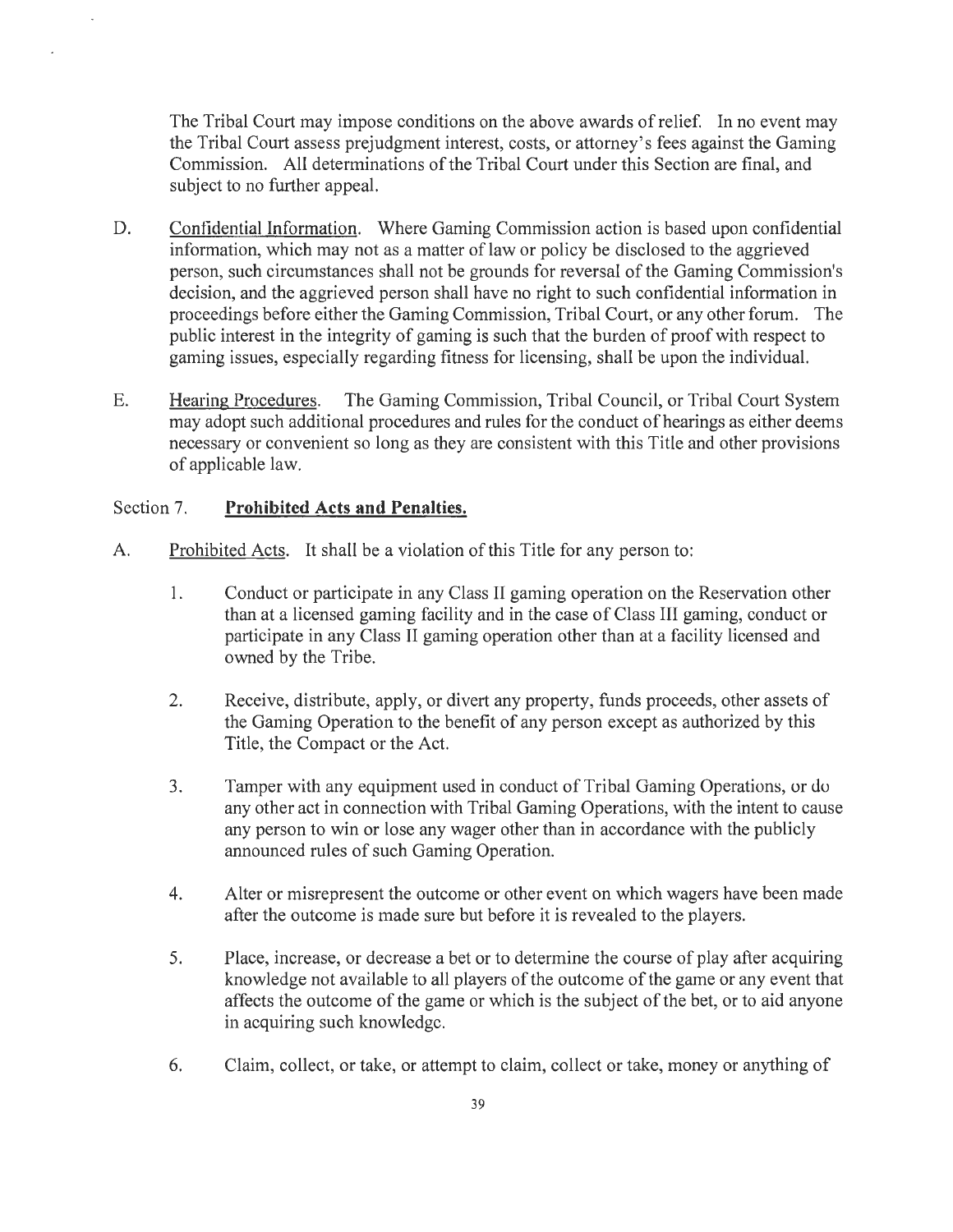value in or from a gaming device, with intent to defraud, without having made a wager, or to claim, collect, or take an amount greater than the amount won.

- 7. Place, increase, or reduce a bet after acquiring knowledge of the outcome of the game of chance or other event which is the subject of the bet, including past posting, pressing, and pinching bets.
- 8. Manipulate, with the intent to cheat, any component of an electronic game of chance or gaming device in a manner contrary to the designed and normal operational purpose for the component.
- 9. Use, anything other than coins or tokens approved by the Commission, or other lawful legal tender, or use a coin not of the same denomination as the coin is intended to be used in the gaming device.
- 10. Possess or use any device or means to cheat while at the Gaming Facility.
- 11. Engage in Class II or III gaming if under the age of 21, or assist, permit, or facilitate gaming by such person.
- B. Civil Penalties. Any person who violates any provision of this Title, including the provisions of the Compact, shall be subject to civil penalties including exclusion from employment or other involvement with any Gaming Operation, denial or revocation of a Tribal Gaming License, exclusion from attendance at any Gaming Facility, exclusion from the Reservation if a non-member of the Tribe, or with respect to any person subject to jurisdiction of the Tribe, to impose such fines of not more than \$5,000 for each violation. The Commission established pursuant to this Title, shall have the jurisdiction of the Tribe to impose such penalties, except with respect to exclusion from the Reservation, which the Commission may recommend for the action by the Tribal Council.

#### Section 8. **Violations.**

#### A. Crimes; Criminal Penalties.

- 1. It shall be unlawful for any person to:
	- (a) Operate or participate in gaming on Indian lands in violation of the provisions of this Title or in violation of rules and/or regulations promulgated pursuant to this Title;
	- (b) Knowingly make false statement in an application for employment with a gaming activity or enterprise, or in an application for a license to operate a gaming activity or enterprise on the Yerington Paiute Tribal lands;
	- (c) Bribe or attempt to bribe, or unduly influence or attempt to unduly